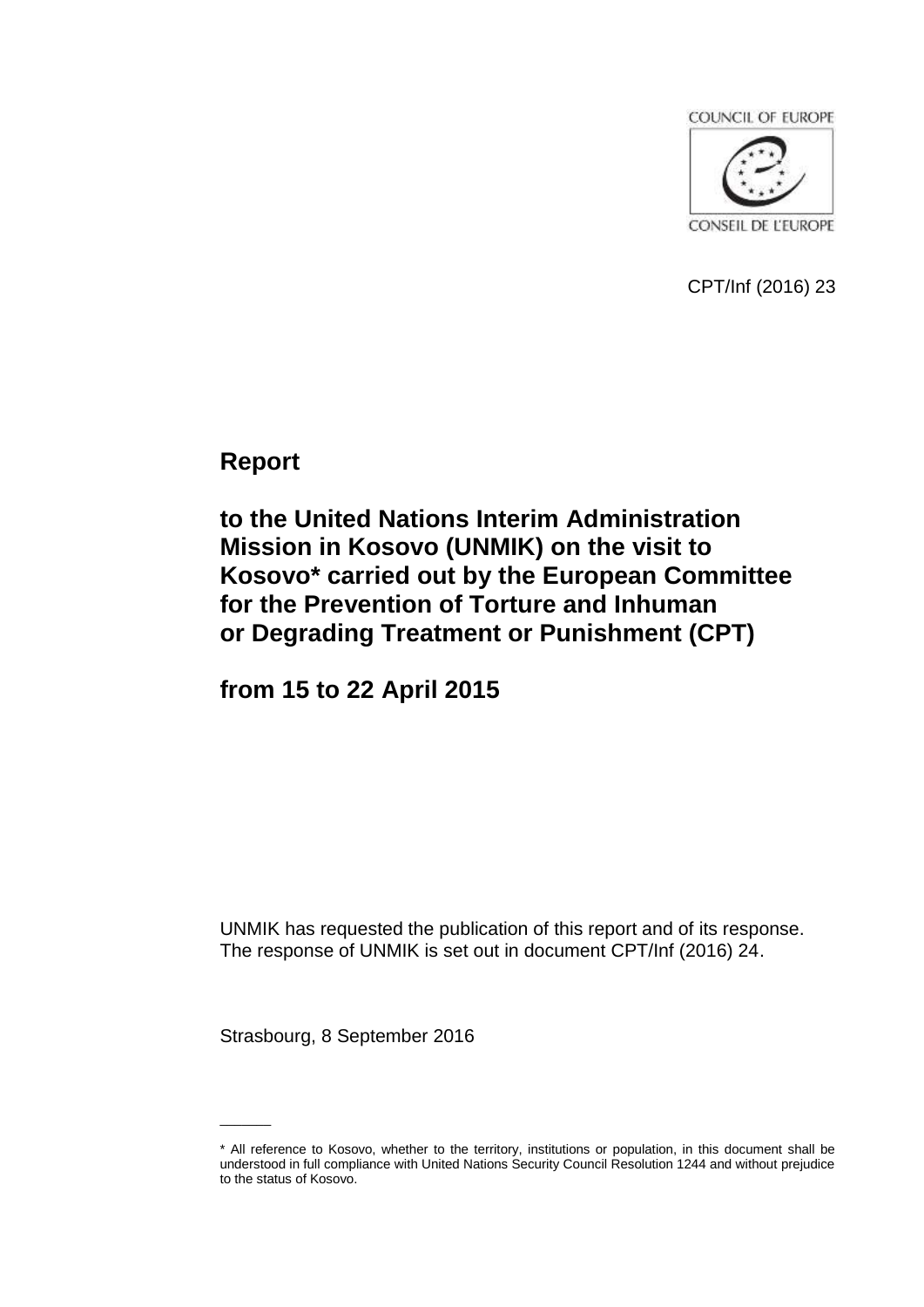# **CONTENTS**

| I.             |                                                            |                |    |  |  |  |
|----------------|------------------------------------------------------------|----------------|----|--|--|--|
| A.             |                                                            |                |    |  |  |  |
| <b>B.</b>      |                                                            |                |    |  |  |  |
| $\mathbf{C}$ . |                                                            |                |    |  |  |  |
| D.             |                                                            |                |    |  |  |  |
| II.            | <b>FACTS FOUND DURING THE VISIT AND ACTION PROPOSED 10</b> |                |    |  |  |  |
| A.             |                                                            |                |    |  |  |  |
|                | 1.                                                         |                |    |  |  |  |
|                | 2.                                                         |                |    |  |  |  |
|                | 3.                                                         |                |    |  |  |  |
|                | 4.                                                         |                |    |  |  |  |
| <b>B.</b>      |                                                            |                |    |  |  |  |
|                | 1.                                                         |                |    |  |  |  |
|                | 2.                                                         |                |    |  |  |  |
|                | 3.                                                         |                |    |  |  |  |
|                |                                                            | a.             |    |  |  |  |
|                |                                                            | $\mathbf{b}$ . |    |  |  |  |
|                | 4.                                                         | Health care    | 25 |  |  |  |
|                |                                                            | a.             |    |  |  |  |
|                |                                                            | $b$ .          |    |  |  |  |
|                |                                                            | $\mathbf{c}$ . |    |  |  |  |
|                |                                                            | d.             |    |  |  |  |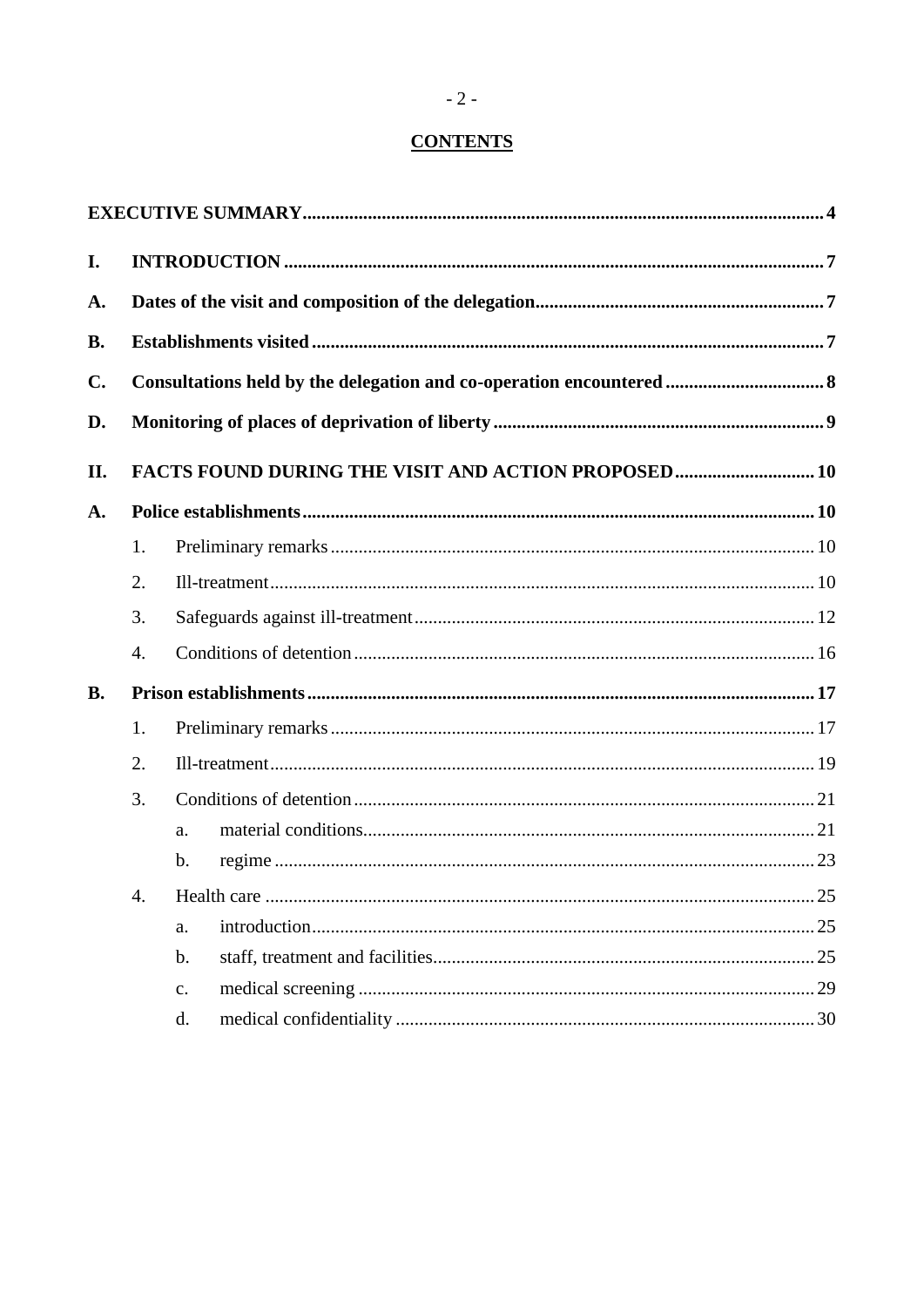|    | 5.                                                                             |                |  |  |  |  |
|----|--------------------------------------------------------------------------------|----------------|--|--|--|--|
|    |                                                                                | a.             |  |  |  |  |
|    |                                                                                | b.             |  |  |  |  |
|    |                                                                                | C <sub>1</sub> |  |  |  |  |
|    |                                                                                | d.             |  |  |  |  |
|    |                                                                                | e.             |  |  |  |  |
|    |                                                                                | f.             |  |  |  |  |
| C. |                                                                                |                |  |  |  |  |
|    | 1.                                                                             |                |  |  |  |  |
|    | 2.                                                                             |                |  |  |  |  |
|    | 3.                                                                             |                |  |  |  |  |
|    | 4.                                                                             |                |  |  |  |  |
|    | 5.                                                                             |                |  |  |  |  |
|    | 6.                                                                             |                |  |  |  |  |
| D. |                                                                                |                |  |  |  |  |
| E. | Action on the CPT's recommendations, comments and requests for information  46 |                |  |  |  |  |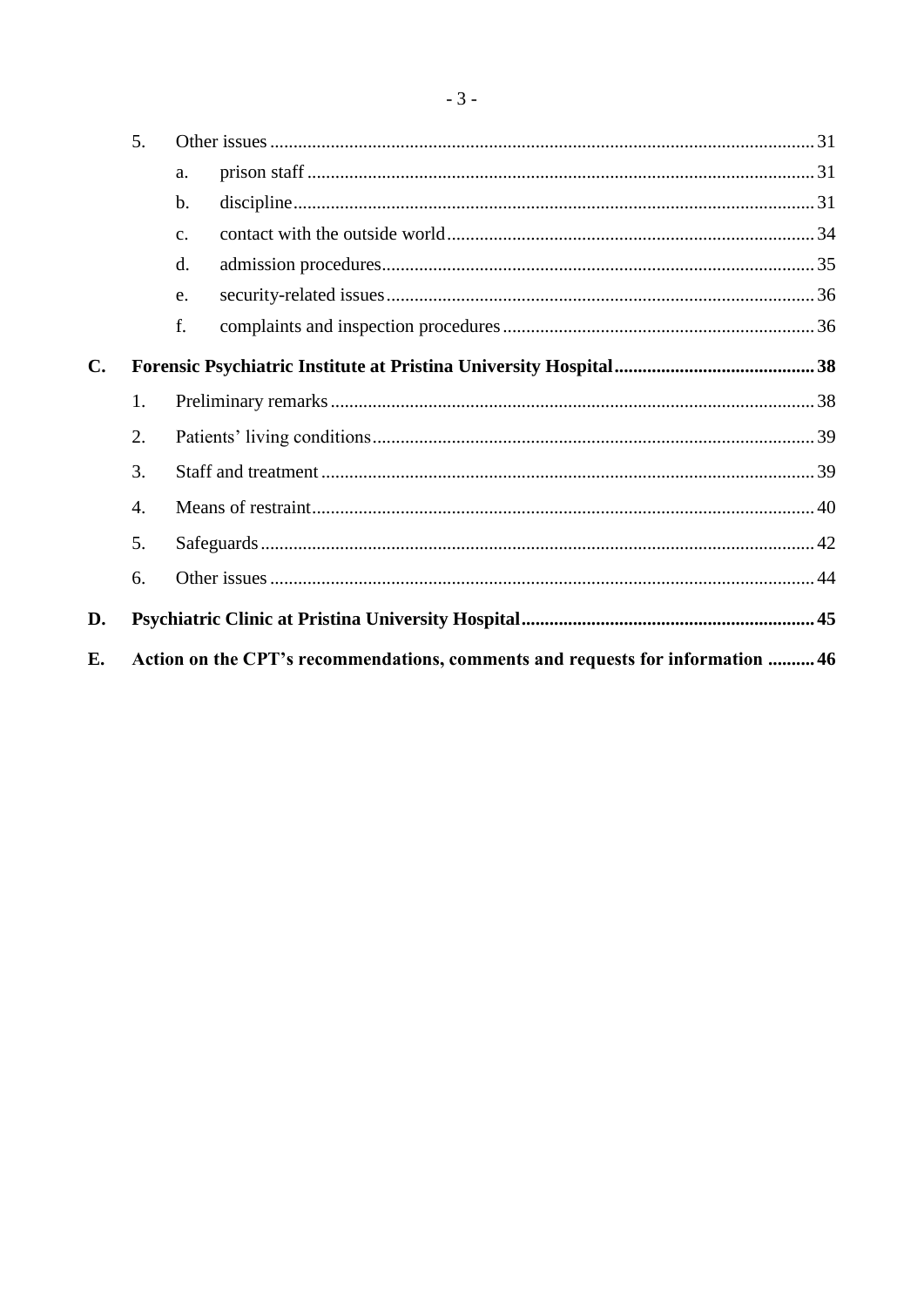#### **EXECUTIVE SUMMARY**

<span id="page-3-0"></span>During the 2015 visit, which was carried out on the basis of an agreement signed in 2004 between the Council of Europe and the United Nations Interim Administration Mission in Kosovo, the CPT's delegation reviewed the measures taken by the relevant authorities following the recommendations made by the Committee after its previous visits (in 2007 and 2010). In this connection, particular attention was paid to the treatment and conditions of detention of persons in police custody and the situation in penitentiary establishments as well as to the Forensic Psychiatric Institute at Pristina University Hospital.

Throughout the visit, the delegation received very good co-operation at all levels. It enjoyed rapid access to all the places visited (including those which had not been notified in advance), was provided with the information necessary for carrying out its task and was able to speak in private with persons deprived of their liberty.

#### **Police establishments**

The delegation gained the impression that, as compared to 2010, the overall situation had somewhat improved in terms of both the number and severity of allegations of police ill-treatment. That said, the delegation received a significant number of allegations from detained persons of physical ill-treatment by police officers. Most of the allegations concerned slaps, punches and kicks, in the context of police questioning, with a view to extracting confessions, or at the time of apprehension after the person concerned had been brought under control. The Committee stresses the need for the relevant authorities to take additional vigorous action, including during in-service training, to combat the phenomenon of police ill-treatment and recommends that all police officers once again be reminded that all forms of ill-treatment of detained persons are unacceptable and will be the subject of severe sanctions.

As regards the implementation in practice of the fundamental safeguards against ill-treatment (the right to have the fact of one's detention notified to a relative or another third party and the rights of access to a lawyer and a doctor), the situation seems to have improved since the last visit. However, a number of detained persons claimed that they had been prevented from consulting a lawyer or that they met an *ex officio* lawyer for the first time only after having been questioned by a police officer.

In various police stations visited, the delegation observed further improvements regarding conditions of detention. In particular, at Gračanica/Graçanicë, Leposavić/Leposaviq, Mitrovicë/ Mitrovica South and Obiliq/Obilić, police custody cells have been newly constructed or renovated, and most of the deficiencies observed during previous visits to other police stations have been remedied. That said, at Pejë/Peć Police Station, artificial lighting in the custody cells was very poor and, in several of the police stations visited, cells were not equipped with a call system.

#### **Prison establishments**

As compared to the findings of the 2010 visit, the situation seemed to have improved significantly in most of the KCS establishments as regards the manner in which prisoners were treated by staff. In particular, at Dubrava Prison, the delegation received no allegations of recent physical illtreatment or excessive use of force by members of the establishment's special intervention group or by custodial staff. Further, no allegations were heard at Lipjan/Lipljan Correctional Centre and the detention centres in Mitrovica/Mitrovicë, Pejë/Peć and Prishtinë/Priština. However, a number of allegations of physical ill-treatment as well as threats of being beaten by prison officers were received at Gjilan/Gnjilane Detention Centre and at the High Security Prison.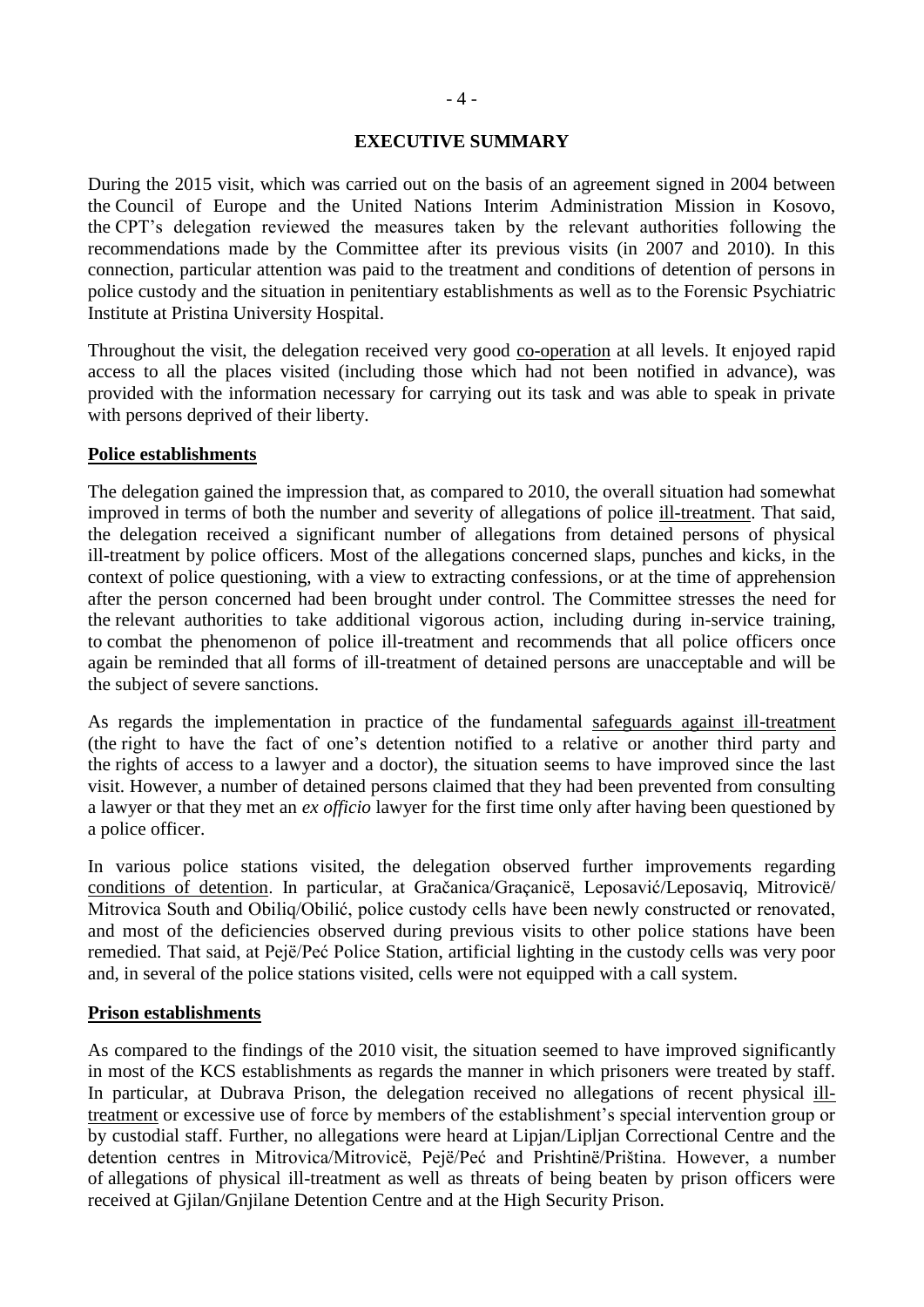Compared to the situation found in 2010, inter-prisoner violence did not appear to be a major problem at Dubrava Prison, nor in any of the other KCS establishments visited.

That said, the CPT expresses its dismay about the apparent lack of progress in addressing the phenomena of corruption and favouritism at Dubrava Prison, despite the specific recommendations made by the Committee after its previous two visits. Indeed, the situation at this establishment, far from improving, seemed even to have deteriorated further, and the delegation received numerous allegations of corruption involving not only custodial, but also health-care staff. It would seem that, on payment of sufficient money, prisoners could obtain contraband (e.g. a mobile phone or drugs) or preferential treatment regarding work opportunities, family visits, temporary leave outside the establishment, medical treatment, security classification, etc. Further, some prisoners reportedly received preferential treatment because of their family or political connections. It is also a matter of concern that a number of complaints of corrupt practices were once again received at the detention centres in Pejë/Peć and Prishtinë/Priština.

Material conditions varied widely amongst the different KCS establishments. At Lipjan/Lipljan Correctional Centre, conditions for all inmates remained on the whole adequate, and improvements were observed at Dubrava Prison and Mitrovica/Mitrovicë Detention Centre. The CPT welcomes the existing plans to close down the detention centres in Gjilan/Gnjilane, Pejë/Peć and Prishtinë/Priština where material conditions are generally poor. Conditions at the High Security Prison were generally good, the establishment being virtually brand new. However, the prison suffered from a major structural flaw which severely affected the overall detention conditions. In fact, most of the exercise yards which were attached to the detention blocks were constructed of a white concrete terrain surrounded by a high wall of the same material. The delegation was inundated with complaints from prisoners that the blinding reflection of the sun off the concrete ground and walls in the summer months made outdoor exercise difficult – even with sunglasses – and that the hard surface made any physical activity besides walking hazardous.

As during the previous visits, the delegation gained a generally favourable impression of the regime offered to female and juvenile prisoners (both sentenced and on remand) at Lipjan/Lipljan Correctional Centre. At Dubrava Prison, sentenced prisoners could move around freely within their detention area during the day and were granted two to three hours of outdoor exercise. Around 350 sentenced prisoners were involved in work and other activities. In addition, there were now well-equipped workshops, which, however, were accessible only to a limited number of prisoners. As regards the detention centres visited, the CPT is pleased to note that, at Mitrovicë/Mitrovica, the number of sentenced prisoners involved in work had increased since the last visit and two new workshops have been established. The Committee also acknowledges the efforts of the management at Gjilan/Gnjilane and Pejë/Peć Detention Centres to provide some sports activities for sentenced prisoners, despite infrastructural and other constraints. As regards the High Security Prison, it is positive that most sentenced prisoners were able to spend six to nine hours per day outside their cell. However, it is a matter of serious concern that the overwhelming majority of prisoners were not being offered any purposeful activities (such as work, education, vocational training or sport).

Further, at Dubrava Prison and the High Security Prison, as well as in the other detention centres visited, the regime for remand prisoners remained generally poor. As in 2010, apart from outdoor exercise (for two to three hours per day), most remand prisoners still remained locked in their cells for most of the day, with very little to do besides watching TV, reading and playing board games.

The CPT notes that the responsibility for prison health care was transferred from the Ministry of Justice to the Ministry of Health in July 2013. Overall, the delegation observed a number of improvements regarding the health care provided to prisoners since the 2010 visit. Further, the budget for prison health care has been significantly increased in recent years.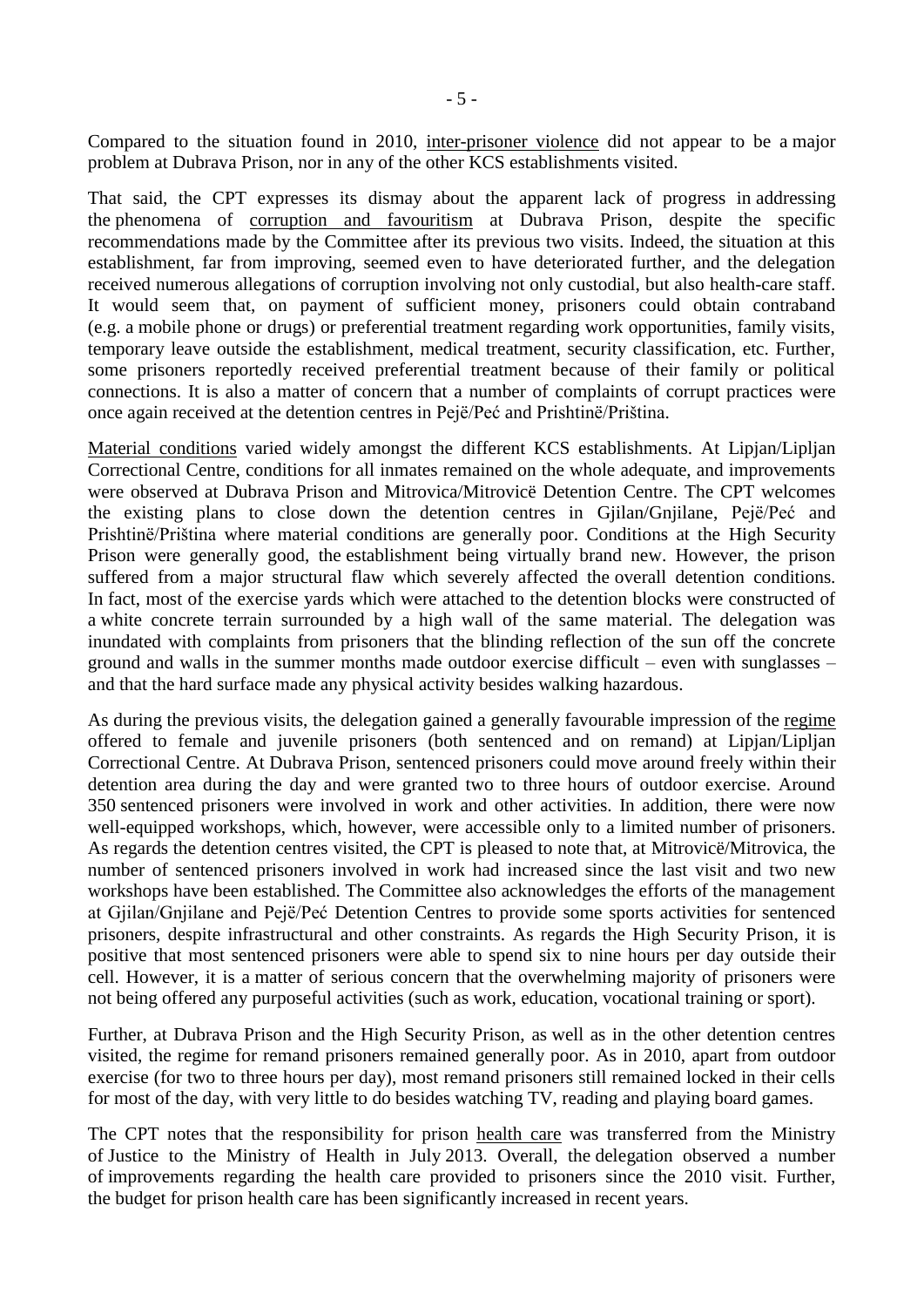Notwithstanding that, Dubrava Prison and Pejë/Peć Detention Centre were apparently frequently faced with disruptions to the supply of medication, including essential medicines like insulin, which the patients were sometimes obliged to purchase themselves. Further, the CPT expresses its serious concern about the inadequate psychiatric care provided to patients suffering from severe mental disorders in the hospital unit at Dubrava Prison. Whilst acknowledging that, in all the establishments visited, newly-arrived prisoners were usually seen by a doctor or nurse within 24 hours of admission, the CPT deplores the almost total lack of implementation of specific recommendations made after the previous two visits. In particular, with the exception of Dubrava Prison and the High Security Prison, there was still no systematic physical examination on admission in any of the establishments visited. In addition, medical examinations/consultations were still often carried out in the presence of prison officers.

Further, the CPT formulates a number of specific recommendations regarding various other prisonrelated issues, such as prisoners' contacts with the outside world, discipline and security.

# **Forensic Psychiatric Institute at Pristina University Hospital ("Forensic Institute")**

The delegation received no allegations – and did not find any other indications – of ill-treatment of patients by staff. On the contrary, the general atmosphere appeared relaxed, and relations between staff and patients positive.

Material conditions in the Forensic Institute, which was opened in August 2014, were very good in all respects, and staffing levels were adequate.

The Forensic Institute provided both pharmacological and psychosocial treatment. As regards consent to treatment, the Committee emphasises that the admission of a person to a psychiatric establishment on an involuntary basis should not preclude seeking informed consent to treatment. Every patient should be informed about the intended treatment and should be given the opportunity to refuse or withdraw his/her consent to treatment or any other medical intervention. Any derogation from this fundamental principle should be based upon law and only relate to clearly and strictly defined exceptional circumstances.

Resort to means of restraint (seclusion and mechanical restraint) was very rare. That said, there were only very basic written guidelines on seclusion and no guidelines at all on the use of other means of restraint; in addition, there was no comprehensive restraint register. The CPT recommends that detailed guidelines be drawn up on the basis of detailed criteria set out in the report.

Further, the Committee expresses its misgivings about the fact that nursing staff on Ward B regularly performed security-related tasks such as body searches and cell searches and that private security staff (on Ward B) and KCS officers (on Ward C) were on occasion called upon by nursing staff to assist in dealing with patients although they had received no training for such activities.

#### **Psychiatric Clinic at Pristina University Hospital ("Psychiatric Clinic")**

The delegation carried out a brief visit to the Admission Ward of the Psychiatric Clinic in order to review the legal safeguards surrounding involuntary placement of a civil nature in a psychiatric establishment. In this regard, the CPT notes that the Law on Non-Contentious Procedures contains a number of important safeguards. However, the visit brought to light that the relevant legal provisions had never been implemented in practice in the Psychiatric Clinic. In particular, courts had never been informed of involuntary admissions. In other terms, since the first visit of the CPT in 2007, the applicable legislation remained a dead letter. The Committee calls upon the relevant authorities to put an immediate end to this unacceptable state of affairs.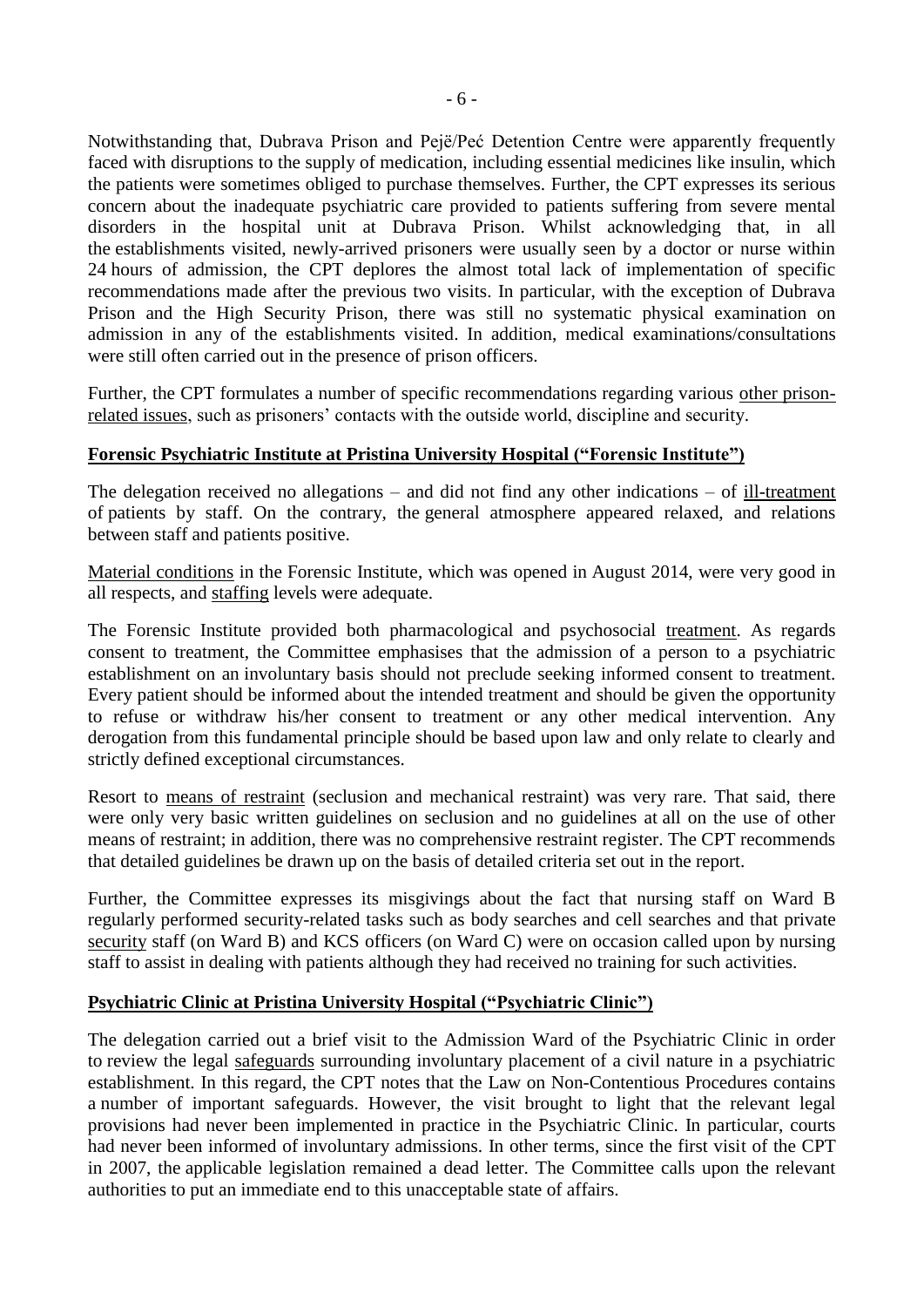# - 7 -

# <span id="page-6-0"></span>**I. INTRODUCTION**

### <span id="page-6-1"></span>**A. Dates of the visit and composition of the delegation**

1. In pursuance of Article 3 of the Agreement signed on 23 August 2004 between the United Nations Interim Administration Mission in Kosovo and the Council of Europe on technical arrangements related to the European Convention for the Prevention of Torture and Inhuman or Degrading Treatment or Punishment ("the Agreement"), a delegation of the CPT carried out a visit to  $Kosov \delta^*$  from 15 to 22 April 2015.

2. The visit was carried out by the following members of the CPT:

- Mykola GNATOVSKYY, President of the CPT (Head of Delegation)
- Haritini DIPLA
- Julia KOZMA
- Vytautas RAŠKAUSKAS
- Hans WOLFF.

They were supported by Michael NEURAUTER, Head of Division, and Janet FOYLE of the CPT's Secretariat, and assisted by an expert, Michael KELLETT, former Detective Chief Inspector in the Lancashire Constabulary (United Kingdom).

# <span id="page-6-2"></span>**B. Establishments visited**

#### 3. The delegation visited the following places:

#### *Police stations*

- Gračanica/Graçanicë Police Station
- Leposavić/Leposaviq Police Station
- Mitrovicë/Mitrovica South Police Station
- Obiliq/Obilić Police Station
- Pejë/Peć Police Station
- Prishtinë/Priština Police Station No. 1

#### *Penitentiary establishments*

- Dubrava Prison
- High Security Prison at Gërdoc-Podujeva/Grdovac-Podujevo
- Lipjan/Lipljan Correctional Centre for Women and Juveniles
- Giilan/Gniilane Detention Centre
- Mitrovica/Mitrovicë Detention Centre
- Pejë/Peć Detention Centre
- Prishtinë/Priština Detention Centre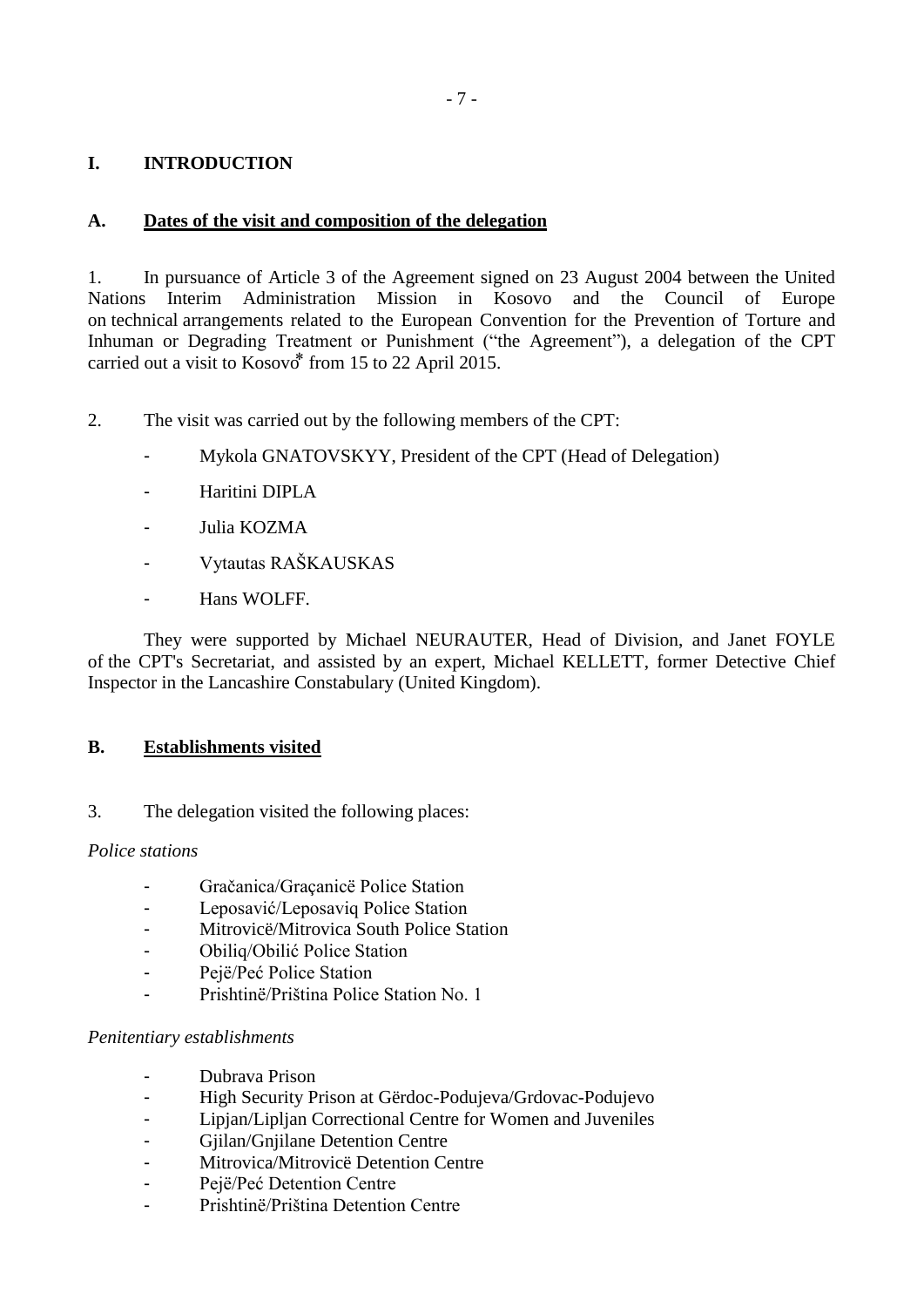#### *Psychiatric establishments*

- Forensic Psychiatric Institute at Pristina University Hospital

The delegation also paid a brief visit to the Admission Ward of the Psychiatric Clinic at Pristina University Hospital in order to examine the legal safeguards offered to civil patients who had been admitted to the hospital on an involuntary basis.

#### <span id="page-7-0"></span>**C. Consultations held by the delegation and co-operation encountered**

4. In the course of the visit, the CPT's delegation had consultations with Ambassador Farid ZARIF, Special Representative of the Secretary-General of the United Nations in Kosovo (SRSG), Ms Jennifer BRUSH, Deputy SRSG, Ambassador Jean-Claude SCHLUMBERGER, Head of the OSCE Mission, and Mr Gabriele MEUCCI, Head of the European Union Rule of Law Mission (EULEX), as well as with Mr Skënder HYSENI, Minister of Internal Affairs, Mr Lirak QELAJ, Deputy Minister of Justice, Ms Rita HAJZERAJ BEQAJ, Deputy Minister of Labour and Social Welfare, Mr Emrush THAÇI, General Director of the Kosovo Correctional Service (KCS), Mr Fitim SHISHANI, Head of the Kosovo Police Inspectorate (PIK), Mr Izet SADIKU, Chief Advisor to the Minister of Health, Mr Milazim GJOCAJ, Head of the Prison Health Department, and other senior officials of the relevant ministries.

Further, the delegation had meetings with Mr Samuel ŽBOGAR, European Union Special Representative, Brigadier General Anton WALDNER, Deputy Commander of KFOR, the members of the UNMIK Human Rights Advisory Panel and Mr Sami KURTESHI, Ombudsperson *ad interim*. In addition, the delegation met representatives of the following non-governmental organisations: Civil Rights Defenders, Council for the Defence of Human Rights and Freedoms, Kosovo Rehabilitation Centre for Torture Victims and the Kosovo Youth Initiative for Human Rights.

5. Throughout the visit, the delegation received very good co-operation at all levels. It enjoyed rapid access to all the places visited (including those which had not been notified in advance), was provided with the information necessary for carrying out its task and was able to speak in private with persons deprived of their liberty.

That said, at Gjilan/Gnjilane Detention Centre, a prisoner who had been interviewed subsequently informed the delegation that he had been asked by a prison officer to reveal the subject matter of his interview. If true, such action on the part of prison staff is not acceptable, as it runs counter to the principle of co-operation and is likely to compromise the confidential nature of the CPT's work.

The CPT trusts that the authorities will take appropriate measures to prevent a recurrence of such practices in the future.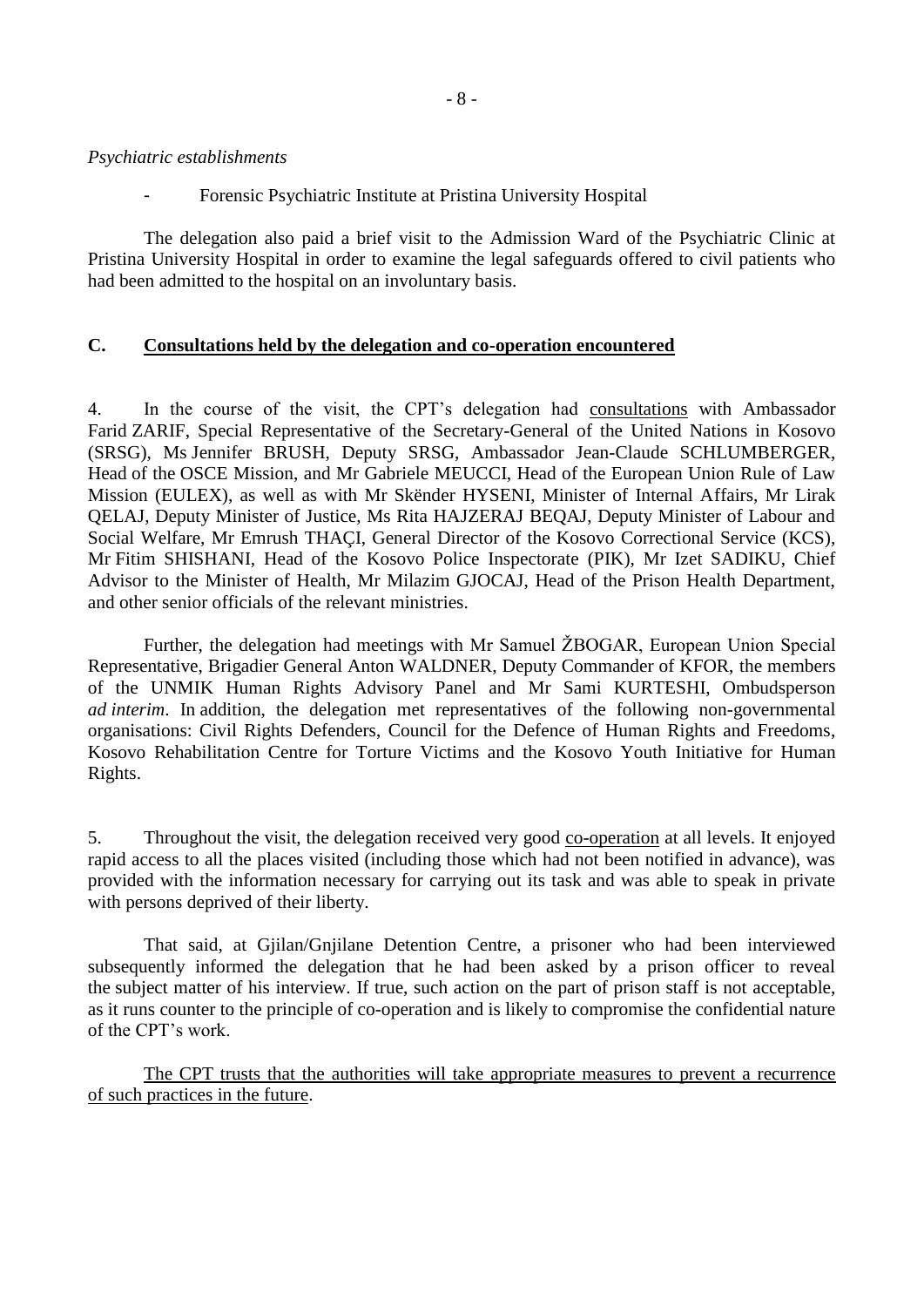# <span id="page-8-0"></span>**D. Monitoring of places of deprivation of liberty**

6. After the CPT's visit, a new Law on the Ombudsperson was adopted, which entered into force in July 2015.<sup>1</sup> According to the law, the Ombudsperson is designated as "National Preventive" Mechanism" (NPM) against torture and other cruel, inhuman or degrading treatment or punishment, and a specialised branch of the Ombudsperson Institution is to be set up for this purpose with a multidisciplinary staff (including lawyers, medical doctors, psychologists and social workers). The mandate of the NPM covers all places where persons are deprived of their liberty, and the NPM is specifically required to make regular and unannounced visits to such places. Further, the Ombudsperson and his/her staff are entitled to interview detained persons in private.

The CPT welcomes this development; **it would like to receive updated information on the establishment of the above-mentioned specialised branch within the Ombudsperson Institution and its activities as NPM.**

 $\mathbf{1}$ 

Law No. 05/L-019.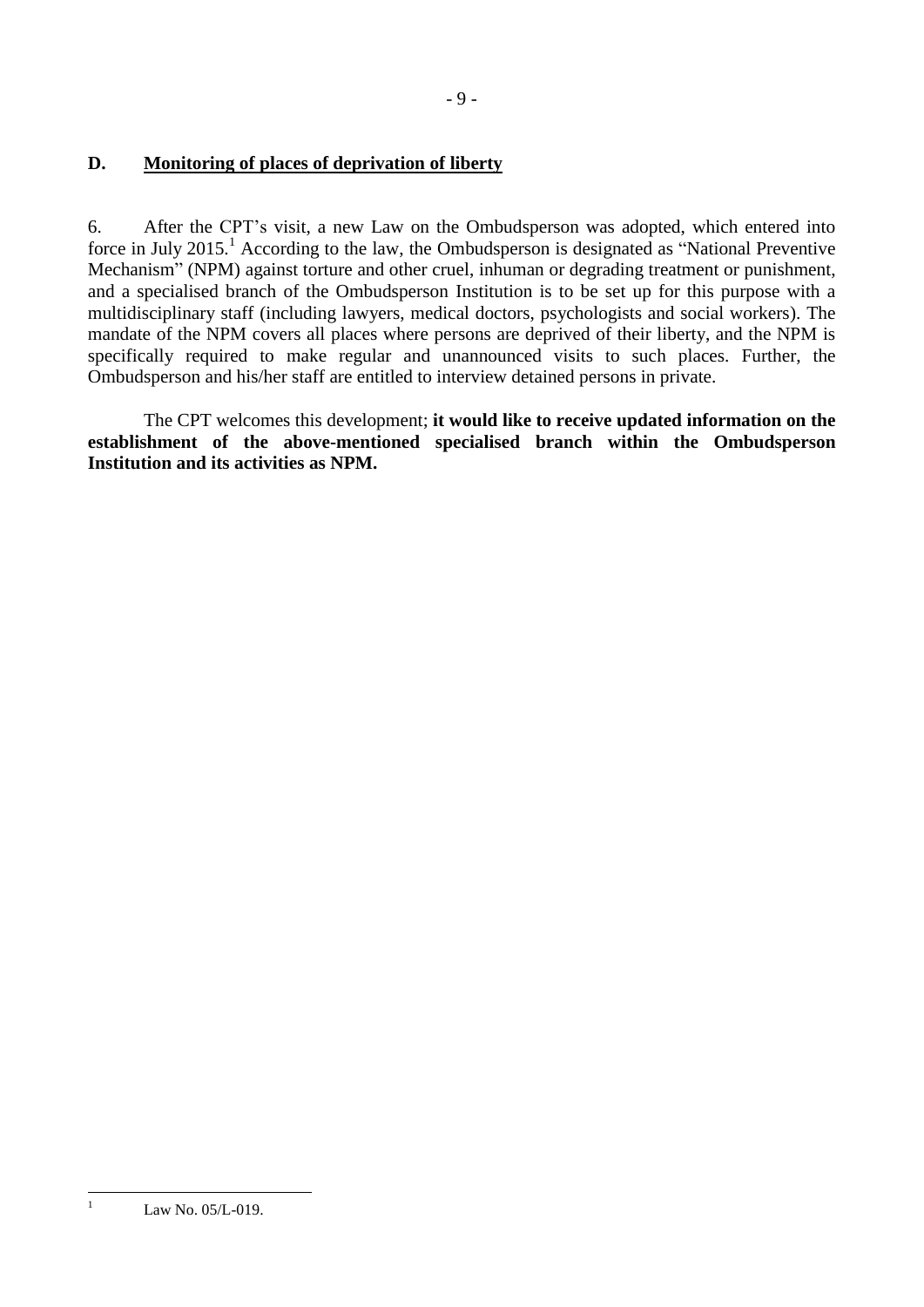# <span id="page-9-0"></span>**II. FACTS FOUND DURING THE VISIT AND ACTION PROPOSED**

# <span id="page-9-2"></span><span id="page-9-1"></span>**A. Police establishments**

### **1. Preliminary remarks**

7. One of the main objectives of the visit was to examine the treatment and conditions of detention of persons deprived of their liberty by the Kosovo Police (KP). For this purpose, the delegation visited several police stations and interviewed a number of persons who were or had recently been held in police custody.

8. Since the 2010 visit, the legal framework governing the deprivation of liberty of persons by the police has undergone major changes, in particular, with the adoption in 2012 of the Code of Criminal Procedure<sup>2</sup> (CPC) and a new Law on the Police.<sup>3</sup>

Persons who are suspected of having committed a criminal offence may be detained by the police for up to 48 hours before being brought before a judge.<sup>4</sup> Further, the police may detain and gather information from persons found at the scene of a criminal offence who may provide relevant information (maximum period: six hours).

Under the Law on the Police, persons may be held in temporary police custody when it is necessary to protect them from posing a risk for themselves or others (for an initial period of up to six hours which may be extended to a maximum of twelve hours) or for identification purposes (for an initial period of up to six hours which may be extended to a maximum of 24 hours).

# **2. Ill-treatment**

<span id="page-9-3"></span>9. In the course of the visit, the delegation received a significant number of allegations of physical ill-treatment by KP officers from detained persons (including juveniles). Most of the allegations concerned slaps, punches and kicks, in the context of police questioning, with a view to extracting confessions or obtaining other relevant information. In one case, the ill-treatment was allegedly inflicted in the presence of a prosecutor, which, if true, would give rise to particular concern. Further, a number of allegations referred to punches and kicks at the time of apprehension after the person concerned had been brought under control.

Notwithstanding the above, the delegation gained the impression that, as compared to 2010, the overall situation had somewhat improved in terms of both the number and severity<sup>6</sup> of allegations of police ill-treatment.

 $\overline{2}$  $\frac{2}{3}$  Code No. 04/L-123.

 $\frac{3}{4}$  Law No. 04/L-076.

<sup>4</sup> On the basis of Section 162 (provisional arrest of a person who is caught in the act of committing a criminal offence), Section 163 (provisional arrest of a person, following an arrest warrant issued by a court) or Section 164 of the CPC (arrest during an investigative stage, at the request of a public prosecutor). According to Section 13, paragraph 2, of the CPC, a person deprived of his/her liberty on suspicion of having committed a criminal offence shall be brought before a judge promptly and at the latest within 48 hours of the arrest.

<sup>5</sup> Section 20. Moreover, under Section 16 persons may be detained for identification purposes for up to six hours.

<sup>6</sup> In 2010, some of the allegations of ill-treatment received could easily be considered as amounting to torture.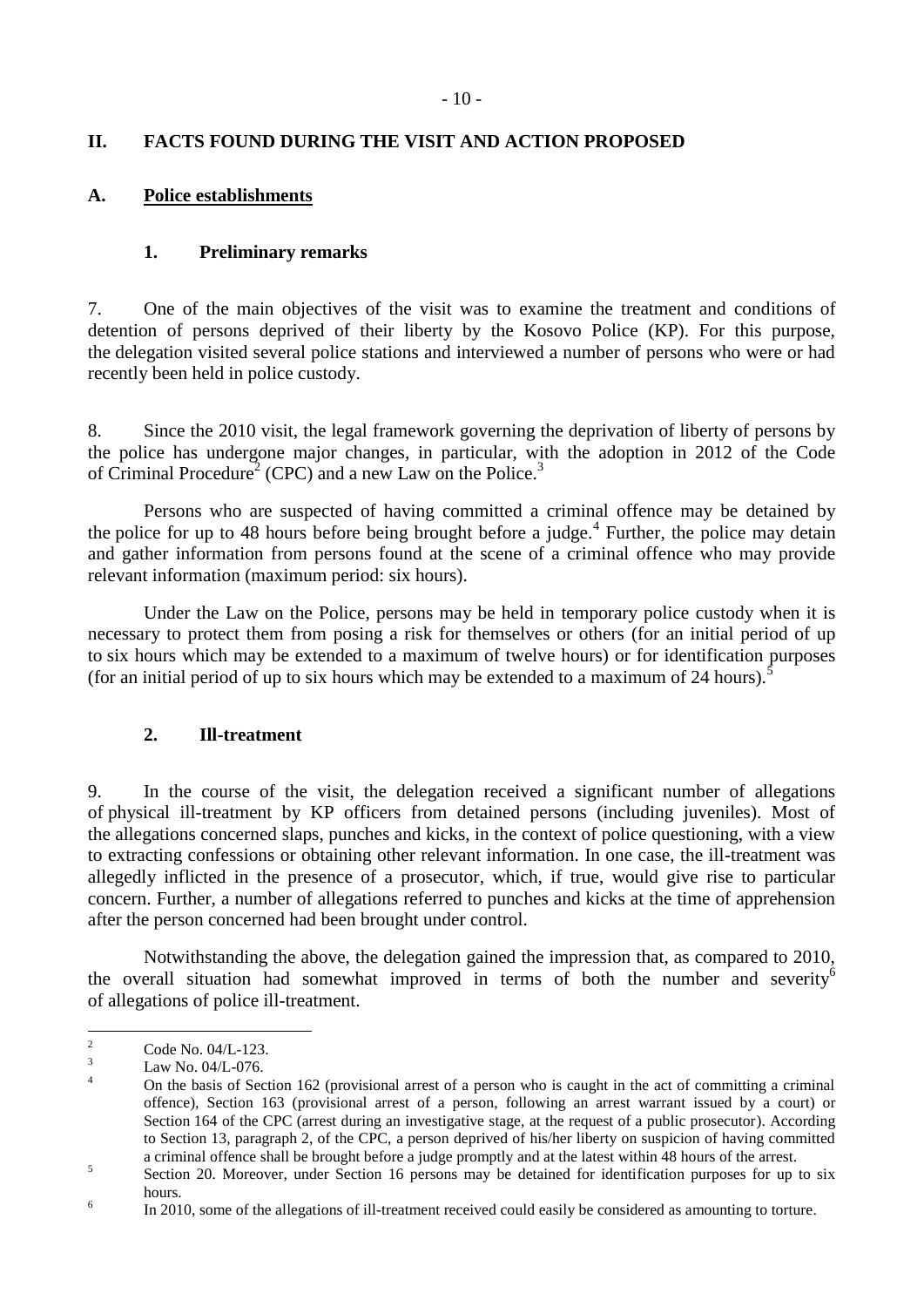However, it is clear from the information gathered during the visit that there are no grounds for complacency. Additional vigorous action is still required to combat the phenomenon of illtreatment by the Kosovo Police, which often appears to be related to an overemphasis on confessions during criminal investigations. In this connection, greater emphasis should be given, including during in-service training, to modern, scientific methods of criminal investigation, through appropriate investment in equipment and skilled human resources, so as to reduce the reliance on confessions to secure convictions.

**The CPT reiterates its recommendation that the relevant authorities pursue vigorously their efforts to combat ill-treatment by the Kosovo Police, in the light of the above remarks. All KP officers (including officers of the criminal police) should be reminded once again that all forms of ill-treatment of detained persons are unacceptable and will be the subject of severe sanctions. They should also be reminded that no more force than is strictly necessary should be used when effecting an apprehension and that, once apprehended persons have been brought under control, there can be no justification for striking them.**

10. As stressed in previous visit reports, one of the most effective means of preventing illtreatment by police officers lies in the diligent examination by the competent authorities of complaints or other information indicative of ill-treatment.

In this regard, the CPT notes that a new Law on the Police Inspectorate of Kosovo  $(PIK)^7$ was adopted in October 2010. According to this law,<sup>8</sup> the independence of the PIK has been reinforced and its competences extended in the context of criminal investigations against KP officers. The PIK is an executive institution under the Ministry of the Interior, whose task is to carry out criminal and high-profile  $9$  disciplinary investigations into potential cases of misconduct (including torture and ill-treatment) by KP officers, as well as to conduct inspections of KP establishments and services. Criminal investigations are carried out under the auspices of the competent public prosecutor. The PIK is independent of the Kosovo Police and operates under the direct supervision of the Minister of the Interior whose authority does not include the operational management of the PIK. It is also noteworthy that the PIK may not disclose to the Minister or any other authority or person any information related to its investigations. The PIK is headed by a Chief Executive and comprises a total of 48 investigators and 13 inspectors.

11. In order to obtain a more comprehensive and an up-to-date picture of the treatment of persons detained by the Kosovo Police, **the CPT would like to receive the following information, in respect of the period from 1 January 2014 to the present time:**

- **the number of complaints of ill-treatment made against KP officers and the number of criminal/disciplinary proceedings which have been instituted as a result;**
- **information on the outcome of the above-mentioned proceedings, including an account of the criminal/disciplinary sanctions imposed on the KP officers concerned.**

 $\overline{7}$ Law No. 03/L-231.

<sup>8</sup> Sections, 2, 6 and 10.  $\alpha$ 

<sup>&</sup>quot;High-profile" is defined as those cases which attract public attention and those which involve middleor high-ranking officers. All other disciplinary investigations are carried out by the KP Professional Standards Department.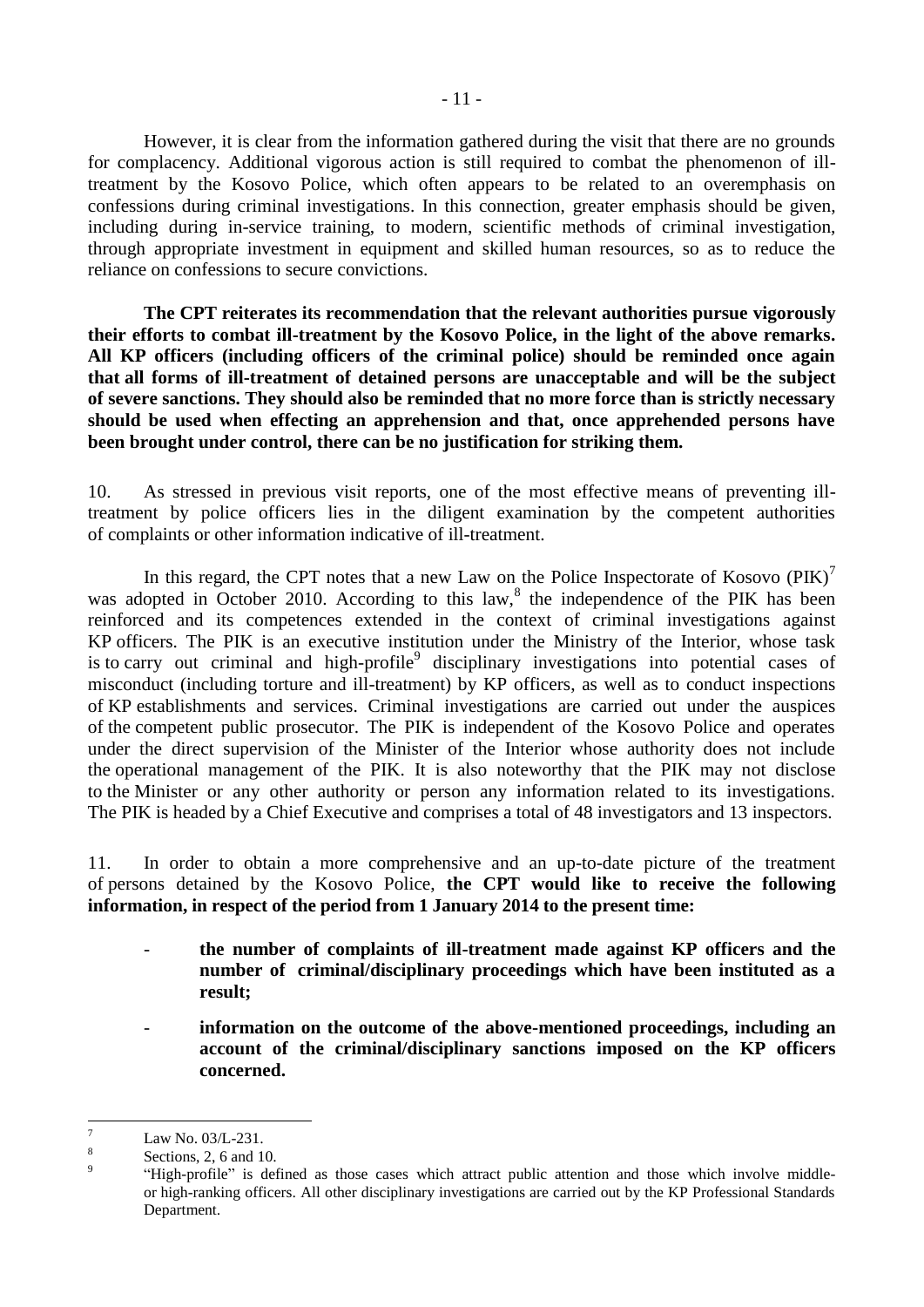# **3. Safeguards against ill-treatment**

<span id="page-11-0"></span>12. The CPT recalls that three fundamental rights (the right to have the fact of one's detention notified to a relative or another third party and the rights of access to a lawyer and a doctor) should apply from the very outset of a person's deprivation of liberty. These safeguards should apply not only to persons detained by the police in connection with a criminal or administrative offence, but also to those who are obliged to remain with the police for other reasons (e.g. for identification purposes).

13. In a criminal law context, Section 13 of the CPC stipulates that any person deprived of his/her liberty shall be informed promptly, in a language which he or she understands, of the right to legal assistance of his or her own choice and the right to notify or to have notified a family member or another appropriate person of his or her choice about the arrest, and that the aforementioned rights apply "throughout the time of deprivation of liberty".<sup>10</sup>

14. As regards the right of notification of custody, Section 168 of the CPC further stipulates that an arrested person has the right to notify or have notified a family member or another appropriate person of his or her choice about the arrest and the place of detention, immediately after the arrest; notification of a family member or another person may be delayed for up to 24 hours where a public prosecutor determines that the delay is required by the exceptional needs of the investigation of the case.

Further, according to the Law on the Police, $1$ <sup>1</sup> the right of notification of custody also applies to persons who are held in "temporary police custody" for identification purposes or for their own protection or the protection of others.

15. Overall, the delegation gained the impression that the situation had significantly improved since the last visit with regard to the implementation in practice of the right of notification of custody. Hardly any allegations were received from detained persons that they had not been allowed to contact a family member or another trusted person upon apprehension.

 $10$ <sup>10</sup> See also Articles 29 and 30 of the Constitution.

Section 20.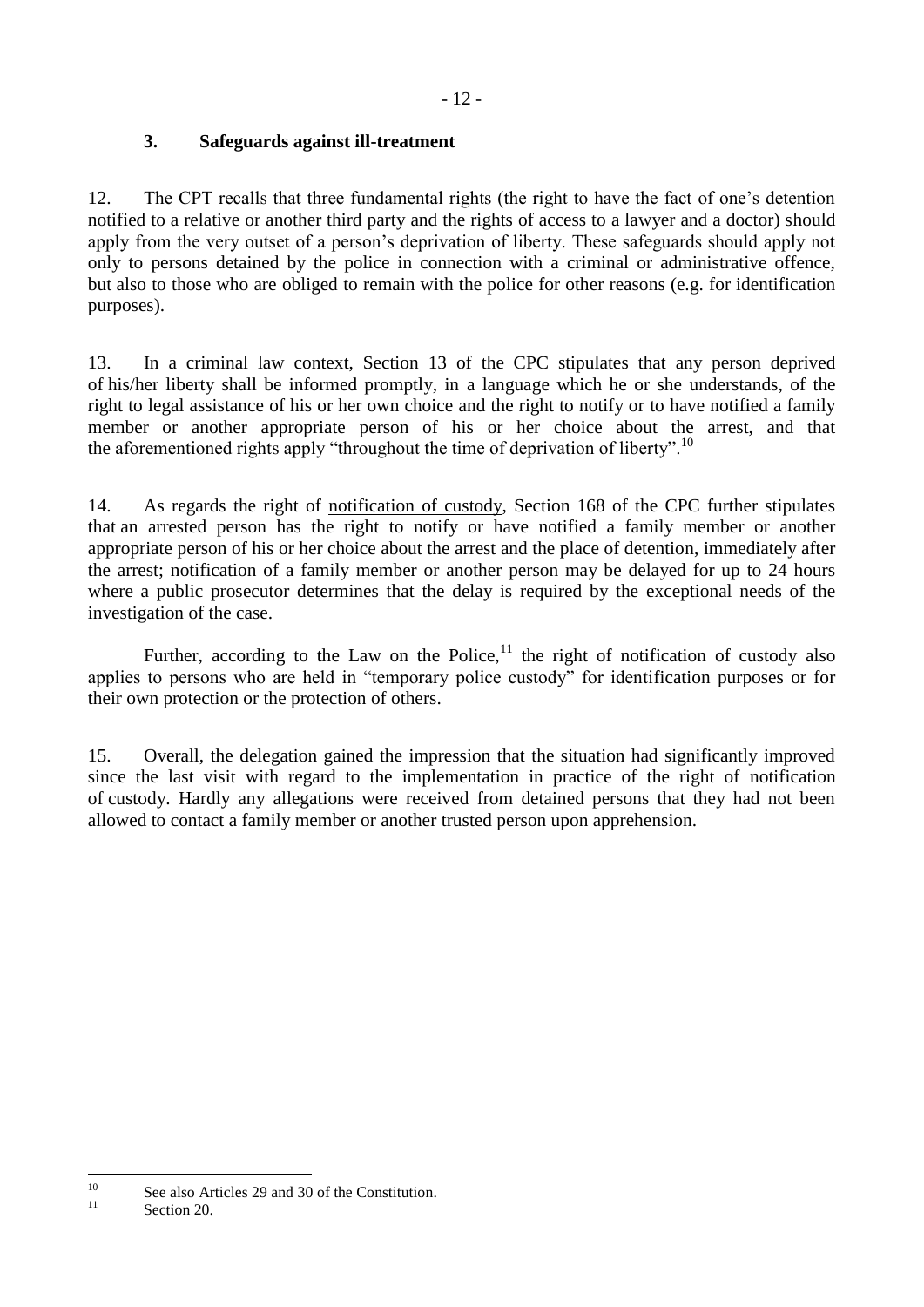16. As regards the right of access to a lawyer, the CPC contains a number of specific provisions which specify that persons who are suspected of having committed a criminal offence have the right of access to a lawyer (including the right to consult a lawyer in private<sup>12</sup> and to have a lawyer present during police questioning<sup>13</sup>).<sup>14</sup> Further, persons who are not able to pay for a lawyer are entitled to free legal aid from a lawyer appointed by the Bar Association.<sup>15</sup>

That said, from the consultation of relevant documentation and interviews with KP officers in several of the police establishments visited, it transpired that the existing legal provisions were being interpreted in such a way that the right of access to a lawyer usually only applied as from the moment a criminal investigation had been formally opened against an apprehended person. Moreover, the view was expressed that the right of access to a lawyer did not apply to persons who were deprived of their liberty (for up to six hours) as a witness.<sup>16</sup> Further, the CPT notes that the Law on the Police<sup>17</sup> does not provide for a right of access to a lawyer for persons who are held in "temporary police custody" for identification purposes or for their own protection or the protection of others (for a maximum of up to twelve and 24 hours, respectively).

**The CPT recommends that steps be taken by the relevant authorities to ensure that all persons who are deprived of their liberty by the police – for whatever reason – are granted the right of access to a lawyer from the very outset of their deprivation of liberty (i.e. from the moment when the persons concerned are obliged to remain with the police). If necessary, the relevant legal provisions should be amended accordingly.**

17. Most persons interviewed by the delegation indicated that they were offered the possibility to consult a lawyer (including an *ex officio* lawyer if the person concerned was indigent).

That said, several detained persons met by the delegation claimed that they had been prevented from consulting a lawyer as KP officers had told them that they could not have, or did not need, a lawyer.

Further, a number of complaints were received that detained persons who had requested an *ex officio* lawyer met the lawyer for the first time after having been questioned by a KP officer. In this regard, the CPT recalls that, according to Section 171 of the CPC, the police are under a legal obligation to arrange for the presence of an alternative lawyer if a lawyer does not appear within one hour, and that the person concerned may only be questioned without the presence of a lawyer if the alternative lawyer does not appear within one hour (provided that it is determined by the competent public prosecutor or the police that any further delay would seriously jeopardise an ongoing investigation).

 $12$  $\frac{12}{13}$  Sections 61 and 166.

 $13$  Sections 53, 152 and 171.

See also Section 11 of the CPC. According to Section 166, paragraph 5, of the CPC, it is also noteworthy that in the event that a arrested person is suspected of terrorism or organised crime and that there are grounds to believe that the defence counsel chosen by the person concerned is involved in the commission of the criminal offence or will obstruct the conduct of the investigation, the pre-trial judge may, upon the application of the public prosecutor, order that an alternative defence counsel be appointed to represent the arrested person for a maximum period of 72 hours from the time of arrest.

<sup>&</sup>lt;sup>15</sup> See Section 167 of the CPC and Sections 1 and 10 of the Law on Free Legal Aid.

 $^{16}$  See Section 72 of the CPC.

Section 20.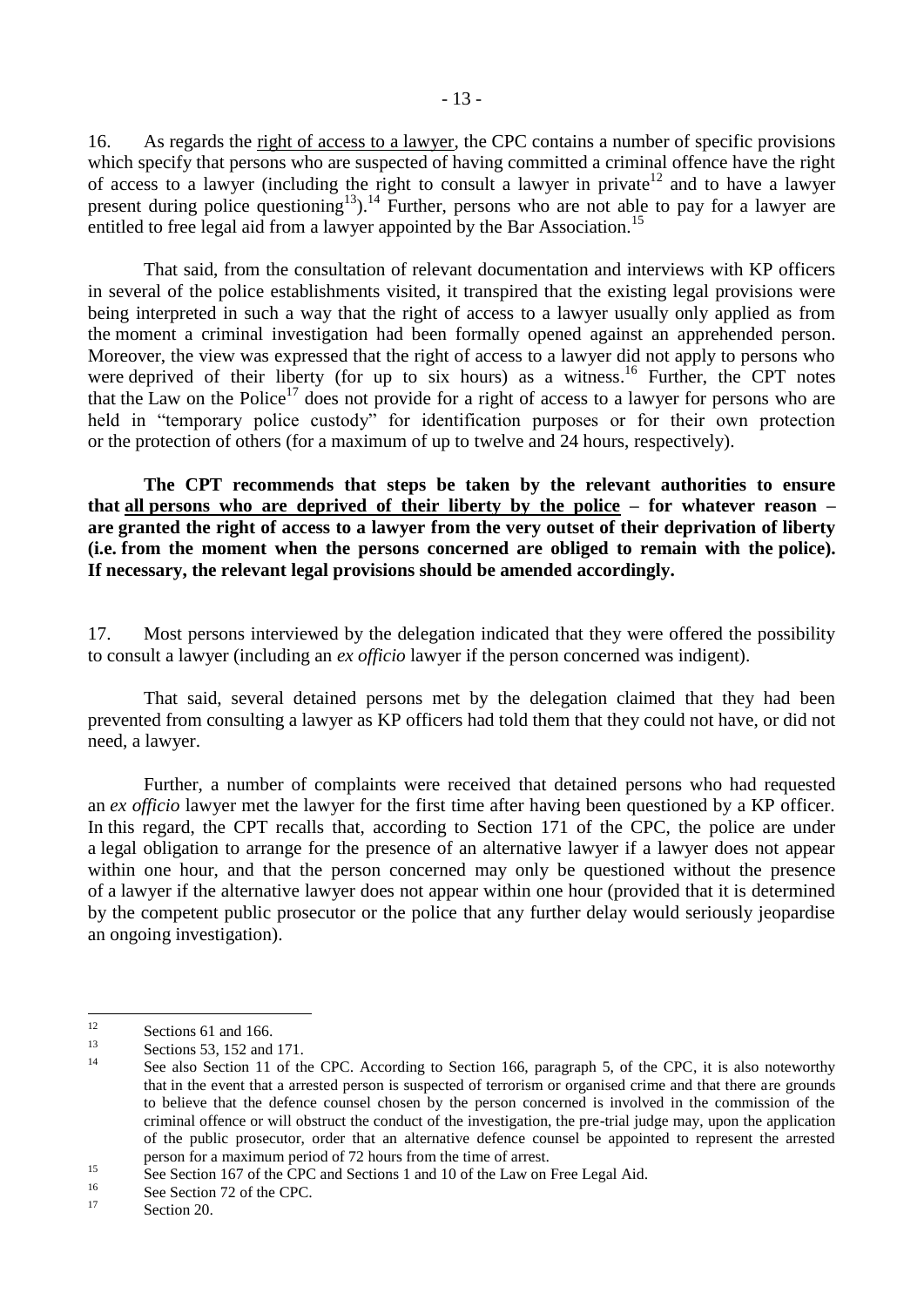One juvenile met by the delegation who was suspected of a serious crime claimed that the *ex officio* lawyer had remained at the police station for less than half an hour and that during the questioning the lawyer was joking with the KP police investigator.

Moreover, one person met by the delegation claimed that the *ex officio* lawyer assigned to him was the son of the prosecutor who was present during the interrogation. If true, such a practice is unacceptable.

In the light of the above, **the CPT must recommend once again that the relevant authorities take steps to ensure that the right of access to a lawyer is enjoyed by all persons obliged to remain with the police, from the very outset of their deprivation of liberty. Further, appropriate steps should be taken, in consultation with the Bar Association, to ensure the effectiveness of the system of assistance by a lawyer during the entire period of police custody.**

18. Pursuant to Section 169, paragraph 1, of the CPC, an arrested person has the right, upon request, to be examined by a doctor of his or her own choice as promptly as possible after his/her arrest and at any time during detention.<sup>18</sup>

As regards persons held in temporary police custody, the Law on the Police does not contain a formal right of access to a doctor. **The CPT trusts that the relevant authorities will take steps to ensure that persons who are deprived of their liberty by the police in a non-criminal context are effectively granted the right of access to a doctor (including to one of their own choice) as from the very outset of deprivation of liberty.**

19. As was the case during the previous visit, the delegation received no complaints from detained persons regarding access to a doctor during police custody. At the request of the person concerned or at the initiative of KP officers, emergency doctors were called or the person was transferred to a general hospital.

However, despite the specific recommendation made by the Committee after the previous visits, KP officers were still usually present during medical examinations in most of the police establishments visited. Such a state of affairs is not acceptable.

**The CPT calls upon the relevant authorities to take immediate steps to ensure that, in all police establishments, all medical examinations of detained persons are conducted out of the hearing and – unless the doctor concerned requests otherwise in a particular case – out of the sight of KP officers.**

20. As regards the provision of information on rights, detained persons were usually informed of their rights verbally without undue delay when they arrived at a police station.

That said, detained persons were not systematically provided with an information sheet which sets out the rights of detained persons. As in 2010, the delegation saw in most of the police stations visited notices on the walls in several languages setting out the rights of detained persons.

 $\overline{18}$ <sup>18</sup> According to paragraph 3 of the same provision, the police may also appoint a doctor to conduct a medical examination or to provide medical treatment at any time in the case of physical injury or other apparent medical necessity.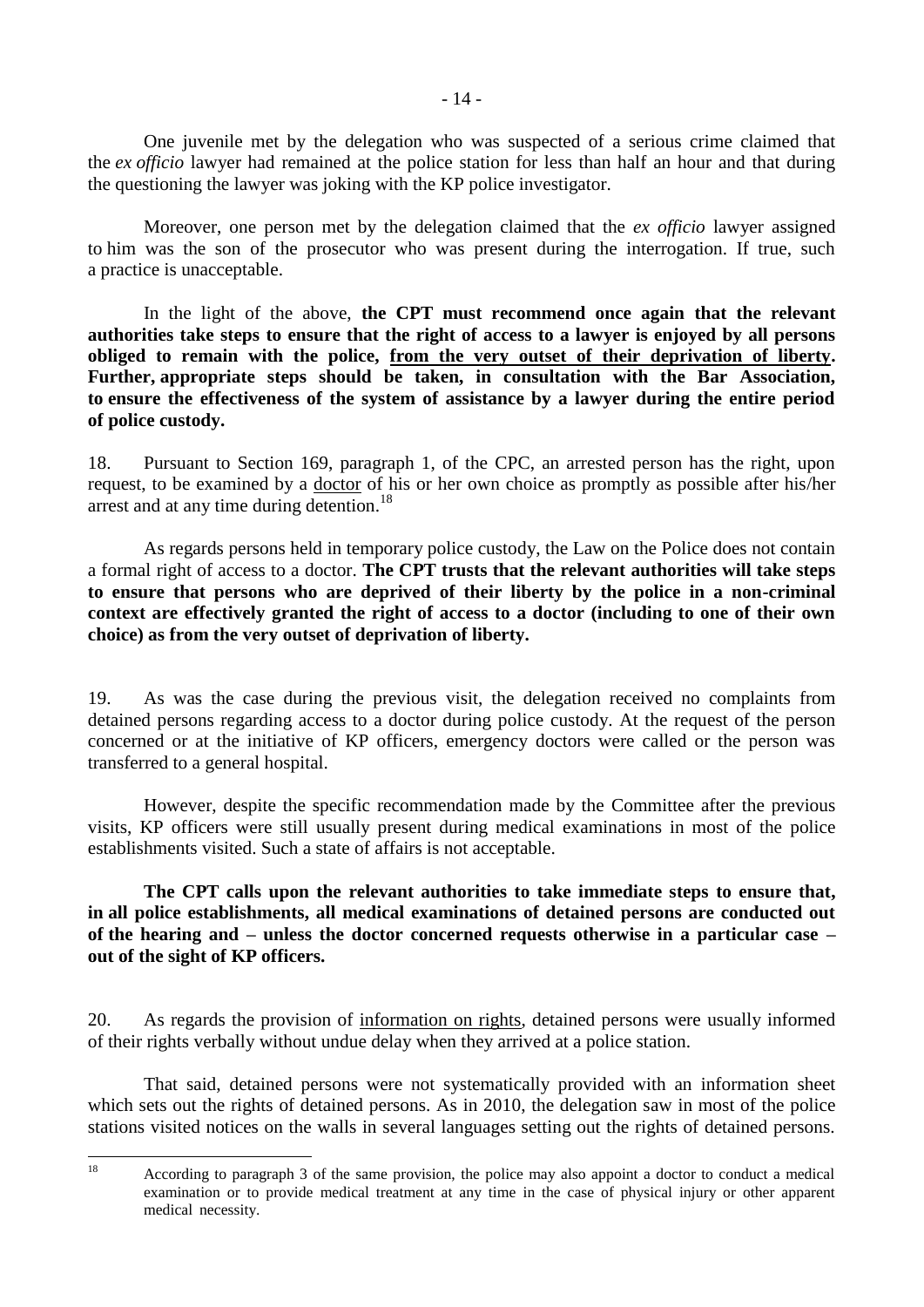This is a welcome practice but should not be regarded as a substitute for the provision of an information sheet to every detained person.

Further, it is a matter of concern that, in some cases, apprehended persons were apparently taken to a police station only after they had spent some time at another location with investigators and after they had been questioned. Thus, whether or not a suspect was told of his/her rights and allowed to exercise them from the outset of deprivation of liberty depended on the investigator involved in the case and often appeared to be linked to whether or not a confession was needed. The delegation once again found indications that some investigators did not comply with the requirement to inform detained persons of their rights.

**The CPT reiterates its recommendation that appropriate steps be taken to ensure that all persons detained by the police – for whatever reason – are fully informed of their fundamental rights as from the very outset of their deprivation of liberty (that is, from the moment when they are obliged to remain with the police). This should be ensured by the provision of clear oral information at the very outset, and supplemented at the earliest opportunity (that is, immediately upon the arrival of the persons concerned on police premises) by the provision of an information sheet (to be available in appropriate languages) on the rights of detained persons. The persons concerned should be asked to sign a statement attesting that they have been informed of their rights and be allowed to keep a copy of the information sheet.**

21. The delegation noted that failure to implement in practice the fundamental safeguards against ill-treatment was less common at police stations where a custody officer was on duty on a full-time basis (e.g., at Mitrovicë/Mitrovica South Police Station or Prishtinë/Priština Police Station No. 1). The CPT acknowledges that it may not be feasible to permanently appoint such an officer at smaller police stations, nor would it even be necessary at those police stations which do not have their own detention facilities. However, a requirement for every apprehended person to be seen and processed by a designated KP officer before any steps are taken to interview him/her would help to resolve a number of the shortcomings outlined above. **The Committee encourages the relevant authorities to revise the current regulations and practices accordingly.**

22. As regards minors who are deprived of their liberty by the police, the relevant legislation contains a number of important safeguards. In particular, minors may not be held in police custody for more than 24 hours.<sup>19</sup> Further, the police are under a legal obligation to immediately notify a family member or, if the latter is not contactable, the Centre for Social Work; under no circumstances may notification be delayed for the purpose of an ongoing investigation.<sup>20</sup> In addition, Section 43 of the Juvenile Justice Code (JCC) stipulates that a minor shall be provided with the possibility to have a defence counsel (private or appointed *ex officio*) "from the beginning until the end of the procedure".

23. The information gathered during the visits suggests that a family member or the Centre for Social Work was always informed promptly following the apprehension of a juvenile. Further, most of the juveniles interviewed by the delegation indicated that they were questioned by the police in the presence of a lawyer or another trusted adult person (parent or representative of the Centre for Social Work).

 $19$  $^{19}$  Section 65, paragraph 2, of the JCC.

Section 168, paragraphs 2 and 4, of the CPC.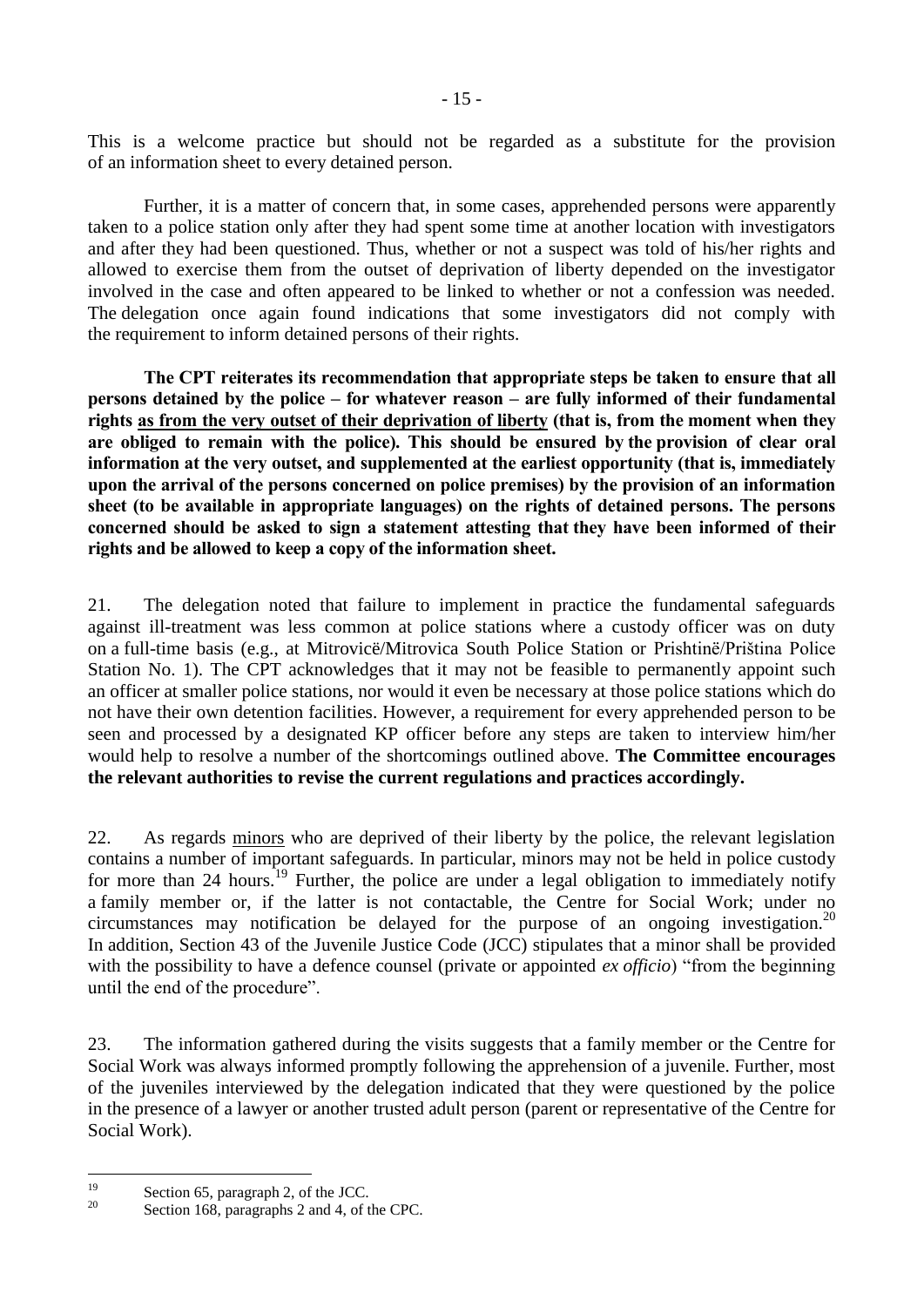That said, it is a matter of serious concern that, according to Section 43, paragraph 4, of the JJC, a juvenile may refuse the appointment of an *ex officio* lawyer. Further, pursuant to Section 53, paragraph 5, of the CPC, juveniles may waive the right of access to a lawyer with the consent of a parent or a representative of the Centre for Social Work. Moreover, current legislation does not contain any specific provision which would prevent juveniles from being questioned by the police and signing incriminating statements without the benefit of the presence of either a defence lawyer or a trusted person.

Given their particular vulnerability, the Committee considers that the appointment of a defence lawyer should be mandatory for juveniles held in police custody. Further, the purpose of special provisions for juveniles is to protect this age group and to provide them with adult support so that they do not have to make decisions with important legal implications on their own.

**The CPT recommends that the relevant authorities take steps to ensure that juveniles are never subjected to police questioning or requested to make any statement or to sign any document concerning the offence(s) they are suspected of having committed without the presence of a lawyer and, in principle, a trusted adult person. The relevant legal provisions should be amended accordingly.**

24. The standard of completion of custody registers and records appears to have improved since the 2010 visit. There was greater uniformity in the type of record used and there appeared to be fewer omissions and inconsistencies.

The CPT wishes to recall the importance of a contemporaneous recording of events in connection with persons held in police custody; such a practice may also protect KP officers against false allegations. In this regard, the delegation gained a particularly positive impression of Mitrovicë/Mitrovica South Police Station, where KP officers had recorded every instance when a detained person had been visited in his cell, provided with food, taken out for questioning, etc. on a form designed for the purpose which was attached to the individual custody record of the person concerned. In contrast, in some other police stations visited, no such data were recorded by KP officers at all.

**The CPT recommends that the relevant authorities take steps to ensure that the practice of an individualised contemporaneous recording of events in police custody observed at Mitrovicë/Mitrovica South Police Station is followed in all other police stations.**

#### <span id="page-15-0"></span>**4. Conditions of detention**

25. The delegation observed further improvements regarding material conditions in various police stations. In particular, at Gračanica/Graçanicë, Leposavić/Leposaviq, Mitrovicë/Mitrovica South and Obiliq/Obilić, police custody cells have been newly constructed or renovated, and most of the deficiencies observed during previous visits to other police stations have been remedied.

That said, at Pejë/Peć Police Station, artificial lighting in the custody cells was very poor and, in several of the police stations visited, cells were not equipped with a call system. **Steps should be taken to remedy these deficiencies.**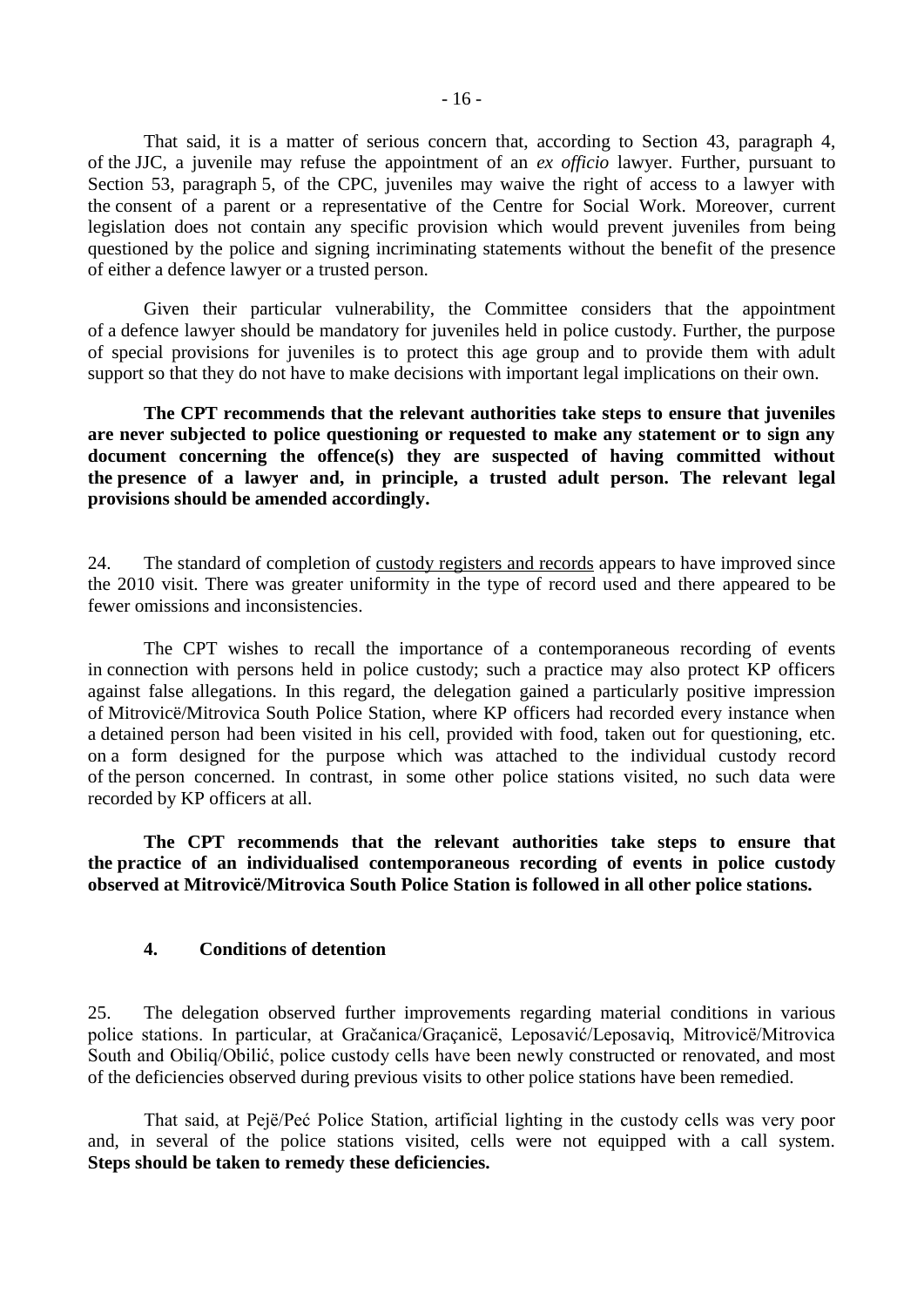#### <span id="page-16-0"></span>**B. Prison establishments**

### <span id="page-16-1"></span>**1. Preliminary remarks**

26. The CPT's delegation carried out follow-up visits to the following establishments under the authority of the Kosovo Correctional Service (KCS): Dubrava Prison, Lipjan/Lipljan Correctional Centre for Women and Juveniles, and the detention centres in Gjilan/Gnjilane, Mitrovica/Mitrovicë, Pejë/Peć and Prishtinë/Priština. The main purpose of these visits was to review the measures taken by the relevant authorities to implement the recommendations made by the Committee after previous visits.<sup>21</sup> In addition, the delegation paid a brief visit to the new High Security Prison at Gërdoc-Podujeva/Grdovac-Podujevo, which opened in May 2014, in order to examine the general conditions of detention and certain issues related to the provision of health care, discipline and security.

27. Since the last visit, a comprehensive legal framework relating to the penitentiary system has been adopted, in particular the 2012 Criminal Code,<sup>22</sup> the 2012 Criminal Procedure Code (CPC),<sup>23</sup> the 2013 Law on the Execution of Penal Sanctions  $(LEPS)^{24}$  and the 2010 Juvenile Justice Code  $(JJC).$ <sup>25</sup> That said, the main legal provisions relevant to the work of the CPT remained largely unchanged as compared to the provisions which were applicable at the time of the 2010 visit.<sup>26</sup>

In addition, shortly after the 2015 visit, new uniform house rules in correctional institutions ("House Rules") were introduced by means of an Administrative Instruction<sup>27</sup> issued by the Minister of Justice; the latter rules entirely replaced the previous rules which differed from one establishment to another.

28. *Dubrava Prison* remains the largest KCS establishment with an official capacity of 1,159 places, divided into eight residential units, a prison hospital unit and one semi-open unit. At the time of the visit, the capacity had been reduced to 887 places (due to the ongoing renovation of Blocks 1 and 5), and the establishment was accommodating a total of 857 male prisoners (717 sentenced, including 15 classified as "high risk" prisoners, and 140 on remand), of whom 33 were being held in the prison hospital unit and 20 in the special care unit (for inmates with special medical needs).

 $21$ <sup>21</sup> The visits to Lipjan/Lipljan Correctional Centre and the different detention centres were focused mainly on interviews with newly-arrived remand prisoners, general conditions of detention and health-care related issues.

 $\frac{22}{23}$  Code No. 04/L-082.

 $\frac{23}{24}$  Code No. 04/L-123.

<sup>&</sup>lt;sup>24</sup> Law No. 04/L-149 (which replaced the previous LEPS No. 03/L-191).

 $\frac{25}{26}$  Code No. 03/L-193.

<sup>26</sup> In particular, UNMIK Regulations on the Provisional Criminal Code, the Provisional Criminal Procedure Code, the LEPS and the JJC.

<sup>&</sup>lt;sup>27</sup> Administrative Instruction MoJ-NO.07/2015 dated 14 July 2015.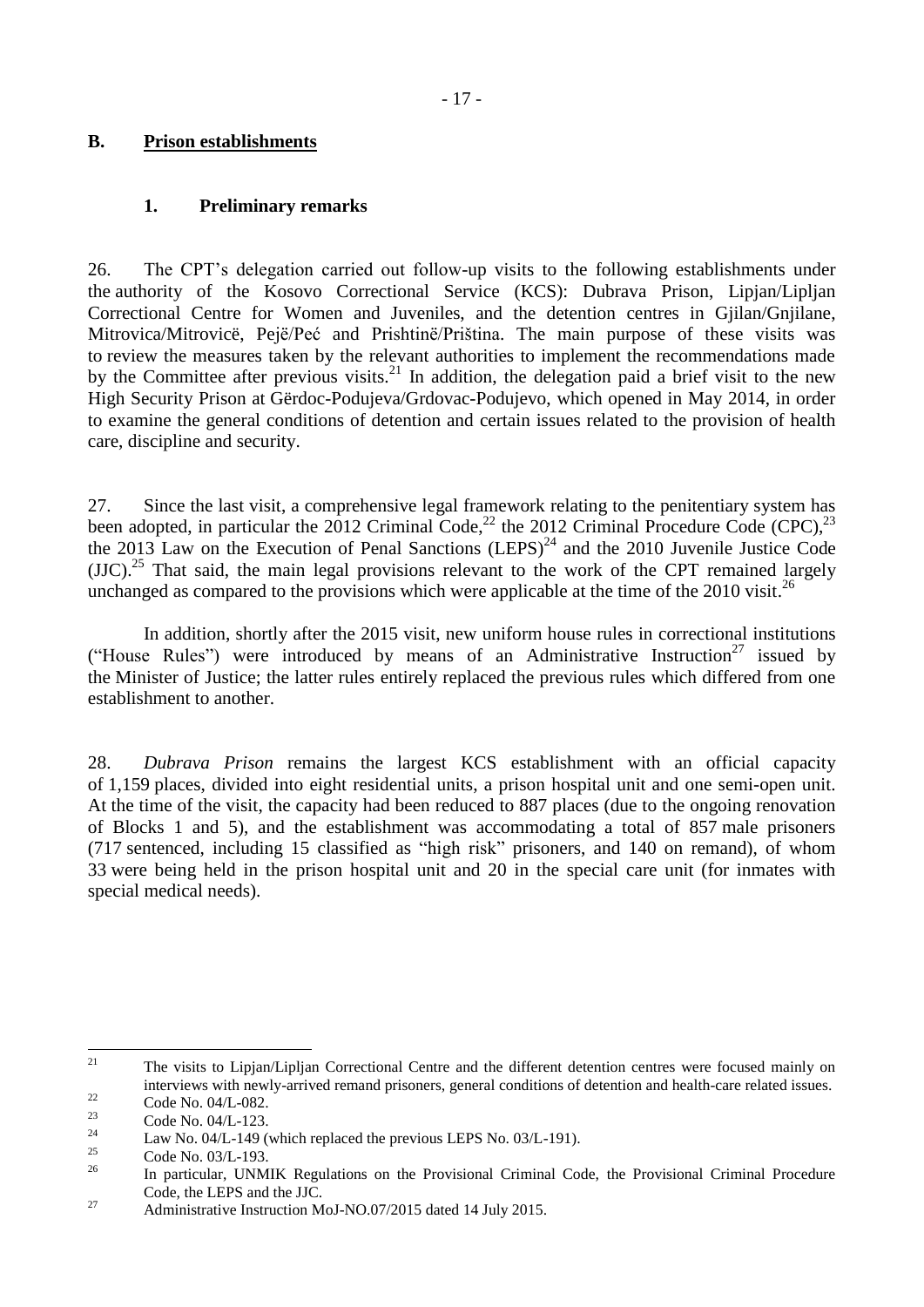The new *High Security Prison*, which opened in May 2014, had a capacity of 390 places. Prisoners were accommodated in three separate blocks (divided into three wings on three floors each): Block 1 for the majority of sentenced prisoners, Block 2 for prisoners classified as mediumrisk who were employed as house workers, and Block 3 for remand prisoners. The delegation was somewhat disconcerted to note that an aerial view of the structures (available over the internet) revealed that Blocks 1 and 2 had been constructed unmistakably in the form of pistols. At the time of the visit, the prison was accommodating 111 prisoners: 101 sentenced to terms of between 15 and 40 years (79 "high-risk" or "very high-risk" and 22 "medium-risk") and ten remand prisoners (all of whom were classified as "high risk").

*Lipjan/Lipljan Correctional Centre,* with a total capacity of 155 places, continued to serve as the sole KCS establishment for female and juvenile prisoners (both sentenced and on remand). At the time of the visit, the correctional centre was accommodating 101 inmates: 42 female prisoners (34 sentenced and seven on remand, including one female juvenile, and one juvenile placed as an educational measure) and 50 male juveniles (eleven sentenced, twelve on remand and  $27$  placed as an educational measure<sup>28</sup>). In addition, the correctional centre was accommodating nine adult male prisoners serving short sentences.<sup>29</sup> The delegation was informed that a new structure for male juveniles subject to an educational measure was under construction and was expected to be completed by the end of 2015. **The CPT would like to receive updated information on this point.**

As was the case during the previous visits, most of the *detention centres visited*, although intended for remand prisoners, were also accommodating sentenced prisoners (usually on short sentences). At the time of the visit, Gjilan/Gnjilane Detention Centre (capacity: 94 places) was holding 84 inmates (including 22 sentenced), Pejë/Peć Detention Centre (capacity: 80 places) 76 inmates (including 13 sentenced) and Prishtinë/Priština Detention Centre (capacity: 38 places) 39 inmates (all on remand).

Mitrovica/Mitrovicë Detention Centre, which remained the only KCS establishment in the north, continued to accommodate both remand and sentenced prisoners, with a capacity of 79 places and a population of 44 inmates (including 25 sentenced) at the time of the visit. The management of the detention centre expressed concerns that the establishment had neither the infrastructure nor the staff resources to deal with the expected influx of remand and sentenced prisoners once the courts in the north began functioning again. **The CPT encourages the authorities to develop solutions to this problem and would like to be kept informed of any developments in this regard.**

29. The CPT welcomes the fact that two new detention centres are being constructed in Prishtinë/Priština (with a capacity of some 350 places) and Gjilan/Gnjilane, respectively, in order to replace the old facilities where material conditions were found to be poor (see also paragraph 40). The delegation was informed that, with the opening of the new detention centres (planned by the end of 2015), the long-standing problem of holding remand and sentenced prisoners together in the different detention centres should be resolved.

<sup>28</sup> <sup>28</sup> Due to the absence of any specialised institution in Kosovo, juveniles subject to a measure under Section 22 (placement in a disciplinary centre), Section 27 (placement in an educational institution) or Section 28 (placement in an educational-correctional institution) of the JJC continued to be held at Lipjan/Lipljan Correctional Centre.

<sup>&</sup>lt;sup>29</sup> Due to a lack of space in other KCS establishments, the correctional centre also regularly accommodated a number of male adult prisoners who were either serving short sentences or who had been sentenced for minor offences and were at the end of their sentence.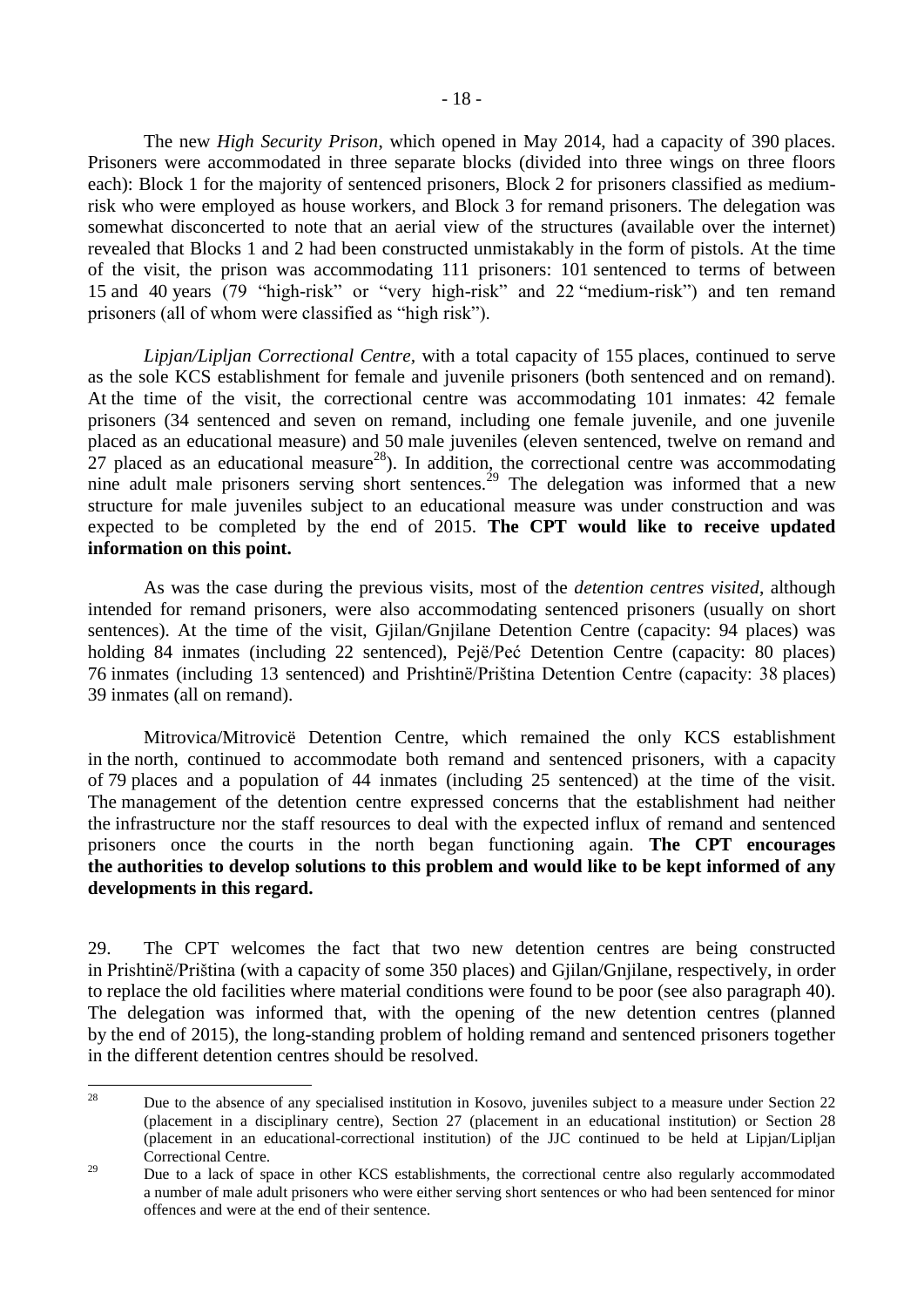30. On the other hand, the CPT must express its dismay about the apparent lack of progress in addressing the phenomena of corruption and favouritism at Dubrava Prison, despite the specific recommendations made by the Committee after its previous two visits. Indeed, the situation at this establishment, far from improving, seemed even to have deteriorated further, and the delegation received numerous allegations of corruption involving not only custodial, but also health-care staff. It would seem that, on payment of sufficient money, prisoners could obtain contraband (e.g. a mobile phone or drugs) or preferential treatment regarding work opportunities, family visits, temporary leave outside the establishment, medical treatment, security classification, etc. Further, some prisoners reportedly received preferential treatment because of their family or political connections.

It is also a matter of concern that a number of complaints of corrupt practices were once again received at Prishtinë/Priština Detention Centre and, for the first time, at Pejë/Peć Detention Centre.

**The CPT once again calls upon the relevant authorities to take decisive action to combat the phenomena of corruption and favouritism at Dubrava Prison, as well as in other KCS establishments. In particular, the Committee reiterates its recommendation that the authorities strengthen their efforts in this regard through preventive measures, education and the application of appropriate sanctions. In this context, KCS staff and officials working within the penitentiary system should receive the clear message that obtaining or demanding money or other advantages from prisoners is not acceptable and will be punished accordingly; this message should be reiterated in an appropriate form, at suitable intervals.**

31. Section 5, paragraph 3, of the LEPS stipulates that secondary legislation shall be issued with the aim of eliminating corruption, *inter alia* in the KCS and in KCS institutions, through "the promotion and existence of a clear system of rewards and sanctions as part of the implementation of the action programme, development of ethical standards, etc., as a mechanism to fight corruption". To the knowledge of the CPT, such secondary legislation has not yet been issued. **The CPT would like to receive updated information in this regard.**

#### <span id="page-18-0"></span>**2. Ill-treatment**

32. As compared to the findings of the 2010 visit, the situation seemed to have improved significantly in most of the KCS establishments as regards the manner in which prisoners were treated by staff. In particular, at Dubrava Prison, the delegation received no allegations of recent physical ill-treatment or excessive use of force by members of the establishment's special intervention group or by custodial staff. Further, no allegations of ill-treatment were heard at Lipjan/Lipljan Correctional Centre and the detention centres in Mitrovica/Mitrovicë, Pejë/Peć and Prishtinë/Priština.

33. However, a number of allegations of physical ill-treatment (such as punches and/or kicks) as well as threats of being beaten by prison officers were received (for the first time) at Gjilan/Gnjilane Detention Centre and at the High Security Prison. In some cases, the allegations made were supported by medical evidence. In this regard, particular mention should be made of the two following cases.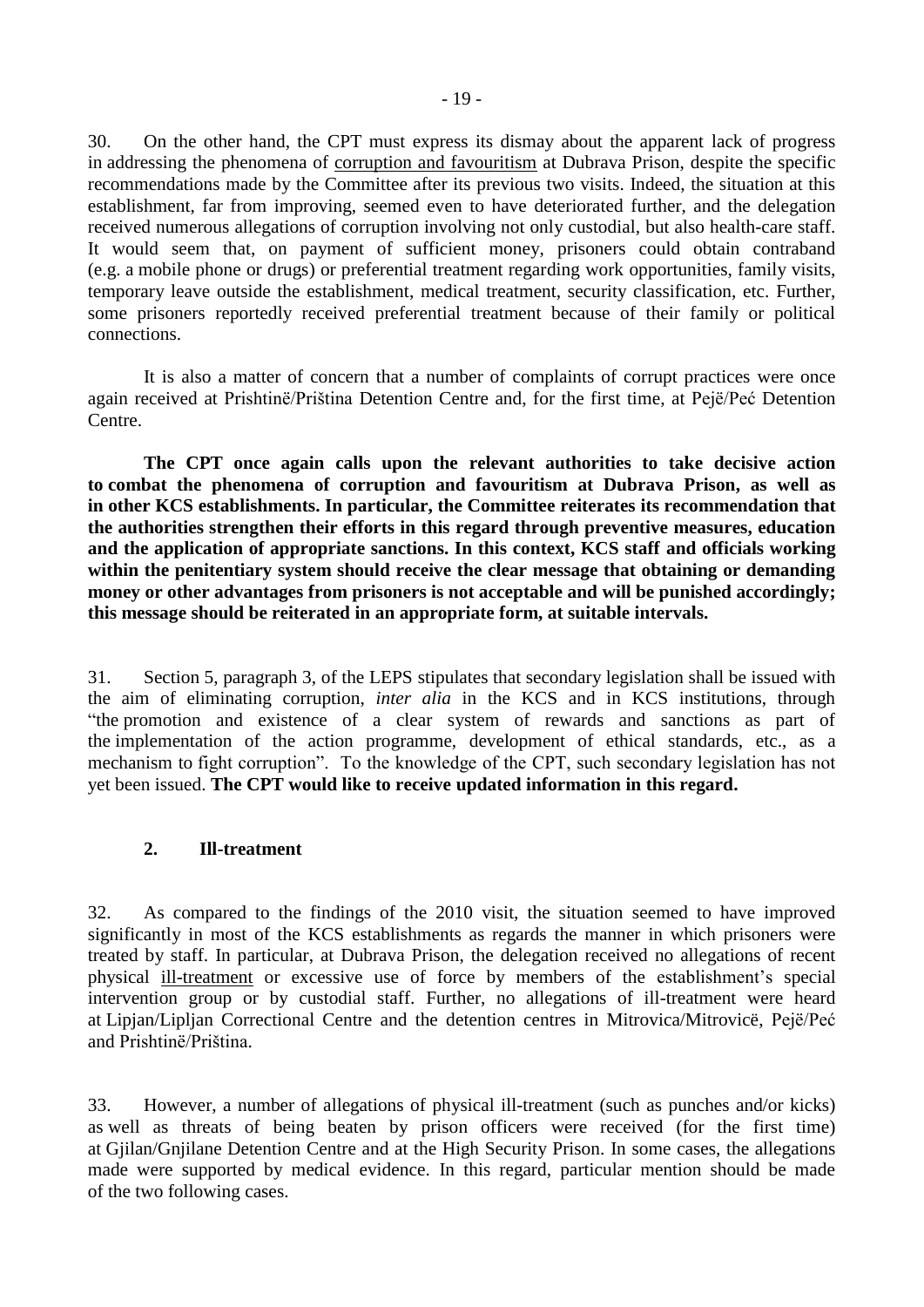(a) At Gjilan/Gnjilane Detention Centre, a prisoner (D. P.) claimed to have been severely beaten and also kicked in the face by prison officers on the night of 8-9 March 2015 after having been dragged out of his cell into the corridor. Prior to this, the prisoner had allegedly requested repeatedly to see a doctor, the prison officers refusing, however, on the basis that he was only pretending to be ill. The delegation found an entry in the establishment's incident register which contained information (including on a body chart) that the "person claims that he was beaten by guards" and that "there are injuries on left eye, eyebrow, maxillary part of face". On 9 March, the prisoner was examined by a doctor and subsequently taken to a hospital for an X-ray. In the medical file, it is recorded that the prisoner had a temperature of 39.6 C, but no information is included regarding possible injuries. In contrast, on referral to the hospital, there was the diagnosis: "state after contusion of left eye, state after contusion of right part of the chest". On 19 March, the prisoner underwent another examination at the hospital (diagnosis: "contusion of chest").

The prisoner said that he had complained verbally to the Director about the beating, which was subsequently confirmed by the Director to the delegation. He had also contacted the Ombudsperson. Notwithstanding that, the incident report which had been sent by the Director to the KCS Inspectorate made no mention of any allegation of ill-treatment by the prisoner. Further, there was no record in writing of the interview between the prisoner and the management, and the delegation was told by the Director that he had decided not to keep the recordings of the CCTV camera in the corridor where the prisoner's cell and duty office were located, as the recordings displayed "no information of interest". It remained unclear whether any administrative/criminal investigation had been initiated in this case.

(b) At the High Security Prison, one prisoner (A.A.) alleged that, following a visit received by a relative on 2 April 2015, he was taken by three prison officers to a room set aside for searches near the visiting area and then kicked and punched for several minutes. On the arrival of a senior prison officer the beating allegedly stopped. Subsequently, the prisoner was allegedly placed in a punishment cell and subjected to further beatings. On the same day, the prisoner was examined by a doctor who documented in the medical file (including on a body chart) the following injuries: "minor redness superficially in the face, forehead, head, hand joints (wrists). An irregular shaped redness on the right leg, minor redness … on the left side of the chest". The delegation was informed that this case was being investigated by the KCS Inspectorate. It remained unclear whether this case had been brought to the attention of the competent prosecutor and a criminal investigation initiated.

**The CPT recommends that the management of Gjilan/Gnjilane Detention Centre and the High Security Prison deliver a clear message to all staff that all forms of ill-treatment of prisoners are not acceptable and will be punished accordingly.**

**Further, the Committee would like to be informed of the results of any investigations carried out in respect of the two above-mentioned cases, and of any action taken as a consequence.**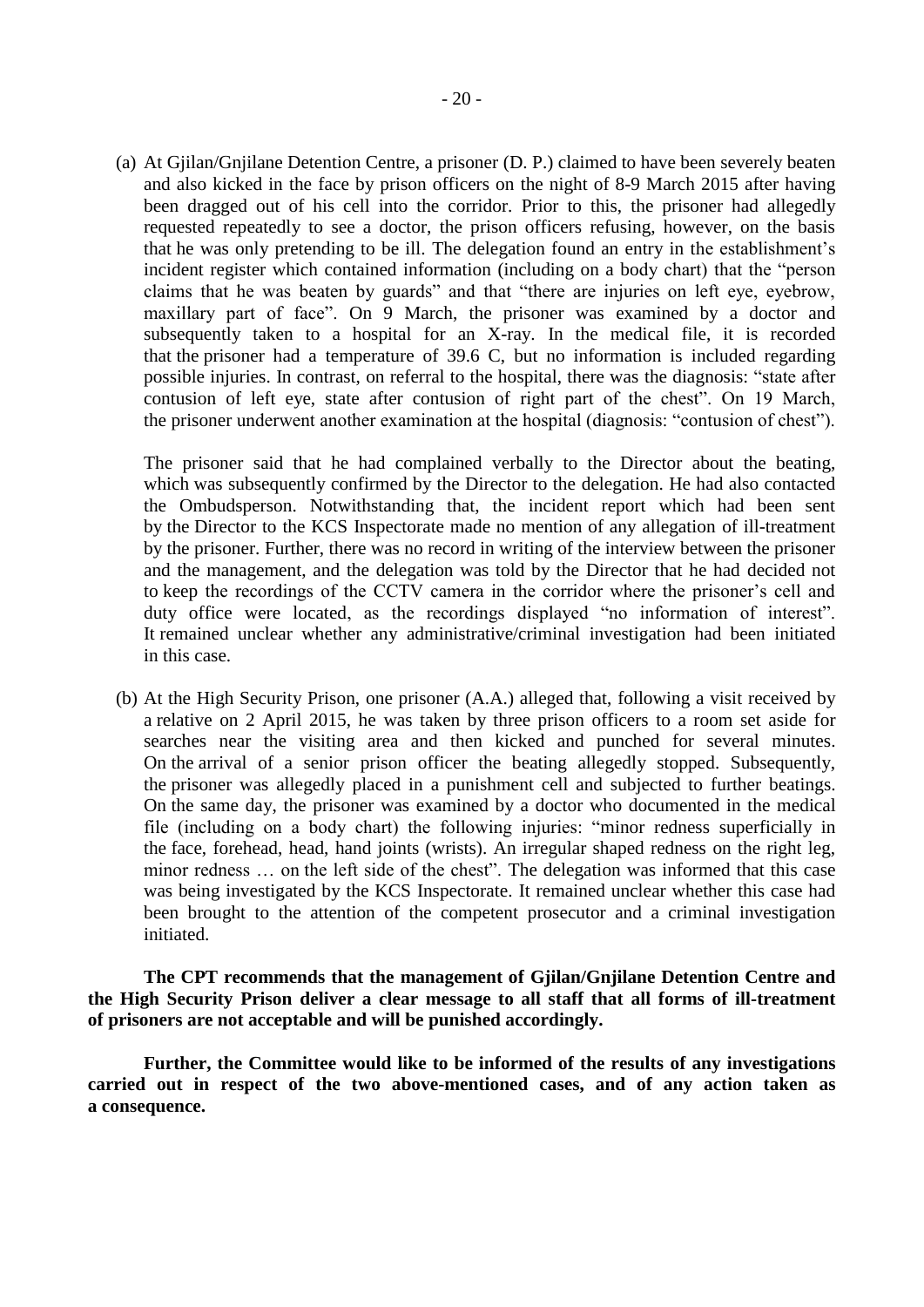34. Compared to the situation found in 2010, inter-prisoner violence did not appear to be a major problem at Dubrava Prison, nor in any of the other KCS establishments visited.

That said, the CPT would like to highlight one case brought to the attention of the delegation<sup>30</sup> which involved the alleged rape of a prisoner by his cell-mates at Dubrava Prison in September 2014. The delegation was informed that a criminal investigation had been initiated. **The Committee would like to be informed of the outcome of the aforementioned investigation and of any action taken as a consequence.**

# <span id="page-20-0"></span>**3. Conditions of detention**

a. material conditions

<span id="page-20-1"></span>35. Material conditions varied widely amongst the different KCS establishments. As was the case at the time of the 2010 visit, overcrowding was generally not a problem, although instances of overcrowding were observed in certain blocks at Dubrava Prison (due to ongoing renovation work in other blocks) as well as in some cells in the detention centres in Pejë/Peć and Prishtinë/Priština (see paragraphs 38, 40 and 41).

36. Conditions at the High Security Prison were generally good, if somewhat oppressive, the establishment being virtually brand new. Accommodation was identical for all prisoners and consisted of a single cell measuring some 10m 2 (including a semi-partitioned sanitary annexe) equipped with a bed, shelf, table and bench, television set and a call system. Access to natural light and artificial lighting was also good.

However, there was inadequate storage space for personal belongings in the cells so that inmates had to purchase additional furniture or keep their possessions in cardboard boxes or plastic bags under their beds. **Steps should be taken to remedy this shortcoming.**

In addition, the prison suffered from a major structural flaw which severely affected the overall detention conditions. In fact, most of the exercise yards which were attached to the detention blocks were constructed of a white concrete terrain surrounded by a high wall of the same material. The delegation was inundated with complaints from prisoners that the blinding reflection of the sun off the concrete ground and walls in the summer months made outdoor exercise difficult – even with sunglasses – and that the hard ground made any physical activity besides walking hazardous. The management affirmed to the delegation that they were aware of the problem and were trying to devise a solution (including by repainting the white surfaces in different colours). Further, it is regrettable that none of the exercise yards was equipped with adequate shelter against inclement weather.

**The CPT recommends that the relevant authorities take steps as a matter of priority to ensure that the design and layout of the outdoor exercise yards at the High Security Prison are altered, in the light of the above remarks.**

 $30^{\circ}$ 

The person concerned was no longer in prison at the time of the visit.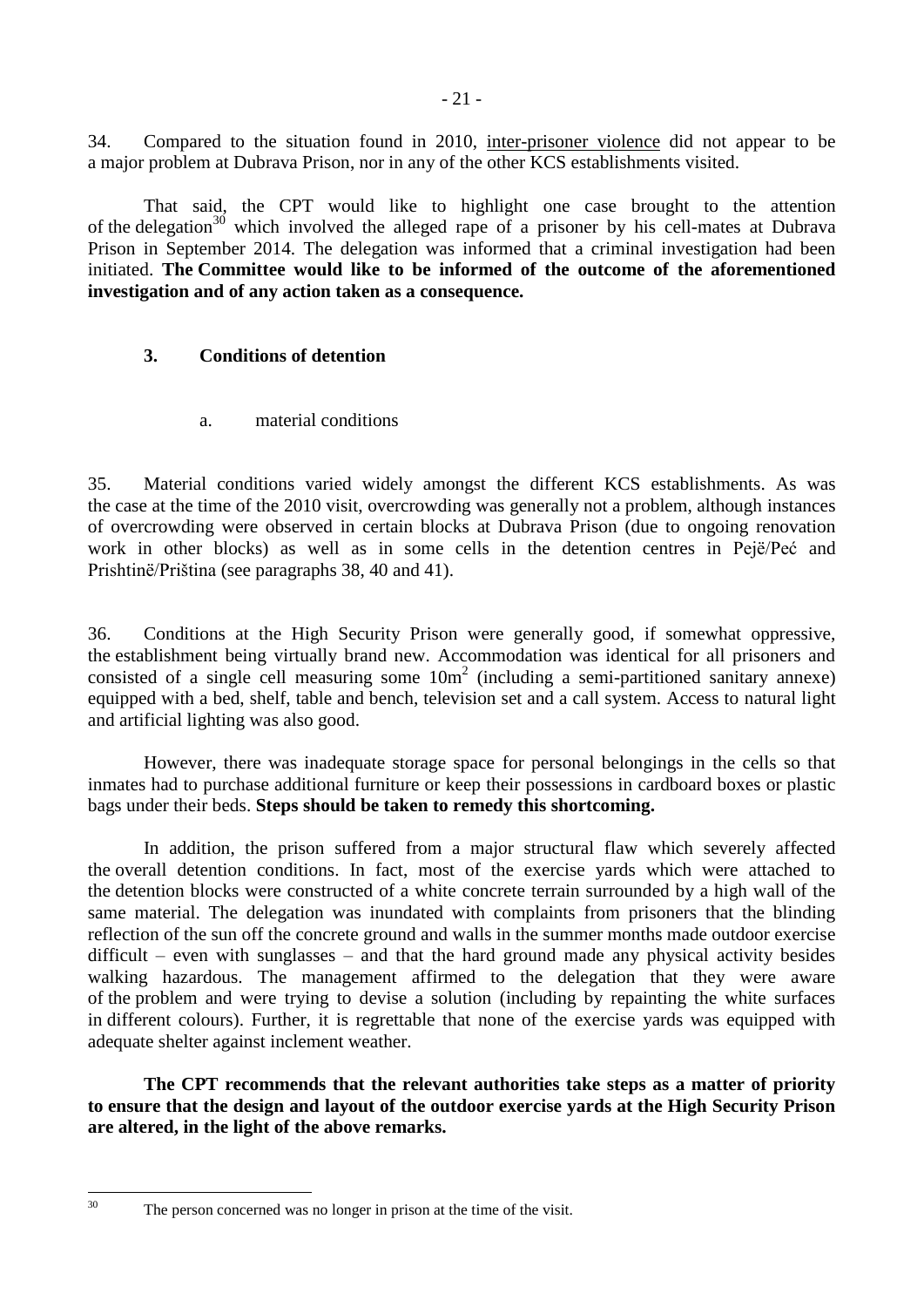37. At Lipjan/Lipljan Correctional Centre, conditions for all inmates remained generally adequate, and an ongoing refurbishment process in the section for female prisoners was in its final stage. It is also noteworthy that problems observed during the previous visit concerning the supply of sanitary towels appeared to have been resolved.

38. At Dubrava Prison, refurbishment works were ongoing, and the delegation observed a number of improvements, particularly in Block 3 and the hospital unit, both of which had been refurbished since the last visit.

However, a number of shortcomings were identified in other blocks. Sanitary facilities in some multi-occupancy cells were not fully partitioned, and many cells contained no call system. Inadequate storage space resulted in inmates keeping their possessions in cardboard boxes or plastic bags under the beds, and inmates reported that they did not receive any bed linen but had to obtain such items from their families. Overcrowding was also an issue in some cells in Blocks 2 and 4, mainly as a result of the temporary closure of Blocks 1 and 5 for refurbishment.<sup>31</sup> Further, dangerous improvised wiring was observed in a number of cells and common spaces, particularly in Block 8, including in one room also used for showering (resulting in a real risk of electrocution for both prisoners and staff). In addition, in the kitchens used for the preparation of food for inmates, much of the essential equipment, such as ovens, burners, and cold storage rooms, was either very dilapidated or not functioning at all.

**The CPT recommends that the above-mentioned shortcomings be remedied at Dubrava Prison.** Further, **the Committee trusts that once refurbishment is completed, all multi-occupancy cells in the establishment will provide at least 4m<sup>2</sup> of living space per prisoner (without counting the space taken by the sanitary facilities).**

39. At Mitrovica/Mitrovicë Detention Centre, renovation works had been carried out at the establishment since the last visit and material conditions were generally acceptable.

40. In contrast, conditions were not satisfactory in parts of Prishtinë/Priština Detention Centre. The building was generally old and dilapidated, and the ground floor of the facility was not being used as a result. The delegation observed overcrowding in some cells, including one four-person cell where a fifth inmate had been sleeping on a mattress on the floor for 20 days. Likewise, at Gjilan/Gnjilane Detention Centre*,* material conditions were generally sub-standard. The CPT welcomes the fact that these two detention centres are expected to be closed by the end of 2015 and the inmates transferred to the new establishments. **The Committee would like to receive updated information on this point.**

41. At Pejë/Peć Detention Centre, material conditions were also generally poor in terms of the state of repair (including the sanitary facilities) and ventilation. In addition, cells were not equipped with furniture to store personal belongings, nor were they fitted with a call system. Further, the delegation observed that a number of cells were overcrowded. For instance, several cells measuring some 13m² (including a fully-partitioned sanitary annexe of 2m²) were accommodating four prisoners.<sup>32</sup> The delegation was informed by the authorities that it was planned to close this detention centre and transfer the inmates to other establishments in the coming years.

 $31$  $31$  By way of example, some cells measuring less than  $20m^2$  (including the sanitary facilities), were accommodating up to six prisoners.

<sup>&</sup>lt;sup>32</sup> The delegation was told that, on occasion, a fifth inmate had to sleep on a mattress on the floor.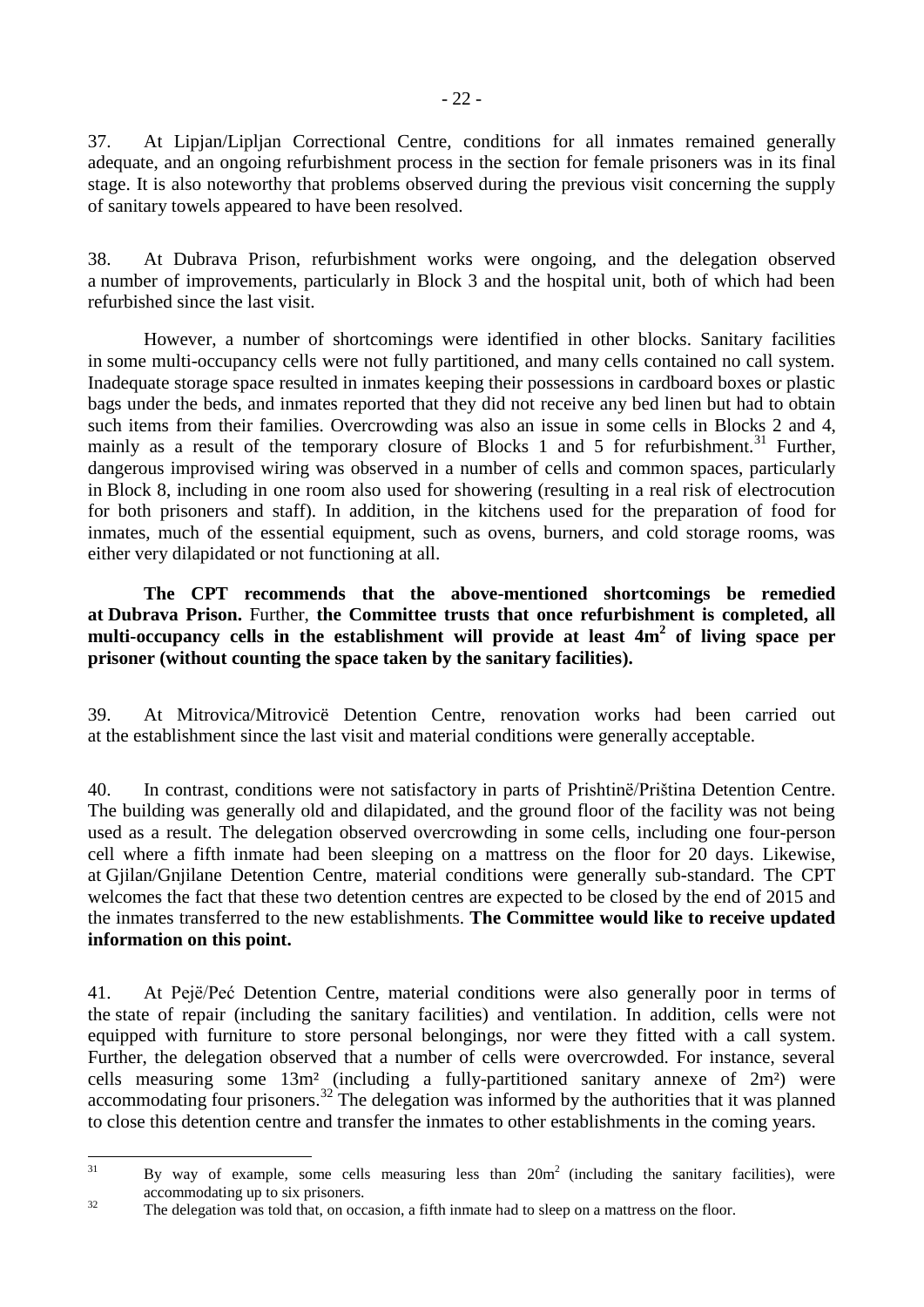**The CPT encourages the relevant authorities to pursue their plan to close down Pejë/Peć Detention Centre as soon as possible. For as long as the existing premises remain in use, efforts should be made to ensure that sanitary facilities are kept in an acceptable state of repair and that prisoners are offered at least 4 m 2 of living space per person in all multioccupancy cells.**

b. regime

<span id="page-22-0"></span>42. As during the previous visits, the delegation gained a generally favourable impression of the regime offered to female and juvenile sentenced prisoners at Lipjan/Lipljan Correctional Centre. Secondary education courses were provided, and vocational training was also available: computing, plumbing, electrical installation, and construction courses for male juveniles as well as computing, tailoring, hairdressing and food preparation for women.<sup>33</sup>

That said, from interviews with sentenced male juveniles it appeared that they were usually offered only some two hours of outdoor exercise per day, rather than the three hours to which they were entitled by law.<sup>34</sup> **The CPT would like to receive the authorities' comments on this point.** 

43. At Dubrava Prison, sentenced prisoners could move around freely within their detention area during the day and were granted three hours of outdoor exercise in the summer and two hours during the rest of the year.<sup>35</sup> The delegation was told that around 350 sentenced prisoners were involved in work and other activities, and since the last visit a farm had been established on the prison grounds.<sup>36</sup> In addition, there were also now well-equipped workshops (welding, carpentry, plumbing and electrical installation), which provided training courses of several months' duration three times a year. However, these workshops were only available to a limited number of prisoners. **The CPT encourages the relevant authorities to make the existing workshops accessible to more prisoners.** 

44. As regards the detention centres visited, the CPT is pleased to note that, at Mitrovicë/Mitrovica, the number of sentenced prisoners involved in work (such as cleaning, maintenance and kitchen duties) had increased since the last visit. Further, two new workshops had been established, for carpentry and tailoring, respectively, and the fitness and computer rooms referred to in the last report had been equipped and were now in use.

<sup>33</sup> <sup>33</sup> As in the other establishments visited, certificates delivered to inmates in respect of educational or vocational courses did not indicate that the course was completed while the person was in a correctional facility (in accordance with Section 86 of the LEPS).

 $\frac{34}{35}$  Section 139 of the JJC.

<sup>35</sup> According to Section 37 of the LEPS, sentenced prisoners are entitled to at least two hours of daily outdoor exercise.

<sup>&</sup>lt;sup>36</sup> Prisoners under the semi-open regime formed the main workforce on the prison farm, which raised beef cattle and also had its own bakery. All products were used for consumption within the prison.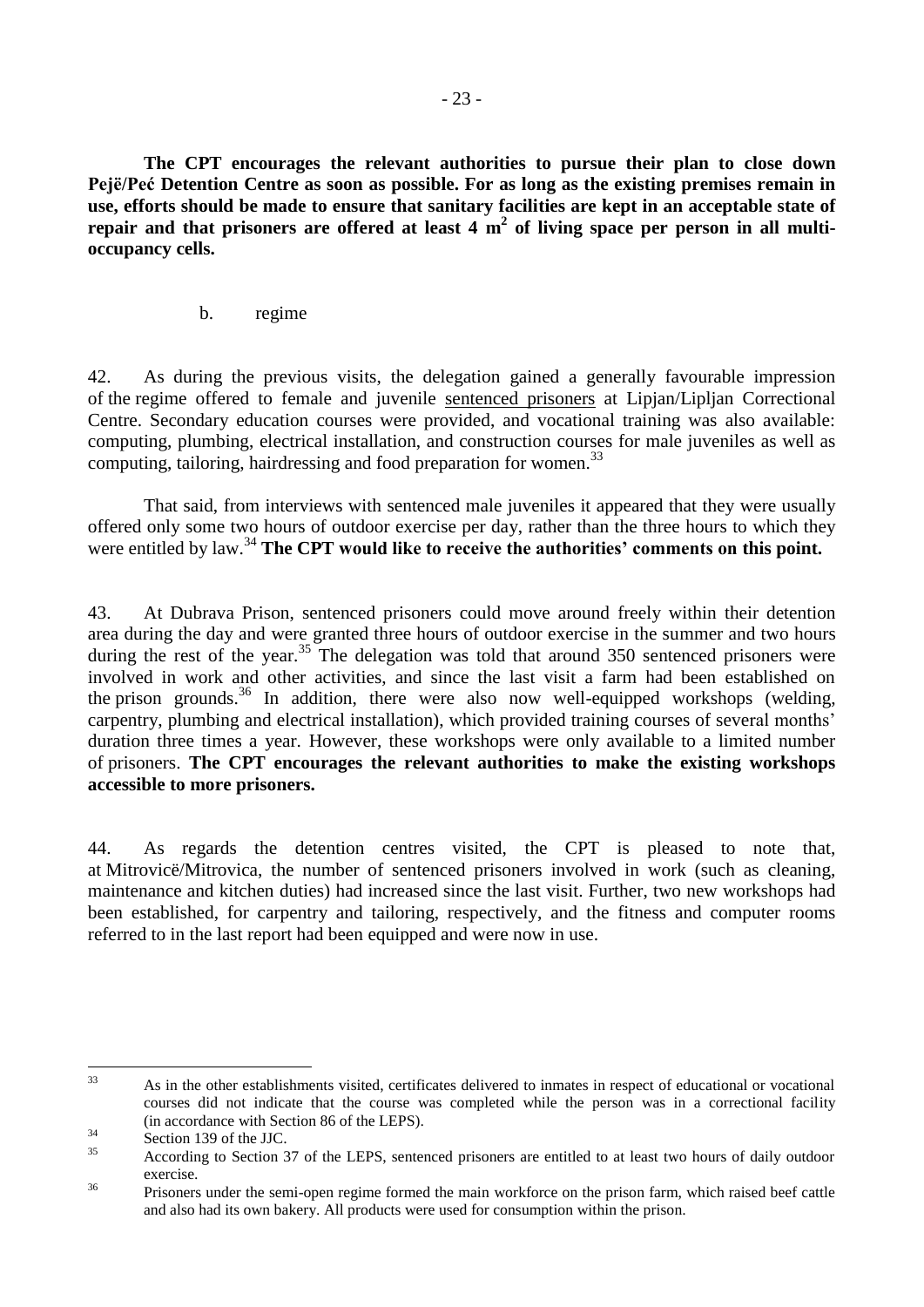The CPT also acknowledges the efforts of the management at the detention centres in Gjilan/Gnjilane and Pejë/Peć to provide some sports activities for sentenced prisoners, despite infrastructural and other constraints. More particularly, at Gjilan/Gnjilane some fitness equipment was now available in the indoor sports room.<sup>37</sup> At Pejë/Peć Detention Centre, table tennis equipment had been installed in the exercise yard.

45. As regards the High Security Prison, it is positive that most sentenced prisoners were able to spend six to nine hours per day outside their cell. <sup>38</sup> However, it is a matter of serious concern that he overwhelming majority of prisoners were not being offered a regime worthy of the name. The only activity available during out-of-cell periods consisted of associating with other inmates in the corridors or gathering in a small recreation room to play board games, table tennis or table football. Apart from a group of 22 prisoners who were occupied in work in the kitchen and laundry, the other inmates had virtually no access to purposeful activities such as work, education, vocational training or sport.<sup>39</sup> The two structures designed to be used as workshops were not equipped for providing vocational training, and no educational or vocational courses were available to prisoners at the time of the visit. Further, although one of the workshops was being used as a fitness room, the delegation was told that only a limited number of prisoners were allowed to use it. Similarly, almost a year after the prison had opened, the library had received almost no books, and prisoners were obliged to have reading material brought to them by their families.<sup>40</sup> Finally, as has already been mentioned at paragraph 36, the design of the outdoor yards - although adequate in size - precluded most sports activities.

Many inmates expressed to the delegation feelings of intense frustration that their conditions of detention had become, as they perceived it, more punitive. This was especially the case for inmates who had enjoyed purposeful activities in other KCS facilities before their transfer to the High Security Prison. In this connection, the CPT wishes to stress that purposeful activities are of crucial importance for the well-being and resocialisation of any prisoner. As regards sentenced prisoners in particular, such activities are essential to render meaningful a term of imprisonment.

**The Committee recommends that steps be taken as a matter of priority to devise and implement a comprehensive regime of out-of-cell activities for all sentenced prisoners at the High Security Prison. The aim should be to ensure that all prisoners are able to spend a reasonable part of the day outside their cells engaged in purposeful activities of a varied nature (work, preferably with a vocational value; education; sport; recreation/association). Particular attention should be paid in this context to the situation of long-term prisoners.**

46. Concerning the regime offered to remand prisoners, the situation remained generally satisfactory at *Lipjan/Lipljan Correctional Centre* for juveniles in terms of education and recreational activities. Further, all female remand prisoners had access to sports facilities twice a week for one hour (in addition to outdoor exercise). It is also noteworthy that at *Pejë/Peć Detention Centre* remand prisoners now had the opportunity to engage in sport (table tennis) in the exercise yard.

<sup>37</sup>  $\frac{37}{38}$  See CPT/Inf (2009) 3, paragraph 58.

 $^{38}$  This included two hours of outdoor exercise.

Some of the prisoners were allowed to do cleaning work within their blocks, for which they received some remuneration.

<sup>&</sup>lt;sup>40</sup> According to Section 80 of the House Rules, all KCS establishments should have a library.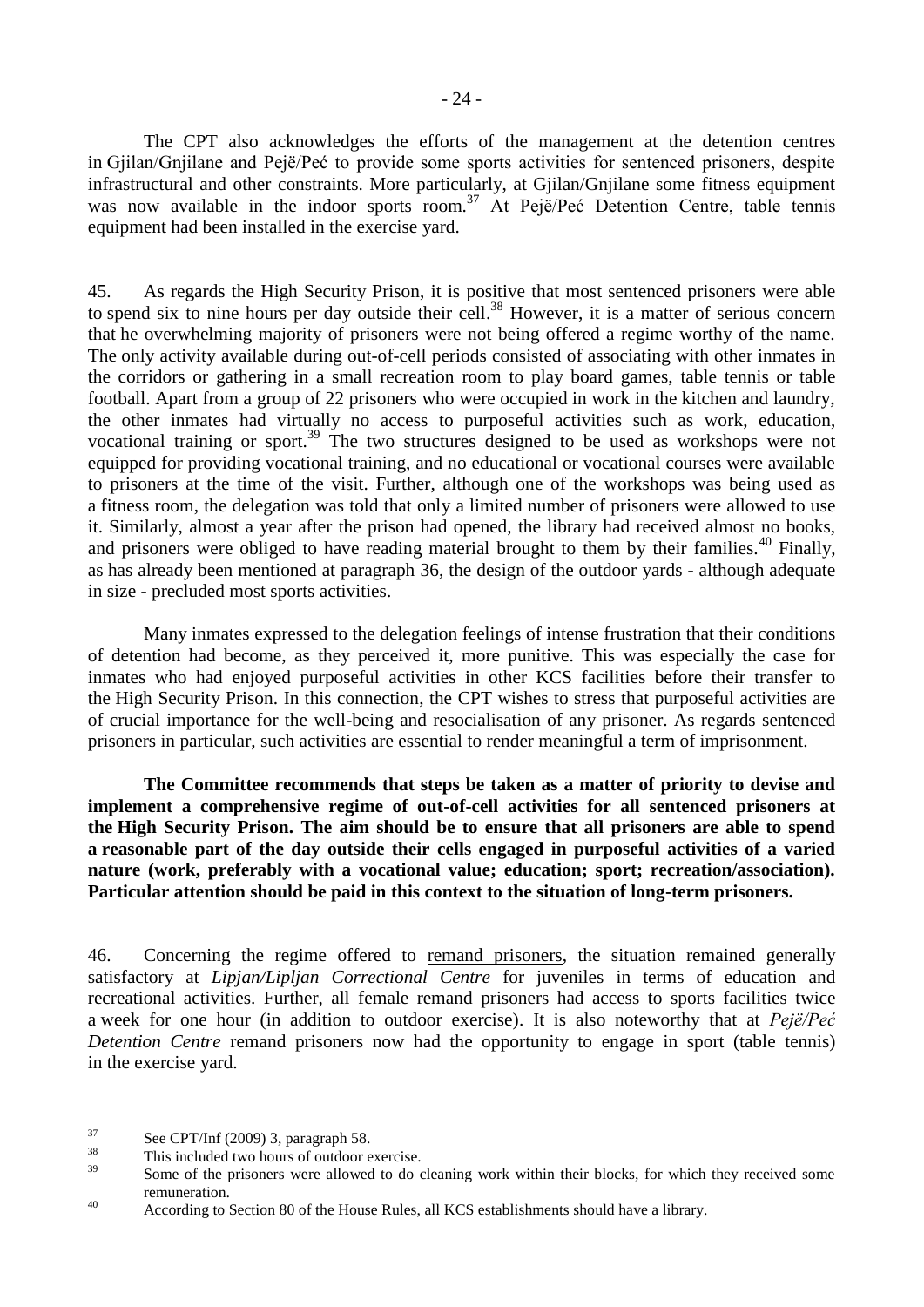However, at Dubrava Prison and the High Security Prison, as well as in the other detention centres visited, the regime for remand prisoners remained generally poor, although the management of the different establishments appeared to be making efforts to relax the regime as much as possible, for instance by allowing remand prisoners to watch television for prolonged periods, and also by allowing some remand prisoners to do cleaning work within their block. As during the previous visits, apart from outdoor exercise (for two to three hours per  $\text{d}av^{41}$ ), most remand prisoners still remained locked in their cells for a large part of the day, with very little to do besides watching television, reading and playing board games.

**The CPT reiterates its recommendation that the authorities strive to enhance the outof-cell activities available to remand prisoners in all the establishments visited and, where appropriate, in other KCS establishments; the longer the period for which remand prisoners are detained, the more developed should be the regime offered to them. To this end, steps should also be taken to ensure that staffing levels are, where required, increased accordingly.**

# <span id="page-24-0"></span>**4. Health care**

a. introduction

<span id="page-24-1"></span>47. The CPT notes that the responsibility for medical services in KCS establishments was transferred from the Ministry of Justice to the Ministry of Health in July 2013. Overall, the delegation observed a number of improvements regarding the health care provided to prisoners since the 2010 visit. Further, the budget for prison health care has been significantly increased in recent years.

b. staff, treatment and facilities

<span id="page-24-2"></span>48. As regards health-care staff, the number of general practitioners<sup>42</sup> was adequate in all the establishments visited.

49. Further, the situation remained generally satisfactory with regard to nursing staffing levels.<sup>43</sup> At Dubrava Prison, the High Security Prison and Lipjan/Lipljane Correctional Centre, as well as at Prishtinë/Priština and Pejë/Peć Detention Centres, there was 24-hour nursing cover, seven days a week. At Gjilan/Gnjilane Detention Centre, a nurse was present during the day seven days a week, while at night one of the nurses was present or remained on call.

 $41$ According to Section 199 of the CPC, remand prisoners are entitled to at least two hours of outdoor exercise per day.

<sup>&</sup>lt;sup>42</sup> At the High Security Prison, two full-time doctors were present eight hours a day on weekdays, and otherwise on call. At Dubrava Prison, there were six full-time doctors ensuring a 24-hour presence. Lipjan/Lipljane Correctional Centre had three full-time doctors working eight hours a day on weekdays, and one part-time doctor who visited once a week. As for the detention centres, at Mitrovica/Mitrovicë, the doctor visited three times per week; at Prishtinë/Priština, a full-time doctor worked eight hours a day on weekdays, as well as a part-time doctor who visited once a week; Pejë/Peć Detention Centre had two part-time doctors who visited twice a week for two hours; Gjilan/Gnjilane had one part-time doctor working for 20 hours per week from Monday to Friday. At the correctional centre and in all the detention centres visited, doctors were on call outside working hours.

<sup>&</sup>lt;sup>43</sup> There were 25 nurses (with at least six being present every day) at Dubrava Prison, six at the High Security Prison, Lipjan/Lipljane Correctional Centre and the detention centres in Pejë/Peć and Prishtinë/Priština, and four at Mitrovica/ Mitrovicë Detention Centre.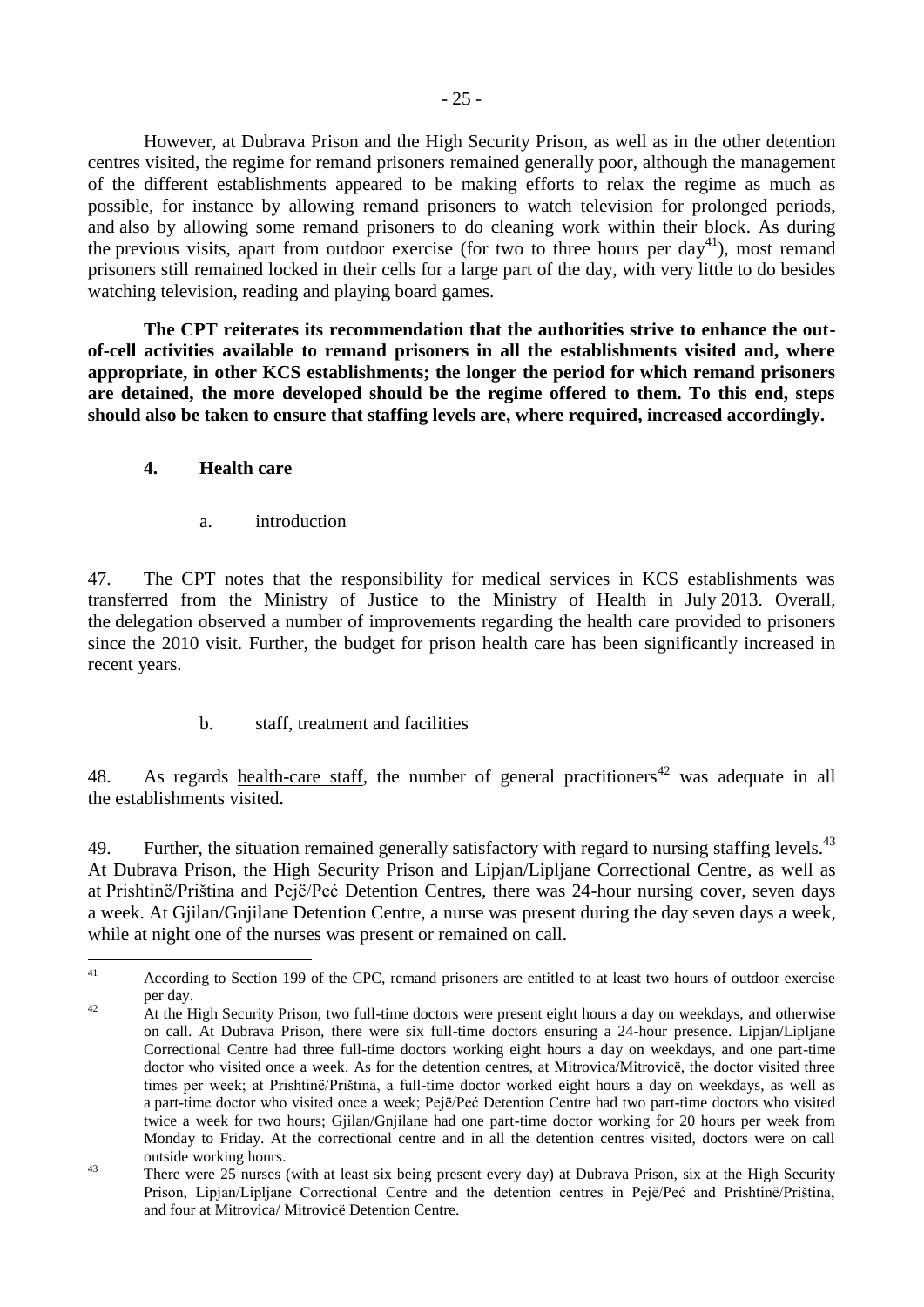At Mitrovica/Mitrovice Detention Centre,<sup>44</sup> the delegation was informed that a recruitment process for two additional nurses was underway which would eventually allow the reintroduction of nursing cover around the clock.<sup>45</sup> **The CPT would like to receive updated information on this point.**

50. In terms of specialist staff, the CPT welcomes the recruitment of a full-time psychiatrist at Dubrava Prison, in accordance with a specific recommendation made by the Committee after the 2010 visit. In the other establishments visited, a psychiatrist was present on a part-time basis,<sup>46</sup> except in Mitrovica/Mitrovicë Detention Centre, where the recruitment of a psychiatrist was in process and was expected to be completed in the coming months; in the meantime, prisoners with mental health problems were treated by the general practitioner in co-ordination with a psychiatrist from the general hospital. **The CPT would like to receive updated information on this matter.**

51. The health-care teams included a full-time psychologist in all the establishments visited, with the exception of the detention centres in Mitrovica/Mitrovice and Prishtine/Priština, where a psychologist was called in when needed.

That said, bearing in mind that Dubrava Prison usually accommodates a number of psychiatric patients (nine at the time of the visit) in the prison hospital unit, it is matter of concern that the post of psychologist had been vacant in the establishment since January 2015. **The CPT recommends that the relevant authorities take immediate steps to ensure that this post is filled.**

52. It is praiseworthy that, at Dubrava Prison, a full-time dentist has been recruited, as recommended by the Committee after the previous visit. There was likewise a full-time dentist at the High Security Prison, while, at Lipjan/Lipljan Correctional Centre and Mitrovica/Mitrovicë Detention Centre, a dentist held consultations at the establishment three times per week.<sup>47</sup> At the other detention centres visited, inmates in need of dental care were referred to outside clinics.<sup>48</sup>

53. In particular at the High Security Prison, several members of the health-care staff expressed the desire to receive enhanced in-service training to increase their effectiveness in dealing with health issues specific to a prison environment. **The CPT encourages the relevant authorities to arrange in-service training on relevant issues related to prison health care (including psychiatric care) for health-care staff in all KCS establishments.**

 $44$ 44 At Mitrovica/Mitrovicë Detention Centre, nurses worked from 7 a.m. to 7 p.m. (including weekends).

 $^{45}$  In 2010, nursing staff were present around the clock in the establishment.

<sup>46</sup> At the High Security Prison, the psychiatrist worked part-time (50%); at Lipjan/Lipljan Correctional Centre and the detention centres in Pejë/Peć, Prishtinë/Priština and Gjilan/Gnjilane a psychiatrist visited at least once a week.

<sup>&</sup>lt;sup>47</sup> At the time of the visit, the dentist for Lipjan/Lipljan Correctional Centre was on maternity leave.

Inmates from Prishtinë/Priština Detention Centre were also sometimes sent to Lipjan/Lipljan Correctional Centre to receive dental treatment.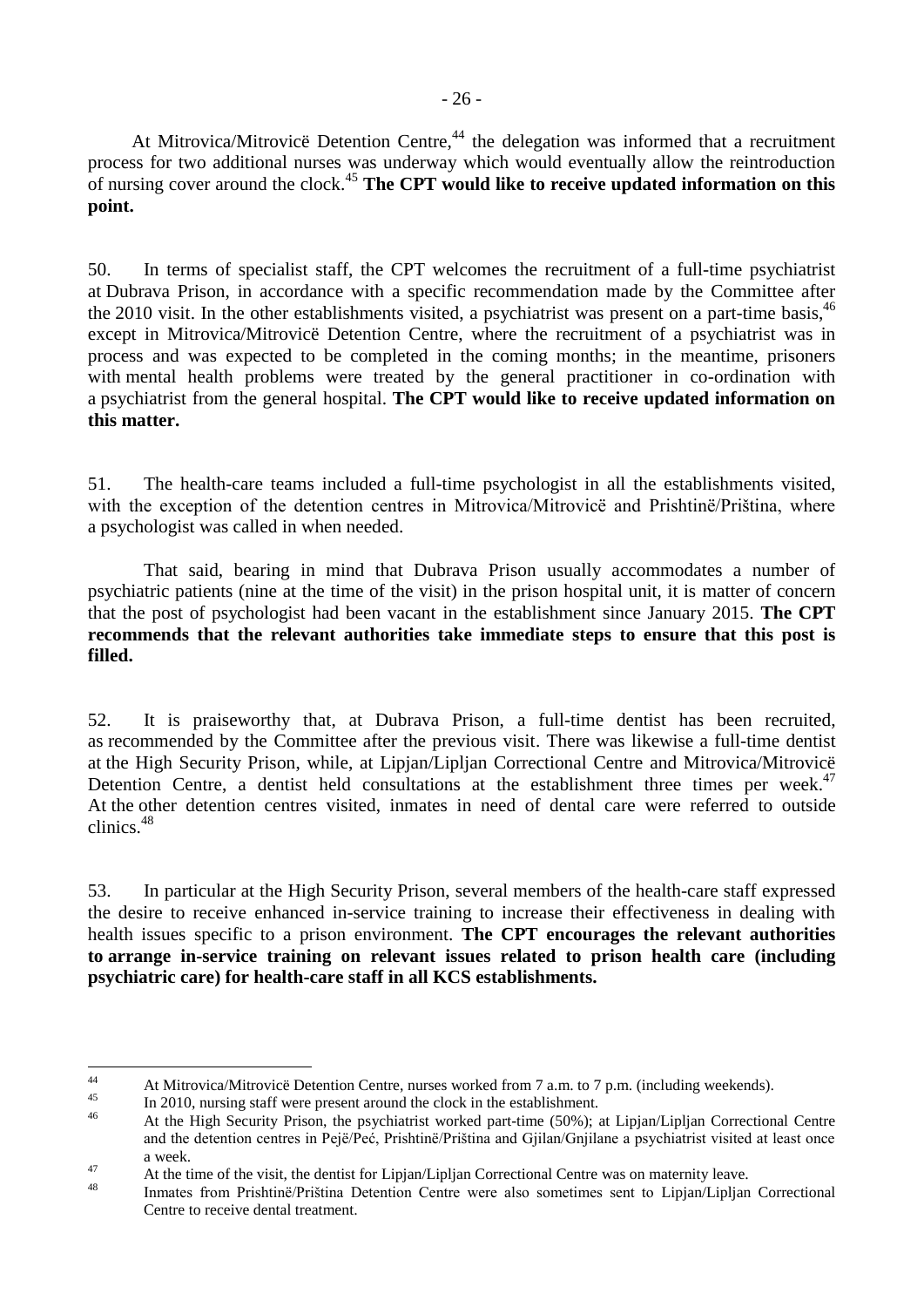54. The provision of general health care appeared to be on the whole adequate in most of the establishments visited.

That said, it is a matter of serious concern that Dubrava Prison and Pejë/Peć Detention Centre were apparently frequently faced with disruptions to the supply of medication, including essential medicines like insulin, which the patients were sometimes obliged to purchase themselves. <sup>49</sup> Medical staff at Dubrava Prison confirmed that, with the exception of treatment for tuberculosis, all other treatment was regularly interrupted because of shortages in the supply of medicines. The CPT wishes to stress that the duty of care of the KCS towards prisoners includes the obligation to provide them with adequate medical care, including necessary medication.

#### **The Committee recommends that the relevant authorities take immediate steps to ensure the uninterrupted supply of all essential medicines to KCS establishments, including by authorising the procurement of medication, if necessary, from local sources.**

55. There had been two suicides at Dubrava Prison during the course of 2014 and one at the High Security Prison in February 2015. In addition, there had been several cases of attempted suicide during the same period at Lipjan/Lipljane Correctional Centre and the detention centres in Gjilan/Gnjilane and Pejë/Peć.

### **The Committee would like to receive detailed information on the measures taken by the relevant authorities to prevent suicides in KCS establishments.**

56. The CPT is concerned about the manner in which two cases of attempted suicide (by hanging) were managed in early 2015 at Pejë/Peć Detention Centre. According to the medical files, neither of the two prisoners was immediately examined by a general practitioner, nor were they transferred to hospital for further tests to detect a possible trauma of the larynx or cervical bones or other injuries.

### **The CPT recommends that steps be taken at Pejë/Peć Detention Centre, as well as in all other KCS establishments, to ensure that prisoners who have attempted to commit suicide are promptly examined by a general practitioner and subjected, if necessary, to essential diagnostic procedures.**

57. As regards psychiatric care, the psychiatric ward of the hospital unit at Dubrava Prison was accommodating nine patients, six of whom suffered from severe mental disorders (such as psychosis). The care provided to the latter patients appeared to be highly inadequate, there being no meaningful occupational or therapeutic activities, apart from pharmacotherapy and regular consultations with a psychiatrist. The CPT considers that prisoners with severe mental disorders should be cared for in a therapeutic environment and receive the same level of psychiatric care, including psychosocial treatment and occupational therapy, as those outside the prison system. Even if the vacant post of psychologist at Dubrava Prison was filled (see paragraph 51), the new Forensic Psychiatric Institute in Prishtinë/Priština would offer far more suitable conditions to treat severely mentally-ill prisoners and was also operating far below its official capacity (at the time of the visit, there were only twelve forensic patients in the ward for psychiatric treatment with 24 beds).

 $\overline{AQ}$ <sup>49</sup> Medications appearing on a list established by the Ministry of Health are sent to the different KCS establishments at regular intervals during the year and provided to prisoners free of charge. Medicines not on this list have to be purchased by the patients themselves.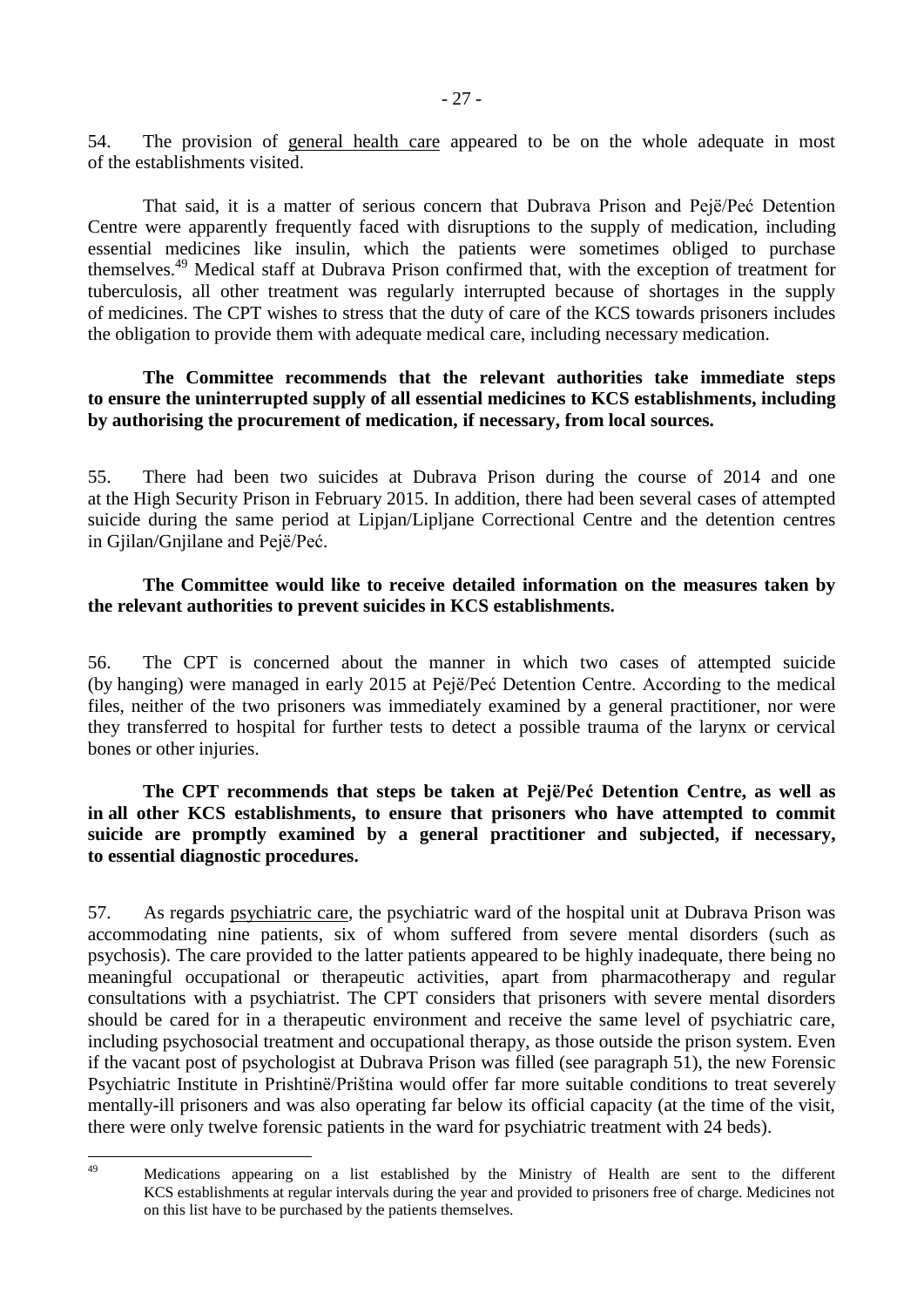**The Committee recommends that the relevant authorities take immediate steps to review the situation of severely mentally-ill prisoners at Dubrava Prison, in the light of the above remarks.**

58. For cases of drug addiction, there was a fledgling programme in place. At Dubrava Prison, three prisoners were receiving opiate substitution treatment with methadone, and, at the level of the Ministry of Health, there were plans to extend this programme to several other KCS establishments. However, none of the establishments visited had put in place any harmreduction measures (such as the provision of bleach and information on how to sterilise needles or needle-exchange programmes), although the delegation was told that such programmes were available to the general public.

In the CPT's view, the management of drug-addicted prisoners must be varied – combining detoxification, psychological support, socio-educational programmes, rehabilitation and substitution programmes – and linked to public health prevention policy. It goes without saying that health-care staff must play a key role in drawing up, implementing and monitoring the programmes concerned and co-operate closely with the other (psycho-socio-educational) staff involved.

**The Committee encourages the relevant authorities to take into account the abovementioned remarks in developing their programme for the management of drug-addicted prisoners, and would like to be informed of any developments in this regard.**

59. Health-care facilities were once again generally found to be satisfactory in all the KCS establishments visited. In particular at the High Security Prison, the facilities were of a very good standard and well-equipped.

That said, it is regrettable that medical examinations were routinely carried out by doctors in the prisoners' cells rather than in the health-care unit. **The CPT recommends that this practice be discontinued at the High Security Prison.**

60. At Dubrava Prison, the premises of the hospital unit, though newly renovated, were not adapted to the needs of physically disabled inmates; for example, a raised threshold at the entrance to the common sanitary facilities prevented access by wheelchair. **The CPT recommends that steps be taken at Dubrava Prison to remedy this deficiency.**

61. Moreover, at both Dubrava Prison and Pejë/Peć Detention Centre, the delegation was surprised to note that the common toilets and showers in the medical unit/infirmary had to be cleaned by the patients themselves. Such work is highly inappropriate for inmates who are ill. **Steps should be taken to put an end to such practices.**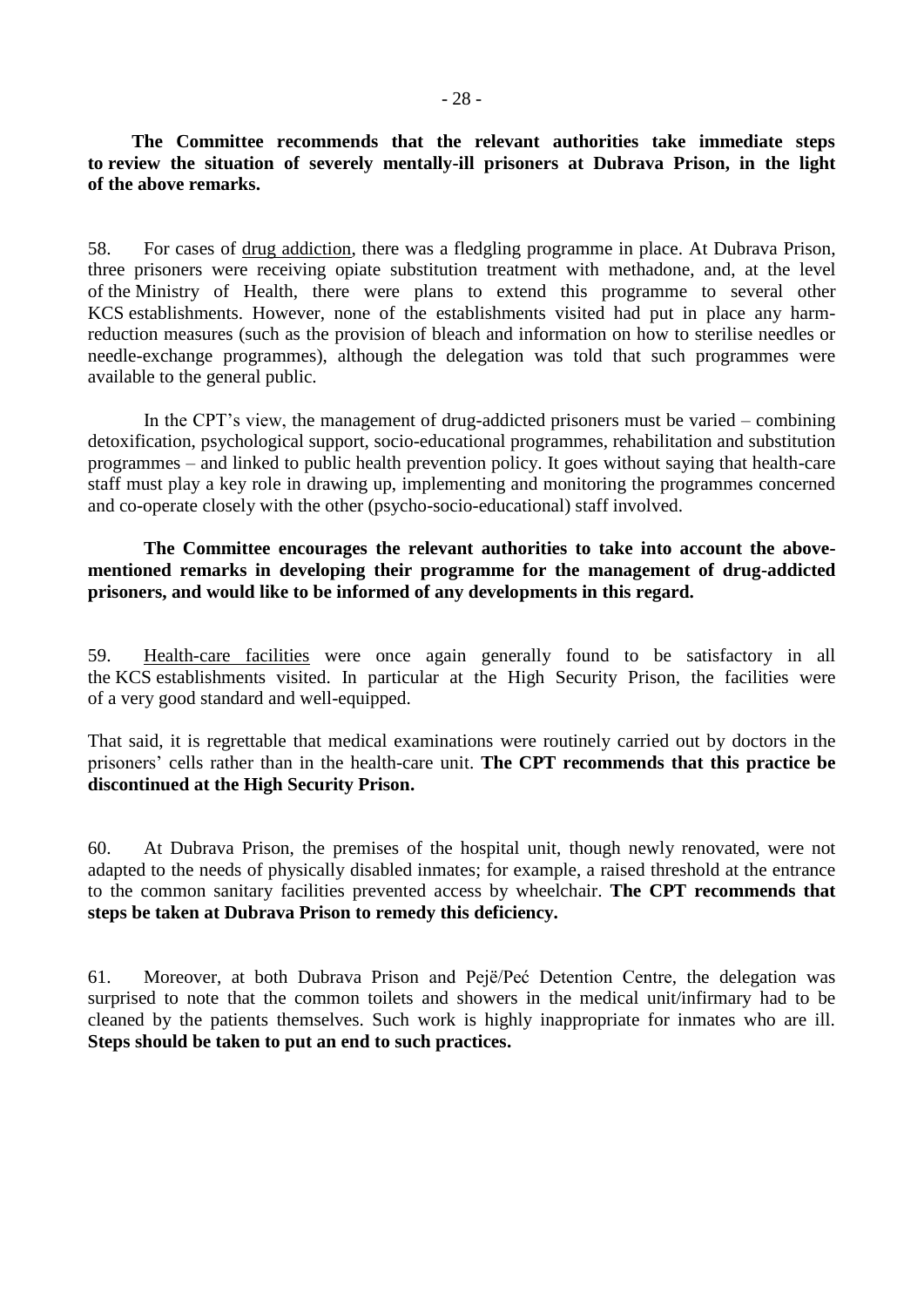c. medical screening

<span id="page-28-0"></span>62. As during the last visit in 2010, the delegation paid particular attention to the medical screening of newly-arrived prisoners. The CPT recalls that such screening is essential, not only for detecting (transmissible) diseases and preventing suicides, but also for contributing to the prevention of ill-treatment through the proper recording of injuries.

Whilst acknowledging that, in all the establishments visited, newly-arrived prisoners were usually seen by a doctor (or a nurse reporting to a doctor) within 24 hours of admission, the CPT must express its concern about the almost total lack of implementation of specific recommendations made by the Committee after the previous two visits.

In particular, with the exception of Dubrava Prison and the High Security Prison, there was still no systematic physical examination on admission in any of the establishments visited (the examination often being limited to questions about the state of health of the prisoner concerned and the existence of any injuries). In addition, in all the establishments visited, it remained the case that newly-arrived prisoners were not systematically screened for tuberculosis, nor was screening for hepatitis and HIV offered to inmates. Relevant tests were only carried out if there was a concrete suspicion. **The CPT reiterates its recommendation that steps be taken in all KCS establishments to ensure that all newly-arrived prisoners benefit from a comprehensive medical examination (including screening for transmissible diseases).** 

63. Further, as regards the recording of injuries, the situation left much to be desired in virtually all the establishments visited. Injuries were not always recorded (see also the case referred to in paragraph 33(a)), whether on admission or during imprisonment. Indications on body charts were often not accompanied by an adequate description of the injuries and an indication of allegations made by the prisoner. Finally, even where allegations were recorded, there was a notable lack of any observations by the doctor concerning the consistency between the allegations and the doctor's findings.

**The CPT recommends once again that steps be taken in all KCS establishments to ensure that the file drawn up after the examination of a prisoner – on admission or during imprisonment – contains:**

- **i) a full account of objective medical findings based on a thorough examination (supported by a "body chart" for marking traumatic injuries). It would be desirable for photographs also to be taken of the injuries;**
- **ii) a full account of statements made by the person concerned which are relevant to the medical examination (including the description of his/her state of health and any allegations of ill-treatment);**
- **iii) the doctor's observations in the light of i) and ii) above, indicating the consistency between any allegations made and the objective medical findings.**

**Further, the results of every examination, including the above-mentioned statements and the doctor's observations, should be made available to the prisoner and his/her lawyer. In addition, a special trauma register should be kept in every KCS establishment in which all types of injury observed should be recorded.**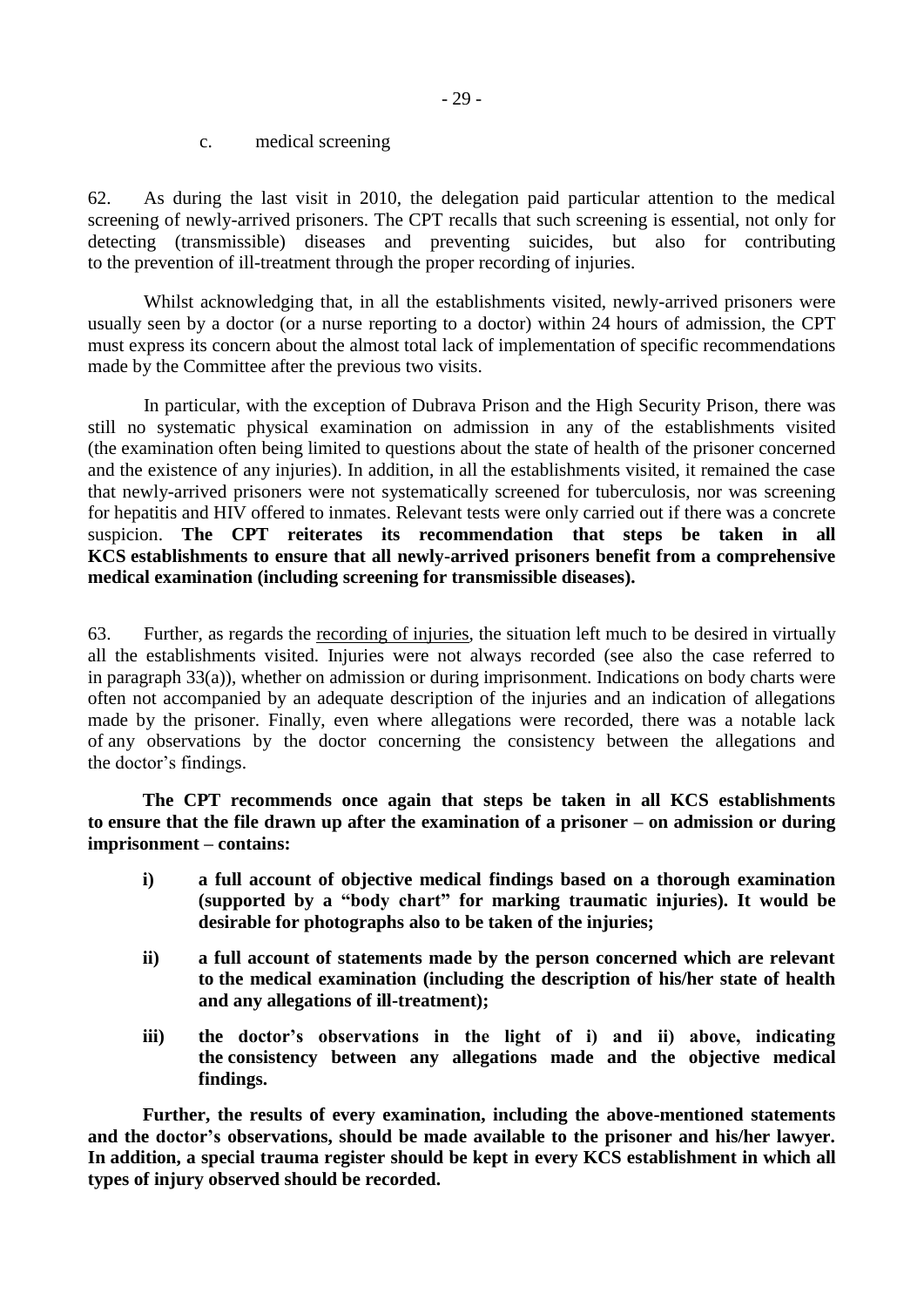64. From consultations with health-care staff, there appeared to be no clear procedures in place in any of the establishments visited in respect of the reporting of detected injuries. In particular, the information gathered during the visit suggests that injuries were not systematically brought to the attention of the management, let alone reported to the competent prosecutor.

**The CPT reiterates its recommendation that the Ministries of Health and Justice take the necessary steps to ensure that, whenever injuries are recorded in any KCS establishment which are consistent with allegations of ill-treatment made by the prisoner concerned (or which, even in the absence of an allegation, are clearly indicative of ill-treatment), the record is systematically brought to the attention of the competent prosecutor. In this connection, the Committee would like to emphasise that, in accordance with its current standards, the aforementioned procedure should be followed regardless of the wishes of the person concerned.** 

d. medical confidentiality

<span id="page-29-0"></span>65. The CPT notes with concern that, despite its specific recommendations made after the two previous visits, it remained the case that, in the KCS establishments visited, medical examinations/consultations were often carried out in the presence of prison officers, or with a prison officer waiting outside an open door within hearing distance. The Committee notes that such practices are also at variance with the new House Rules.<sup>50</sup>

The CPT wishes to stress once again that the presence of custodial staff during medical examinations/consultations is detrimental to the establishment of a proper doctor/patient relationship and in the vast majority of cases unnecessary from a security point of view. Alternative solutions can and should be found to reconcile legitimate security requirements with the principle of medical confidentiality. One possibility might be the installation of a call system, whereby a doctor would be in a position to rapidly alert prison officers in those exceptional cases when a prisoner becomes agitated or threatening during a medical examination.

**The CPT reiterates its recommendation that steps be taken in all KCS establishments to ensure that medical examinations of prisoners, whether on arrival or at a later stage, are conducted out of the hearing and – unless the doctor concerned requests otherwise in a particular case – out of the sight of prison officers.**

66. In most of the KCS establishments visited, prisoners were often required to make requests to see a doctor via the custodial staff (though without specifying the underlying reason). In order to enhance the confidentiality of such requests, and to reduce the risk, as well as potential suspicions, of corrupt practices in this regard, **it would, in the CPT's view, be desirable to introduce more appropriate procedures in all KCS establishments, for instance by arranging daily rounds of nursing staff in the detention areas to collect requests for medical consultations (as was observed at Lipjan/Lipljane Correctional Centre), or by introducing dedicated locked letterboxes for requests for medical consultations to which only members of the health-care team have access.**

 $50$ Section 25.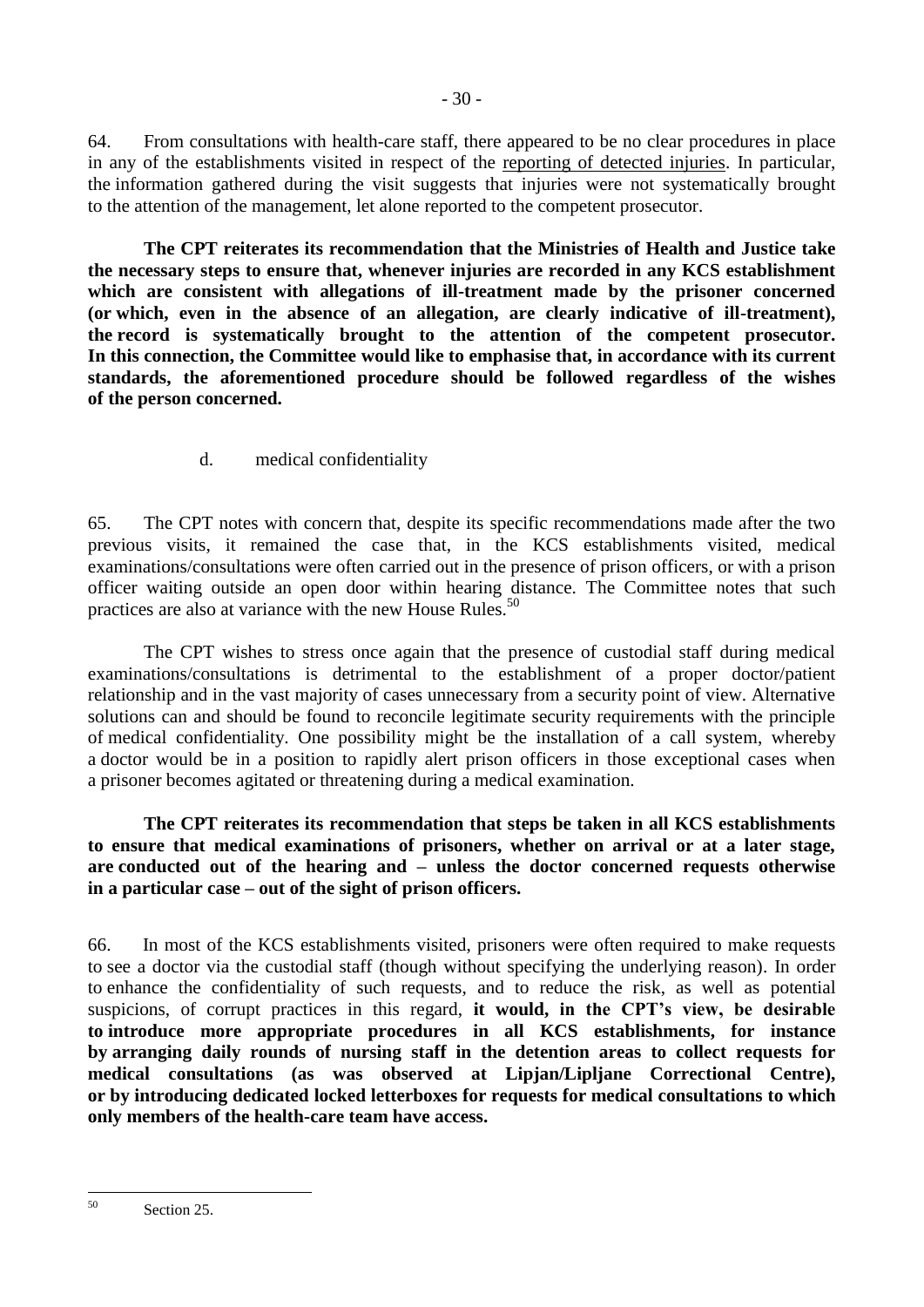67. Finally, at Mitrovica/Mitrovicë Detention Centre, the delegation found a notice posted in the corridor of the detention area concerning the psychotropic medicine prescribed for a named prisoner. The CPT would like to stress that such information is protected by medical confidentiality and should under no circumstances be displayed in a public place. **Steps should be taken to put an end to such practices.**

# <span id="page-30-0"></span>**5. Other issues**

a. prison staff

<span id="page-30-1"></span>68. Staffing levels appeared to be generally adequate in most of the establishments visited. That said, at the detention centres in Gjilan/Gnjilane and Mitrovica/Mitrovice,<sup>51</sup> the delegation was told by the management that night shifts were understaffed by around 50%, with only five or six officers on duty. Further, at Mitrovica/Mitrovicë, the management indicated that it was expecting current staffing problems to be exacerbated once the courts in the north began functioning again and the detention centre received an increased number of remand and sentenced prisoners as a result (see also paragraph 28).

**The CPT recommends that the authorities review the staffing situation at Gjilan/Gnjilane and Mitrovica/Mitrovicë Detention Centres, in the light of the above remarks.**

# b. discipline

<span id="page-30-2"></span>69. According to the relevant legislation,<sup>52</sup> sentenced prisoners may be subjected to the following disciplinary sanctions: reprimand, deprivation of an assigned privilege, an order to make restitution, and solitary confinement for up to 15 days (sequential periods of solitary confinement may be imposed for a total period not exceeding 30 days, and the total period of solitary confinement of a convicted person may not exceed two months during a single calendar year). Remand prisoners may be subjected to the sanction of prohibition or restriction on visits and correspondence (except contacts with defence counsel, the Ombudsperson, diplomatic missions, etc.), if they have committed particular disciplinary offences enumerated in the law (none of which is linked to the exercise of prisoners' rights to have contact with the outside world).<sup>53</sup>

The above-mentioned provisions also apply in principle to juvenile prisoners; however, the imposition of solitary confinement is explicitly prohibited.

<sup>51</sup> <sup>51</sup> At Mitrovica/Mitrovicë Detention Centre there were 64 staff in total, of whom 31 were custodial officers, for a total capacity of 79 places; at Gjilan/Gnjilane there were 88 staff in total, of whom 59 were custodial officers, for a total capacity of 94 places.

 $\frac{52}{53}$  Sections 101 to 113 of the LEPS.

Section 201 of the CPC.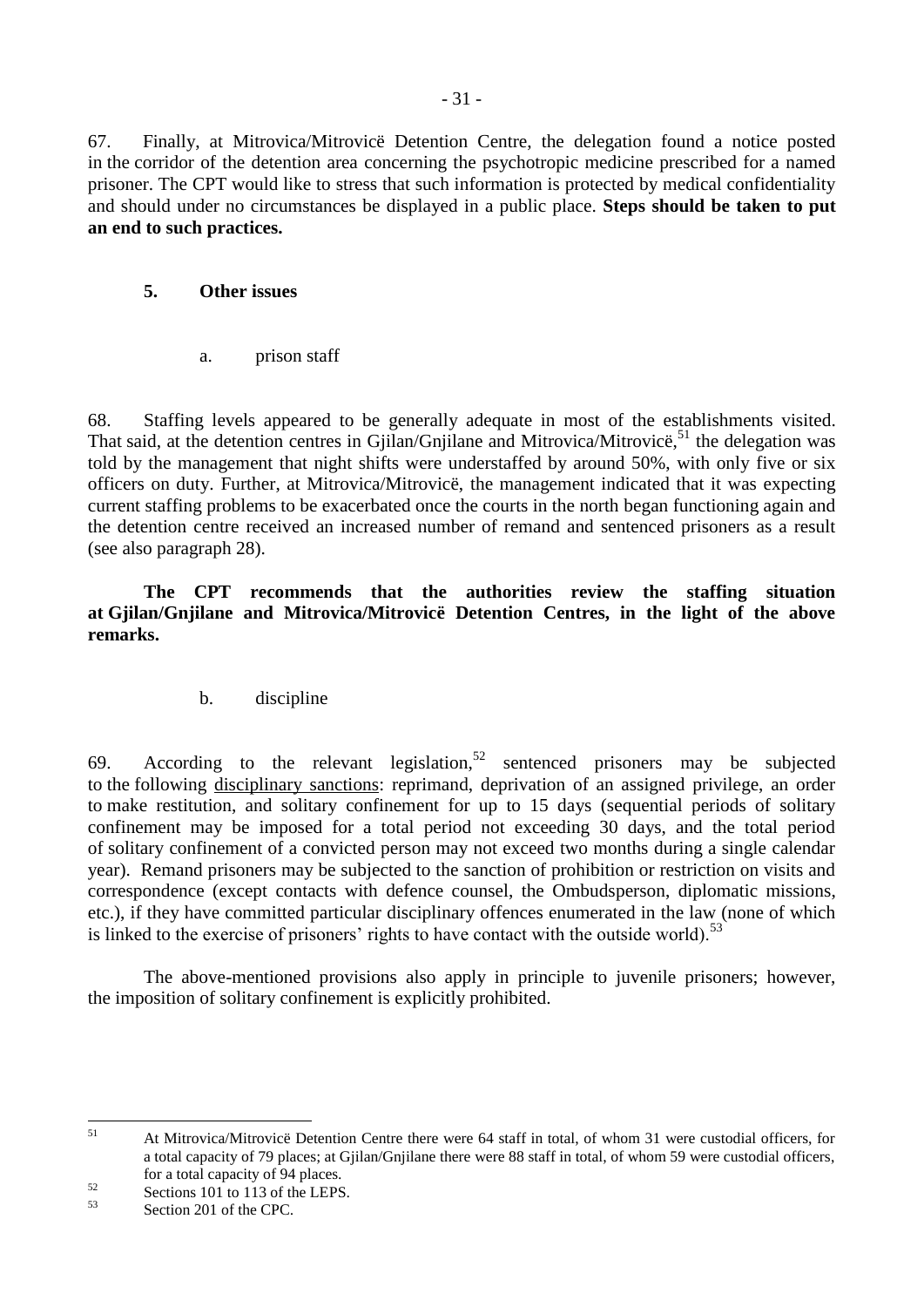70. Bearing in mind the potentially extremely damaging effect of solitary confinement on the mental, somatic and social health of inmates, there should be a prohibition on sequential disciplinary sentences resulting in an uninterrupted period of solitary confinement in excess of the maximum period for a single punishment (*i.e*. 15 days). Any offences committed by a prisoner which might call for more severe sanctions should be dealt with through the criminal justice system. If, on the other hand, a prisoner has been sanctioned to disciplinary confinement for a total of more than 15 days in relation to two or more offences, there should be an interruption of several days in the disciplinary confinement.<sup>54</sup>

#### **The CPT recommends that the relevant authorities take steps to ensure that the abovementioned precept is effectively implemented in all KCS establishments.**

71. At Lipjan/Lipljan Correctional Centre, the delegation was surprised to find out that, on several occasions, the sanction of solitary confinement (of up to 15 days) had been imposed on juveniles, despite the fact that such measures are explicitly prohibited under the JJC. **The CPT recommends that the management of Lipjan/Lipljan Correctional Centre put an immediate end to the practice of imposing solitary confinement on juveniles as a disciplinary measure.**

72. Further, the CPT has misgivings about the fact that restrictions or a prohibition of contacts with the outside world may still be imposed (by a judge) on remand prisoners, even when there is no link between the offence and such contacts. In this regard, **the Committee recommends that the relevant legal provisions be revised so as to ensure that disciplinary punishment of remand prisoners does not include a total prohibition of family contacts and that any restrictions on family contacts as a form of punishment are applied only when the offence relates to such contacts. Further, in respect of juvenile prisoners, there should be no total prohibition of any given form of contact with the outside world (correspondence, visits, telephone) as a disciplinary measure; nor should any form of contact be limited unless the disciplinary offence relates to such contact.**

73. In practice, there did not appear to be excessive resort to disciplinary sanctions in any of the establishments visited. However, it is a matter of concern that, at Lipjan/Lipljan Correctional Centre and Mitrovica/Mitrovicë Detention Centre, self-harm was considered a disciplinary offence. At Lipjan/Lipljan Correctional Centre, it was punished in some cases by solitary confinement (including for juveniles). In this connection, the CPT would like to emphasise that acts of self-harm frequently reflect problems and conditions of a psychological or psychiatric nature, and should be approached from a therapeutic rather than a punitive standpoint. Further, placing such prisoners in solitary confinement is likely to exacerbate their psychological or psychiatric problems. In this connection, it should also be added that all cases of self-harm ought to be assessed medically immediately after the incident to evaluate the extent of the lesions and to assess the psychological state of the prisoner. Moreover, the CPT notes that instances of self-harm are not included in the list of disciplinary offences in Section 101 of the LEPS and that Section 47, paragraph 4, of the LEPS provides that "a professional multidisciplinary team shall initiate the action necessary to assist [the inmate concerned] to address whatever is causing him or her to be inclined to attempt such action".

 $\frac{1}{54}$ 

See also the CPT's 21<sup>st</sup> General Report (CPT/Inf (2011) 28, paragraph 56), in which the Committee expressed the view that the maximum period of solitary confinement as a punishment should be no higher than 14 days for a given offence, and preferably lower.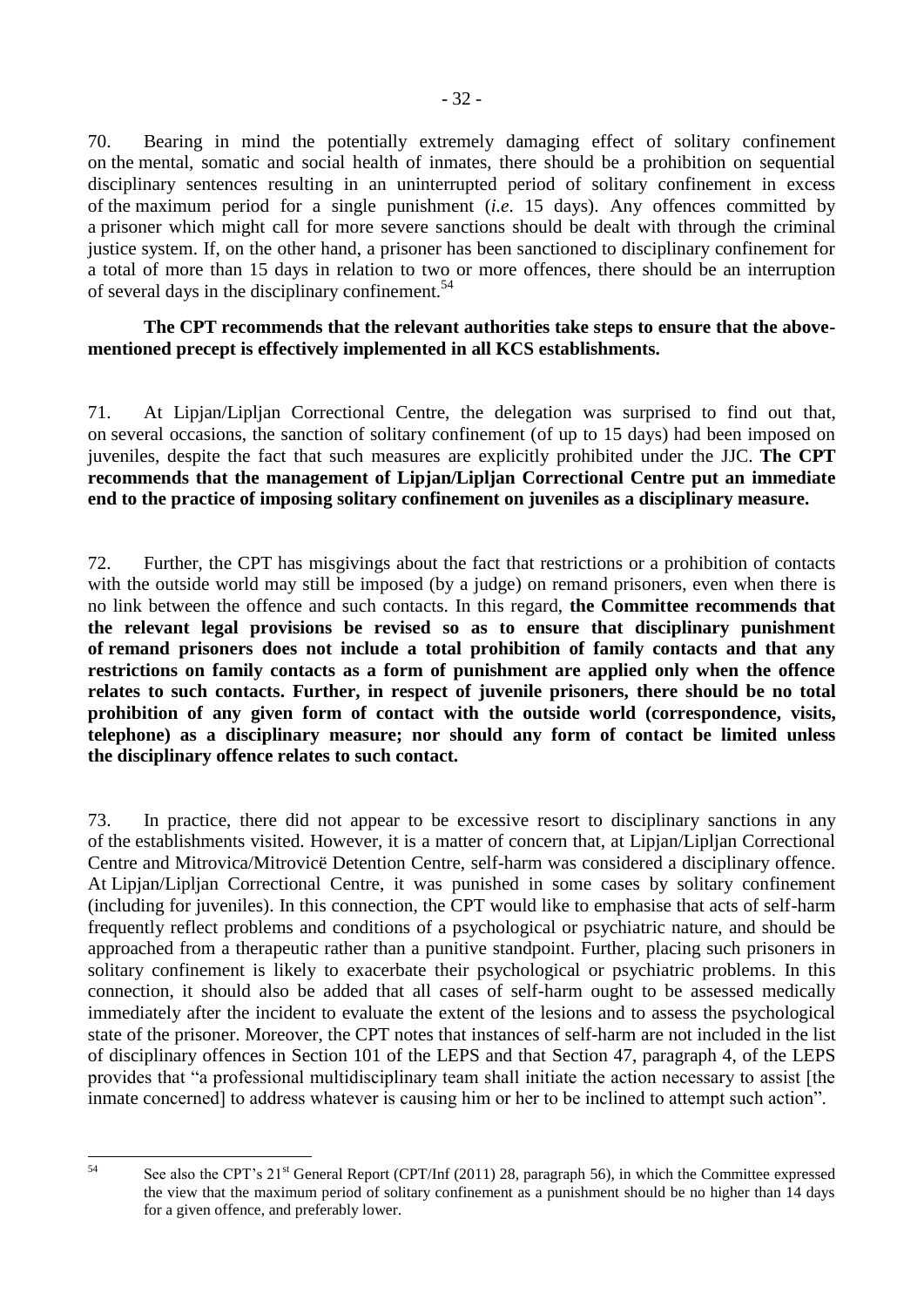### **The CPT recommends that steps be taken at Lipjan/Lipljan Correctional Centre and Mitrovica/Mitrovicë Detention Centre and, where appropriate, in other KCS establishments to ensure that the above-mentioned precept is effectively implemented in practice.**

74. The CPT is pleased to note that, contrary to the situation found in 2010, prisoners subjected to solitary confinement were no longer deprived of contact with the outside world and were provided with reading material. Further, the prisoners concerned continued to be offered at least one hour of outdoor exercise per day.

75. From the consultation of disciplinary registers and files, as well as interviews with prisoners and staff, it transpired that disciplinary procedures continued to be carried out in a satisfactory manner in all the establishments visited. In accordance with the relevant rules,<sup>55</sup> prisoners were usually heard in person by the decision-making authority (i.e. the Director in the case of serious offences and a senior officer in the case of minor offences), were allowed to call witnesses on their own behalf and to cross-examine evidence given against them and received a copy of the reasoned decision.

Further, relevant information on the modalities and deadlines for lodging an appeal was often contained in the written disciplinary decision. However, this was apparently not a systematic practice in all the establishments visited. **The CPT recommends that steps be taken in all KCS establishments to ensure that disciplinary decisions always include the avenues for lodging an appeal; the prisoners concerned should also confirm in writing that they have received a copy of the decision.**

76. Before a prisoner is placed in a disciplinary cell, a prison doctor is still required, in accordance with the relevant legal provisions,  $56$  to certify that the prisoner concerned is able to sustain the measure. Whilst acknowledging that in most of the establishments visited such certificates were no longer requested from doctors in practice, the CPT wishes to stress once again that medical practitioners in prisons act as the personal doctors of prisoners, and ensuring that there is a positive doctor-patient relationship between them is a major factor in safeguarding the health and well-being of prisoners. The practice of prison doctors certifying that a prisoner is fit to undergo punishment is scarcely likely to promote that relationship. Medical personnel should never participate in any part of the decision-making process resulting in any type of solitary confinement, except where the measure is applied for medical reasons.<sup>57</sup>

On the other hand, health-care staff should be very attentive to the situation of prisoners placed in disciplinary cells. They should report to the prison director whenever a prisoner's health is being put seriously at risk by being held in disciplinary confinement. In this regard, the CPT is pleased to note that, in accordance with the existing rules, the persons concerned were usually seen by a member of the health-care staff on a daily basis.

**The CPT recommends that the relevant authorities take steps to ensure that an end is put to the practice of requiring doctors to certify that inmates are fit to undergo solitary confinement. To this end, the relevant legislation and rules should be amended accordingly.**

 $55$  $^{55}$  Section 107 to 110 of the LEPS.

 $^{56}$  Section 107 of the LEPS and Section 76 of the House Rules.

See also the European Prison Rules (in particular, Rule 43.2) and the CPT's 21<sup>st</sup> General Report (CPT/Inf (2011) 28, paragraphs 62 and 63).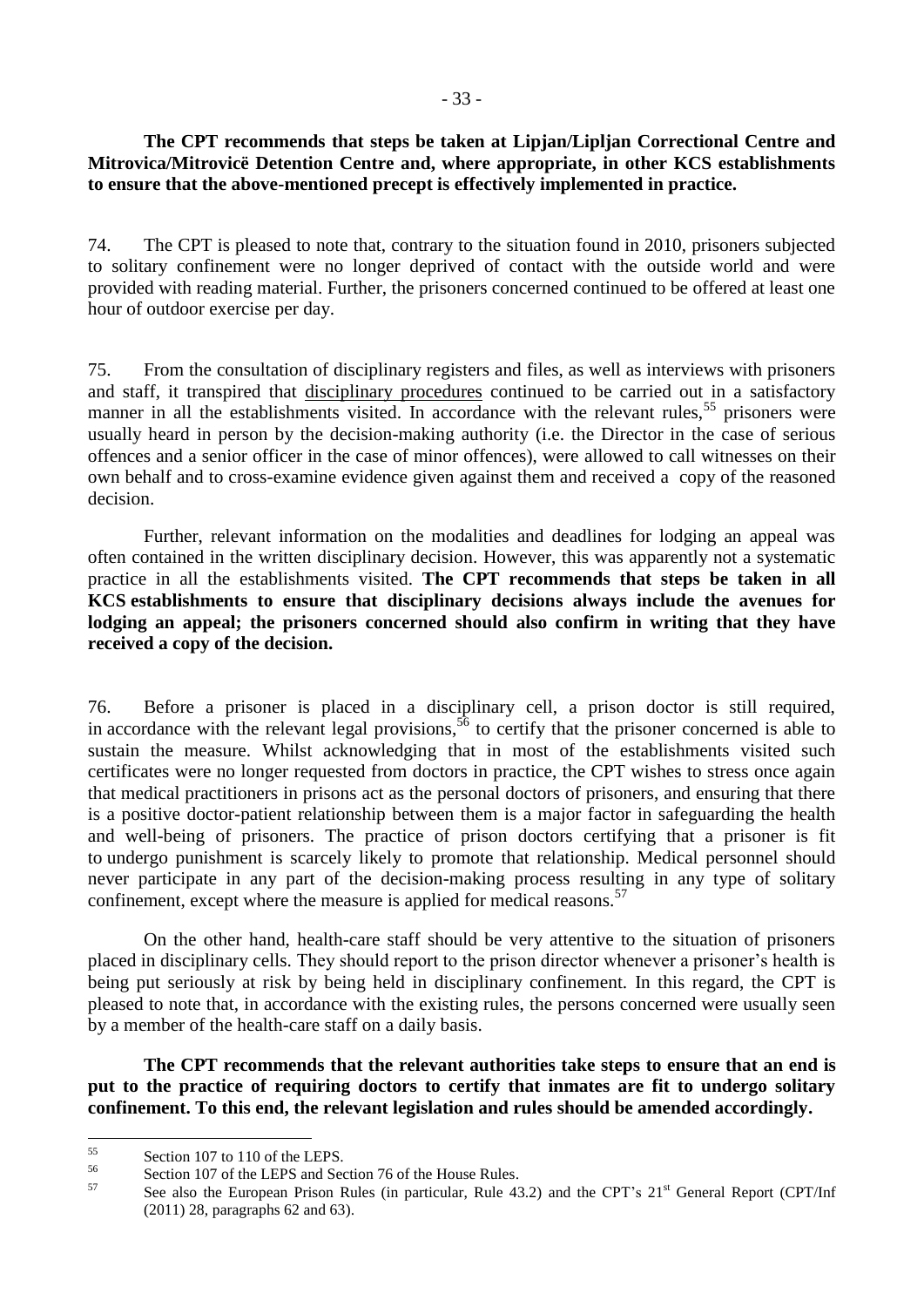77. Material conditions in disciplinary cells were generally satisfactory in all the establishments visited. That said, at Dubrava Prison and Lipjan/Lipljan Correctional Centre, the cells used for solitary confinement, while otherwise adequate in terms of size and conditions, were not equipped with a call system. The delegation was told that inmates had to bang on the door or yell loudly to attract the attention of staff. Further, at the High Security Prison, the exercise yards used for prisoners subject to solitary confinement had no means of rest or shelter.

### **The CPT recommends that the above-mentioned shortcomings be remedied.**

c. contact with the outside world

<span id="page-33-0"></span>78. As regards remand prisoners, the relevant legislation does not contain a minimum visit entitlement. Section 200 of the CPC stipulates that remand prisoners may receive visits "within the limits of the rules of the detention facility" with the permission of the (pre-trial) judge and under his or her supervision. Further, it is stated in the same section that correspondence and other contacts are also subject to a decision by the (pre-trial) judge.<sup>58</sup>

In practice, contacts with the outside world varied considerably amongst different remand prisoners in the establishments visited, some having up to two 30-minute visits a week while others were not entitled to any visits but could have access to the telephone once or twice per week. The situation was generally more favourable regarding juvenile remand prisoners who were usually granted at least one one-hour visit per week and could make at least three phone calls per week.

The CPT considers that remand prisoners should be entitled to send/receive letters, to receive visits and make telephone calls as a matter of principle, rather than subject to authorisation by a prosecutor or judge. Furthermore, they should be allowed to receive visits and communicate with family in the same way as sentenced prisoners. This precept is also set out in Rule 99 of the European Prison Rules. Any refusal in a given case to permit such contacts should be specifically substantiated by the needs of the investigation and be applied for a specified period of time. If it is considered that there is an ongoing risk of collusion, particular visits or phone calls can always be supervised/monitored. **The Committee recommends that the rules governing remand prisoners' access to the outside world be revised, in the light of these remarks.** 

79. The legal framework applicable to sentenced prisoners regarding contact with the outside world remained essentially unchanged following the adoption of the new LEPS. Adult prisoners have an "unrestricted right to correspondence" (subject to certain exceptions),<sup>59</sup> are entitled to a visit at least once each month for a minimum of one hour as well as to a visit by their spouse and children at least once every three months for a minimum of three hours.<sup>60</sup> In addition, they have "the right to place telephone calls" (without any further specification).<sup>61</sup> According to the JJC,<sup>62</sup> juvenile sentenced prisoners are entitled to receive one one-hour family visit per week as well as one visit at least once per month by "other persons who will not have a negative influence".

<sup>58</sup> <sup>58</sup> According to Section 68 of the JJC, the general rules concerning remand prisoners' contact with the outside also apply to juvenile prisoners.

 $\frac{59}{20}$  Section 58 of the LEPS.

 $^{60}$  Sections 62 and 65 of the LEPS.

 $\frac{61}{62}$  Section 60 of the LEPS.

Sections 120 and 134 of the JJC.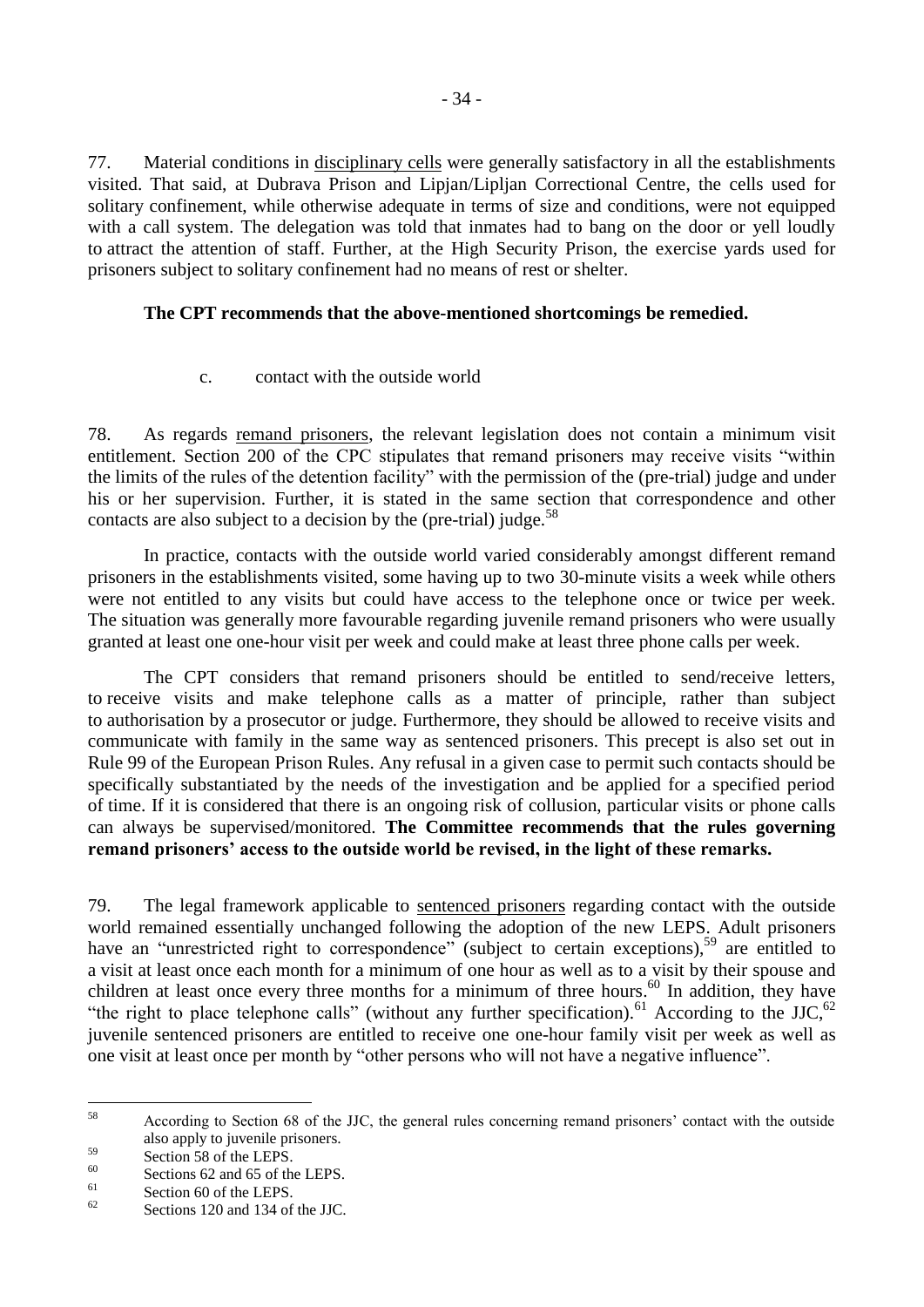In practice, at Lipjan/Lipljan Correctional Centre, all juvenile sentenced prisoners were allowed to receive visits in accordance with the above-mentioned rules and to make at least three telephone calls per week. Further, in all the establishments visited, adult sentenced prisoners could normally make telephone calls for ten to 15 minutes between one and three times per week, depending on their regime level. $^{63}$  Whilst acknowledging that the actual practice in terms of visits remained more favourable than the terms provided for by legislation, it is regrettable that visit entitlements for the majority of adult sentenced prisoners in most of the establishments visited had been reduced since the last visit from a one-hour visit per week to a one-hour visit every two weeks.

In this regard, the CPT wishes to emphasise that contacts with the outside world, in particular visits from families and other relatives, are of crucial importance in the context of the social rehabilitation of prisoners. The Committee is therefore of the view that all prisoners should be entitled to a visit of at least one hour every week. **The CPT recommends that the relevant authorities take the necessary steps to ensure that this precept is effectively implemented in all KCS establishments.**

80. Facilities used for visits were generally satisfactory in all the establishments visited.

However, it is a matter of concern that Dubrava Prison and even more so the High Security Prison are both in remote locations difficult to reach for families. The situation was particularly problematic with regard to the High Security Prison, which was virtually impossible to reach by public transport and where even staff were apparently faced with constant problems arranging their transport to work. In terms of family visits, only those with private cars or sufficient means to afford taxis could make the journey there on a regular basis. In the light of the importance of maintaining family contacts, particularly for prisoners with long sentences, **the CPT would like to receive the authorities' comments on possibilities for remedying, or at least improving, the situation at both Dubrava Prison and the High Security Prison in this regard, for instance, by providing transport for families to these establishments on a regular basis, or by allowing prisoners to accumulate visit entitlements.**

d. admission procedures

<span id="page-34-0"></span>81. In most of the establishments visited, newly-arrived prisoners were required to undergo an admission procedure lasting between seven and 28 days during which they were assessed and categorised in a segregation cell/unit before being allocated to an ordinary cell.

The regime applied to the prisoners concerned was usually very restrictive and could even amount to solitary confinement when only a single prisoner was undergoing an admission procedure. In this regard, it is a matter of particular concern that one juvenile met by the delegation at Lipjan/Lipljan Correctional Centre had spent five days alone in a cell during the induction phase; the prisoner indicated that he had felt considerable distress under such conditions. Further, at Lipjan/Lipljan, both adult and juvenile inmates were only offered some 30 minutes of outdoor exercise per day during the induction period, whereas by law adult inmates are entitled to at least two hours of outdoor exercise per day,  $64$  while juveniles are entitled to at least three hours.<sup>65</sup>

 $63$ The delegation was told that, in practice, prisoners on the basic regime may make one call per week, those on the standard regime two calls per week, and those on the advanced regime three calls per week.

<sup>&</sup>lt;sup>64</sup><br>Section 37 of the LEPS and Section 199 of the CPC.

Section 139 of the JJC.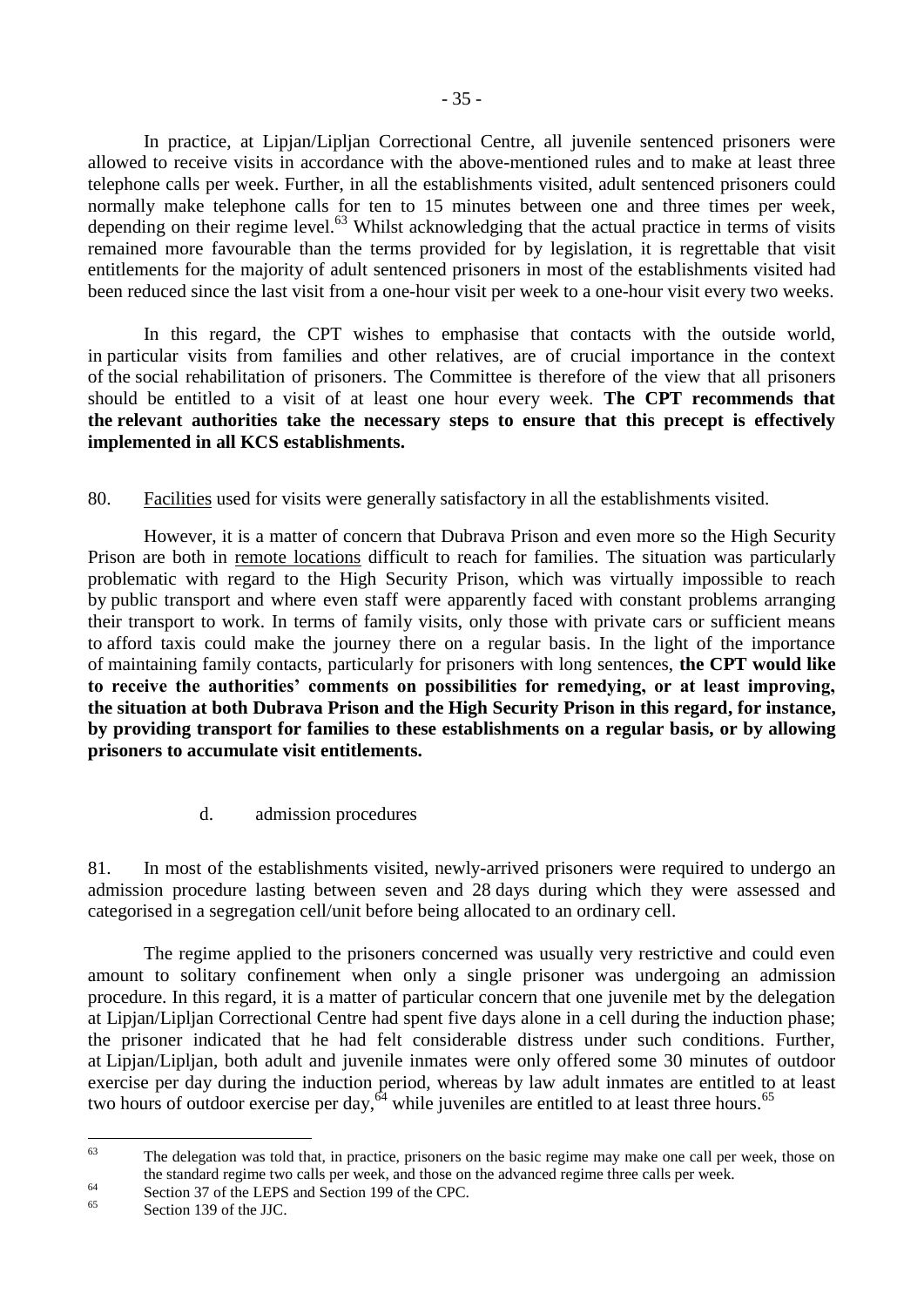**The CPT recommends that steps be taken at Lipjan/Lipljan Correctional Centre and, where appropriate, in other KCS establishments to ensure that:**

- **conditions for newly-arrived prisoners do not amount to a solitary confinementtype regime for prolonged periods. Under no circumstances should newlyarrived juvenile prisoners be subjected to such a regime;**
- **outdoor exercise is provided at all times, including during the induction period, to all inmates in accordance with the relevant legislation.**

Further, **the Committee invites the relevant authorities to consider shorting the maximum period of the admission procedure.**

e. security-related issues

<span id="page-35-0"></span>82. The CPT regrets that its recommendation concerning the use of pepper spray in KCS establishments has not been followed.<sup>66</sup> In virtually all the establishments visited, custodial officers continued to openly carry pepper spray within the detention areas. Given the potentially harmful effects of this substance, **the Committee recommends once again that steps be taken in all KCS establishments to ensure that pepper spray does not form part of the standard equipment of custodial staff and that it is never used in confined spaces.** 

83. The system of security classification of inmates remained somewhat unclear, the information provided to the delegation in this regard differing from one establishment to another. **The CPT would like to receive detailed information as to the decision-making body or bodies involved in security classification of both remand and sentenced prisoners, the period within which the decision must be reviewed, and the possibilities for appealing the decision.**

f. complaints and inspection procedures

<span id="page-35-1"></span>84. Effective complaints and inspection procedures are basic safeguards against ill-treatment in prisons. Prisoners should have avenues of complaint open to them, both within and outside the prison system, and be entitled to confidential access to an appropriate authority. In addition to addressing the individual case involved, the CPT considers that a careful analysis of complaints can be a useful tool in identifying issues to be addressed at a general level.

85. Section 91 of the LEPS provides for a detailed procedure by which prisoners may address complaints confidentially to the Director of a KCS establishment. The procedure includes deadlines for responses by the Director, and the possibility to refer a complaint under certain circumstances to a higher authority, in particular the General Director of the KCS and the Minister of Justice. As regards remand prisoners, Sections 192 and 203 of the CPC also provide for court oversight of conditions of detention, including with regard to petitions by inmates.

<sup>66</sup> <sup>66</sup> CPT/Inf (2011) 26, paragraph 71.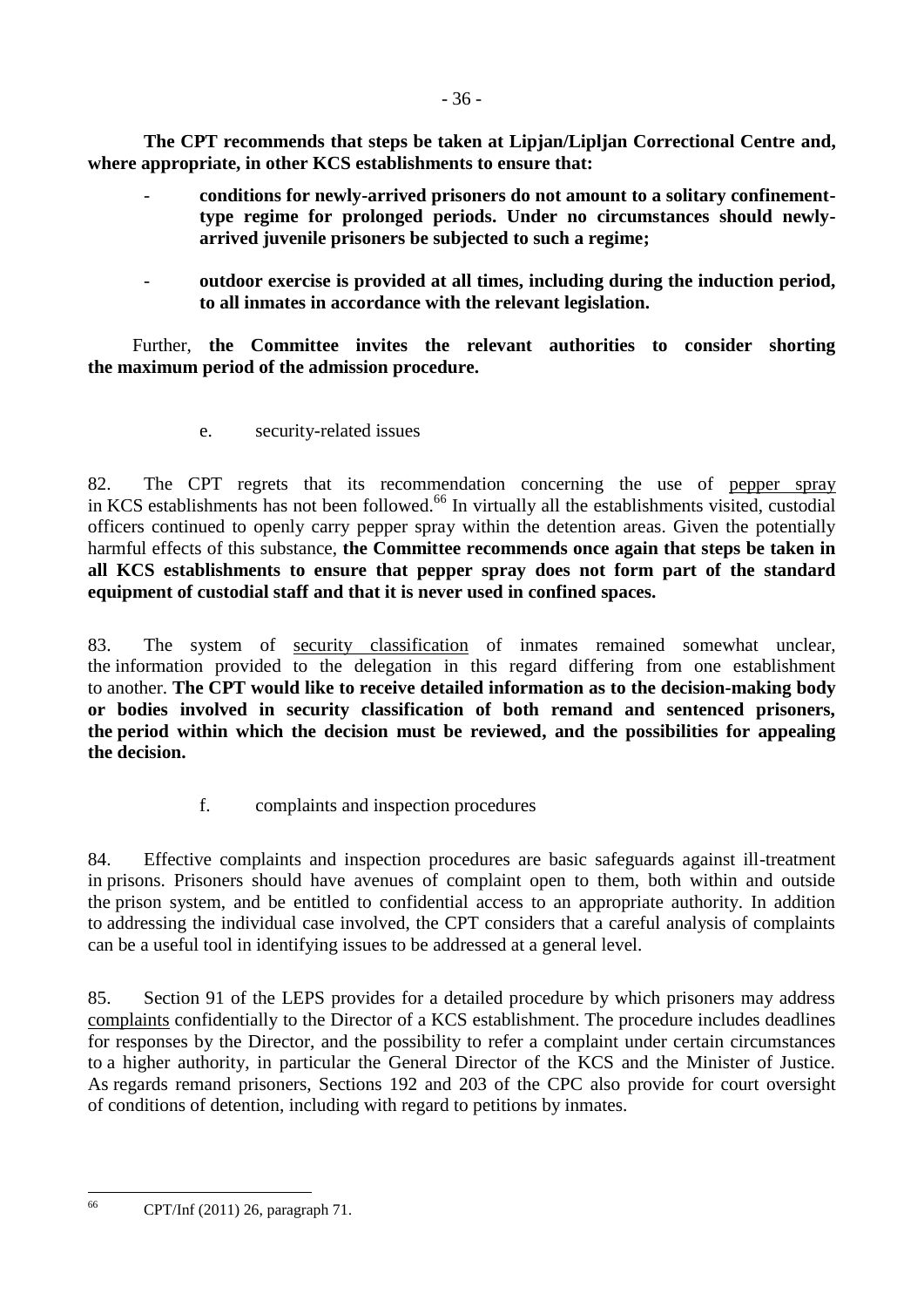Regrettably, none of the establishments visited had any dedicated register for internal complaints, although Section 91 of the LEPS provides specifically that such complaints, and all measures taken to address them, are to be recorded.

**The CPT recommends that steps be taken by the relevant authorities to ensure that the procedures stipulated by the relevant legal provisions relating to complaints by prisoners – including the maintaining of a dedicated register – are fully implemented in practice in all KCS establishments.**

86. In terms of inspection procedures, at the time of the visit, regular monitoring of KCS establishments was being carried out by the Ombudsperson as well as by civil society organisations.<sup>67</sup> (see also paragraph 6 regarding the designation of the Ombudsperson as NPM).

<sup>67</sup> 

<sup>67</sup> On the basis of a co-operation agreement of 10 May 2011, a Monitoring Task Force composed of the Ombudsperson Institution and two non-governmental organisations carried out joint monitoring of KCS establishments (and other places of deprivation of liberty). In addition, these same organisations individually continued to carry out monitoring activities.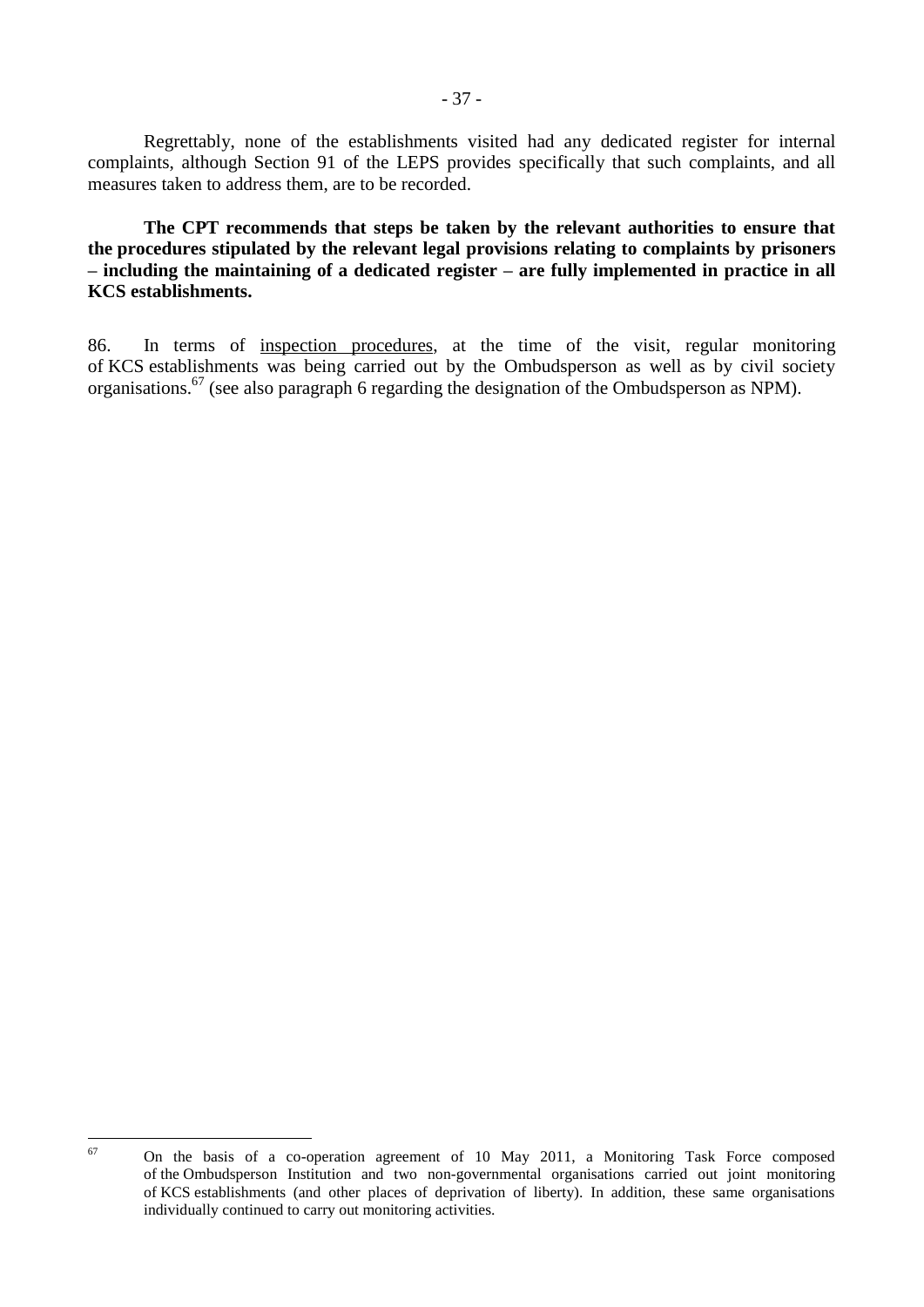# <span id="page-37-1"></span><span id="page-37-0"></span>**C. Forensic Psychiatric Institute at Pristina University Hospital**

# **1. Preliminary remarks**

87. The Forensic Psychiatric Institute ("Forensic Institute") opened on 8 August 2014 as a result of the co-ordinated efforts of the Ministries of Health and Justice, within the framework of the national mental health strategy for 2008-2013. The new Forensic Institute is situated within the compound of the University Clinical Centre (UCC) of Prishtinë/Priština University, and its operational budget is included as part of the overall budget of the UCC. The Ministry of Health is responsible for the management and internal security of Ward A (admissions/ outpatient services) and Ward B (mandatory psychiatric treatment), while the Kosovo Correctional Service (KCS) is responsible for the management and security of Ward C (psychiatric assessment) (see also paragraphs 106 to 109).

88. The relevant legal framework is contained in the Criminal Code (Sections 18 and 87 to 90), the Criminal Procedure Code (CPC) (Sections 506 to 518), and the Law on the Execution of Penal Sanctions (LEPS) (Sections 174 to 180). In addition, a new draft Mental Health Law approved by the Government on 24 March 2015 was awaiting adoption by the Kosovo Assembly. The delegation was also informed that standard operating procedures (SOP) for the Forensic Institute were in the process of finalisation. **The CPT would like to receive updated information on these issues.**

89. The Forensic Institute accommodates criminally irresponsible offenders who are subjected to a court-ordered measure of mandatory psychiatric treatment in custody,<sup>68</sup> as well as persons who are subjected to a court order for psychiatric evaluation in custody.<sup>69</sup> In addition, prisoners who have developed a mental disorder during imprisonment may be placed in the Forensic Institute. Alternatively, such patients may also be treated within the psychiatric ward of the hospital unit at Dubrava Prison. **In this regard, reference is made to the recommendation in paragraph 57.**

90. The Forensic Institute is located within the UCC compound and comprises three wards, with a total capacity of 36 beds: Ward A for admissions/outpatient services (without beds), Ward B for mandatory psychiatric treatment (24 beds) and Ward C for psychiatric assessment (twelve beds). At the time of the visit, Ward B was accommodating twelve patients and Ward C four patients (three under assessment and one remand prisoner undergoing treatment). All patients were male adults.

No separate ward for female patients had been provided for at the planning stage, and as a temporary measure two rooms had been set aside for receiving female forensic patients in both Wards B and C. The delegation was informed by the management that there were plans to construct an extra floor on top of Ward C to accommodate female and juvenile forensic patients. **The CPT would like to receive updated information on this point.**

91. From the outset, the CPT would like to stress that its delegation received no allegations – and did not find any other indications – of ill-treatment of patients by staff. On the contrary, the general atmosphere appeared relaxed, and relations between staff and patients positive.

<sup>68</sup>  $\frac{68}{69}$  Section 89 of the Criminal Code.

Section 508, paragraph 4, of the CPC.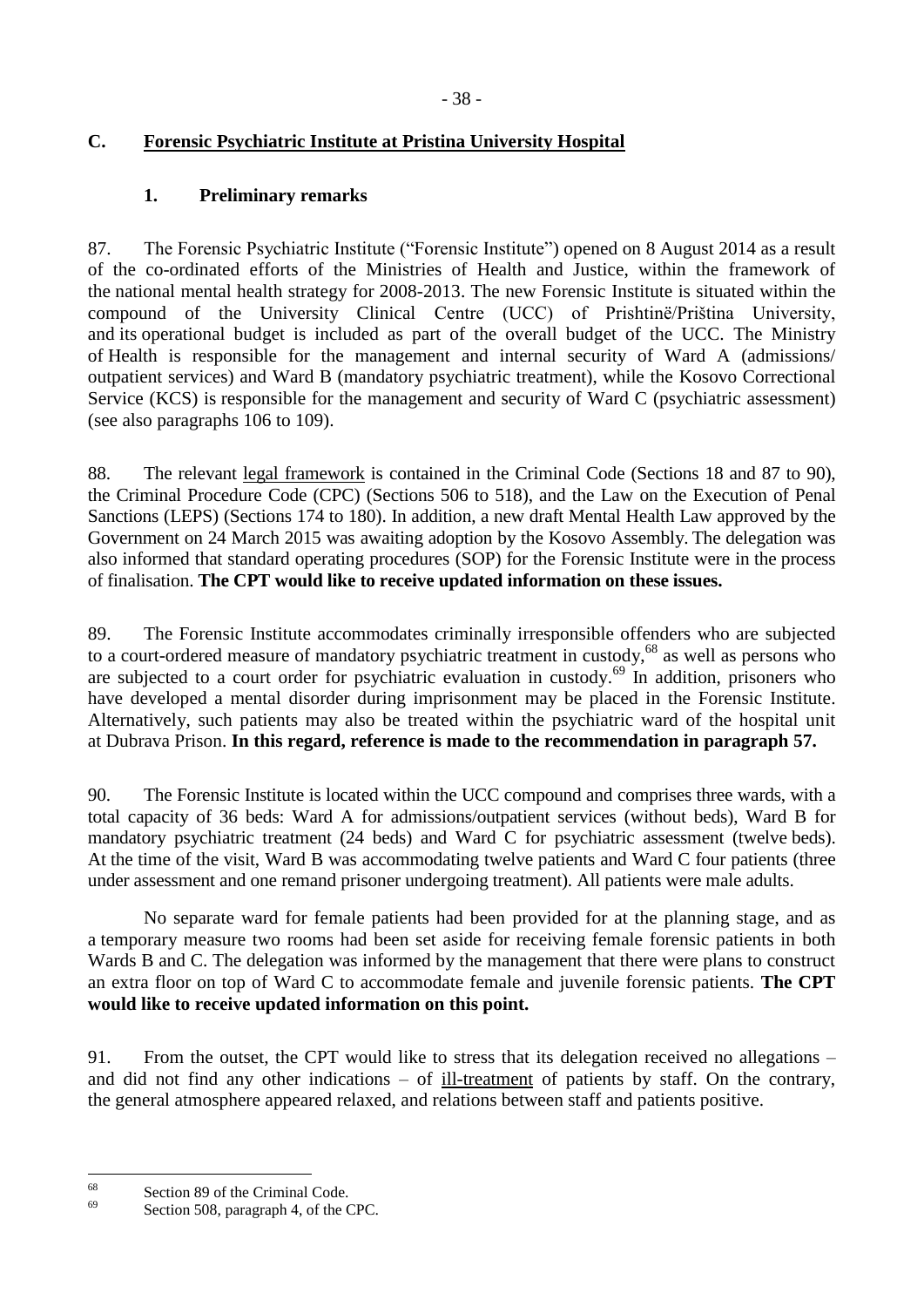# <span id="page-38-0"></span>**2. Patients' living conditions**

92. The material conditions of the new Forensic Institute were very good. All the patients' rooms were double-rooms of the same design<sup>70</sup> and were optimal in terms of living space, access to natural light, ventilation and equipment. Further, both Wards B and C had a communal area with chairs, armchairs, a television set and board games, as well as a well-equipped kitchen and dining area.

In both wards, patients had access to the exercise yards attached to their ward for most of the day. The yards were spacious and partly laid out to lawn, and were equipped with benches and shelter against inclement weather.

# <span id="page-38-1"></span>**3. Staff and treatment**

93. Staffing levels of the Forensic Institute appeared to be adequate. There were 43 staff members in total, including five full-time psychiatrists trained in forensic psychiatry and two residents in psychiatry, 22 nurses, two psychologists and two social workers. The psychiatrists worked from Monday to Friday, and the resident psychiatrists were present during weekends; one psychiatrist always remained on call outside working hours. At least four nurses were present around the clock.

94. The Forensic Institute provided both pharmacological and psychosocial treatment. Psychotherapy was provided either on an individual basis or as group therapy. It is particularly noteworthy that several patients in Ward B were regularly granted temporary leave in the form of so-called "therapeutic weekends".

That said, a consultation of a number of medical files revealed that individual treatment plans only contained information concerning pharmacological treatment. Further, despite the fact that psychiatric treatment was in principle organised with a view to a multidisciplinary approach, the delegation observed that there was little co-ordination on individual case management between the psychiatrists and nurses on the one hand, and the psychologists and social workers on the other. Moreover, many patients interviewed by the delegation stated that they were not aware of any treatment plan.

The CPT wishes to highlight that psychiatric treatment should be based on an individualised approach which includes a wide range of therapeutic, rehabilitative and recreational activities, as well as access to appropriate medication and medical care. A treatment plan should be drawn up for each patient (taking into account the special needs of acute, long-term and forensic patients including, with respect to the forensic patients, the need to reduce any risk they may pose), indicating the goals of treatment, the therapeutic means used and the staff member responsible. The treatment plan should also contain the outcome of a regular review of the patient's mental health condition and a review of the patient's medication. Patients should be involved in the drafting of their individual treatment plans and be informed of their progress.

 $70$ The rooms were L-shaped, approximately 7m long, and 4m wide at the widest and 3.30m wide at the narrowest part (near the door), and besides beds, table and chair, the rooms had a partitioned sanitary facility (stainless steel toilet, washbasin and shower), an open cupboard and a locker which could be locked.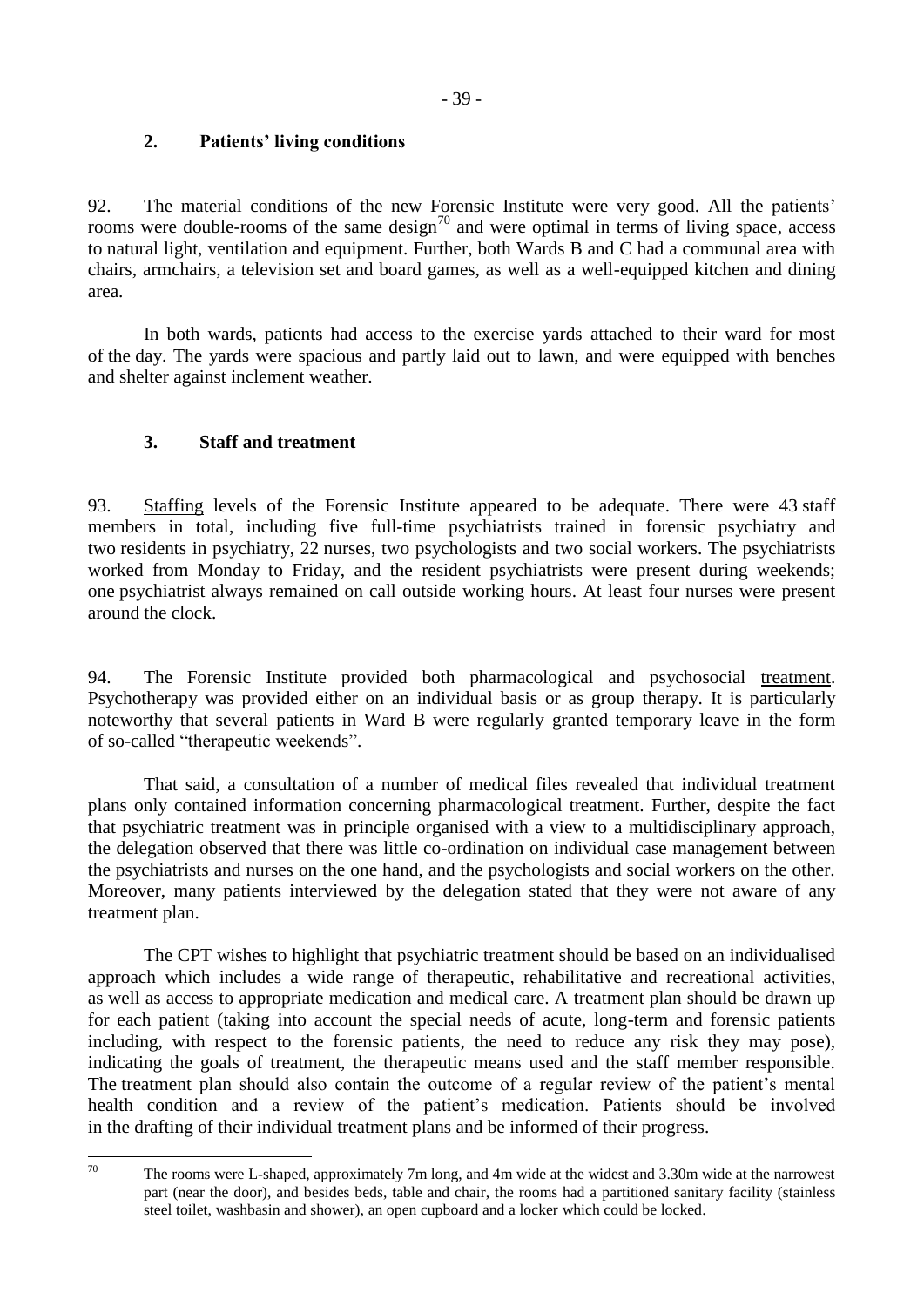**The CPT recommends that steps be taken at the Forensic Institute and, where appropriate, in other psychiatric establishments to ensure that individualised treatment plans are drawn up for psychiatric patients in the light of the above remarks. Further, steps should be taken to ensure appropriate coordination between all members of staff involved in the provision of psychiatric care.**

95. The delegation was informed that the Forensic Institute occasionally encountered problems in the supply of certain essential psychotropic medicines. **The CPT recommends that appropriate steps be taken to remedy this shortcoming.**

#### <span id="page-39-0"></span>**4. Means of restraint**

96. The delegation was informed that, since the opening of the Forensic Institute, there had only been one instance of placement of an agitated patient in a seclusion room. As regards mechanical restraint, the only equipment available was a straitjacket, which had never been used. It remained somewhat unclear as to what extent recourse was had to the forcible administration of sedative medication (chemical restraint).

Members of the health-care staff affirmed to the delegation that patients would only be placed in seclusion or subjected to means of restraint upon the decision of the treating doctor or the doctor on duty (except in an emergency situation when a decision might be taken by the nurse on duty, who would have to obtain the approval by a doctor as soon as possible). Whenever patients were placed in a seclusion room, they would be constantly monitored by CCTV and checked by nursing staff every 15 minutes.

97. Regrettably, there were only very basic written guidelines on seclusion and no guidelines at all on the use of other means of restraint; in addition, there was no comprehensive restraint register (a record was only kept for the use of seclusion rooms).

In this regard, the CPT wishes to stress that the use of means of restraint should be the subject of a comprehensive, carefully developed policy. The involvement and support of both staff and management in elaborating the policy is essential. Such a policy should make clear which means of restraint may be used, under what circumstances these may be applied, the practical means of their application, the supervision required and the action to be taken once the measure is terminated. Further, if resort is had to sedative chemical restraint, it should be subjected to the same safeguards as mechanical restraint. It should be understood that such guidelines are not only a major support for staff, but are also helpful in ensuring that patients understand the rationale behind a measure of restraint that may be imposed.

In this context, guidelines on the use of restraint (seclusion, physical, mechanical, and chemical restraint) should include the following points:

regarding their appropriate use, means of restraint should only be used as a last resort to prevent the risk of harm to the individual or others and only when all other reasonable options would fail to satisfactorily contain that risk; they should never be used as a punishment or to compensate for shortages of trained staff;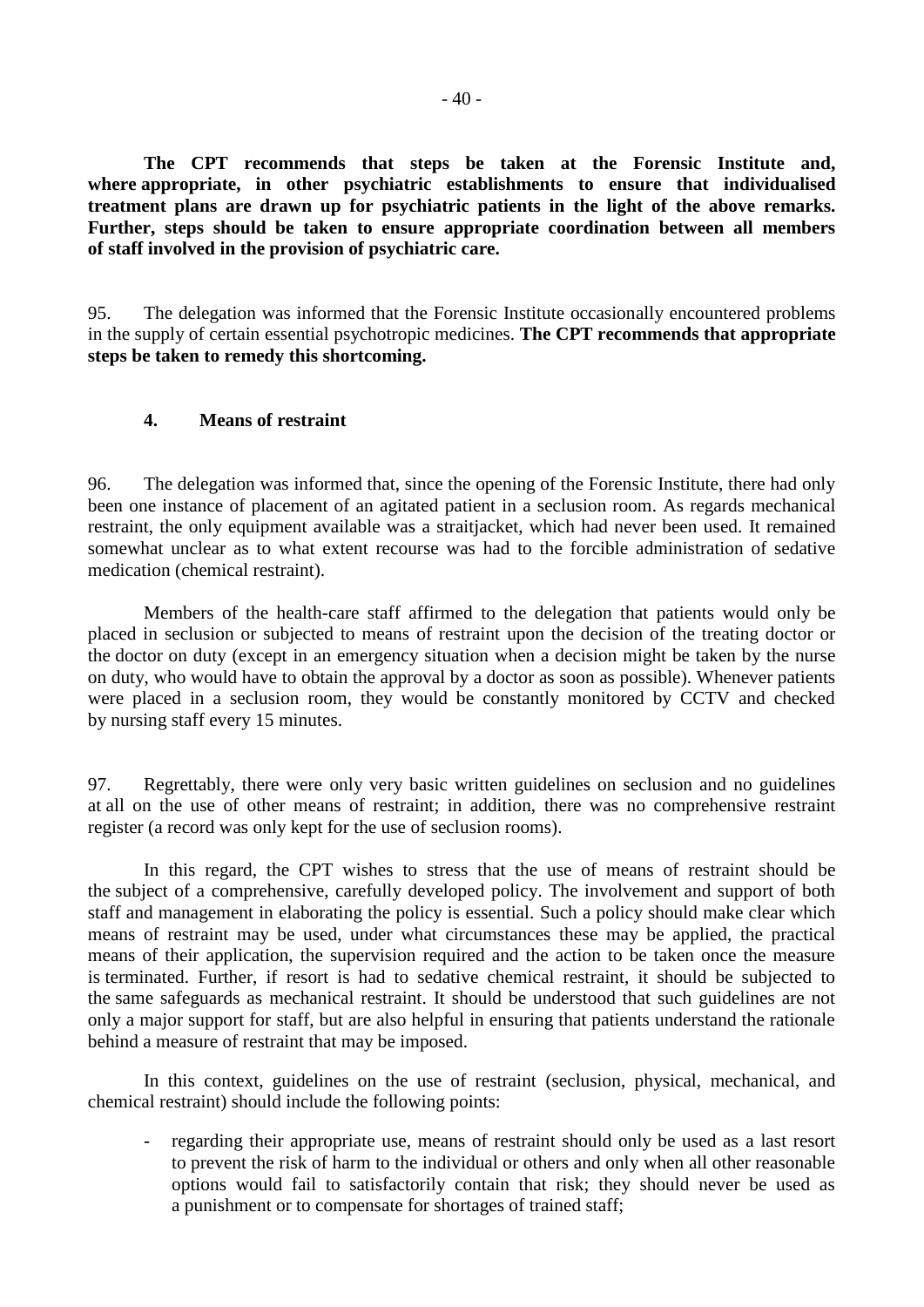- any resort to means of restraint should always be either expressly ordered by a doctor or immediately brought to the attention of a doctor;
- staff must be trained in de-escalating techniques and in the use of restraint. Such training should not only focus on instructing staff as to how to apply means of restraint but, equally importantly, should ensure that they understand the impact the use of restraint may have on a patient and that they know how to care for a restrained patient;
- appropriate devices, such as purpose-made straps, should be used for the mechanical restraint of patients;
- the duration of the application of means of restraint should be for the shortest possible time. The prolongation of mechanical restraint should be exceptional and warrant a further review by a doctor;
- a patient subject to mechanical restraint should not be exposed to other patients unless the patient explicitly expresses the wish to remain in the company of a particular fellow patient;
- as regards supervision, whenever a patient is subjected to means of mechanical restraint, a trained member of staff should be continuously present in order to maintain the therapeutic alliance and to provide assistance. Such assistance may include escorting the patient to a toilet facility or helping him/her to drink/consume food;
- every instance of the use of seclusion or other means of restraint of a patient must be recorded in a specific register established for that purpose, in addition to the individual's file. The entry should include the times at which the measure began and ended, the circumstances of the case, the reasons for resorting to the measure, the name of the doctor who ordered or approved it, and an account of any injuries sustained by the person or staff. This will greatly facilitate both the management of such incidents and oversight into the extent of their occurrence;
- once means of restraint have been removed, a debriefing of the patient should take place. This will provide an opportunity to explain the rationale behind the measure, thus reducing the psychological trauma of the experience as well as restoring the clinicianpatient relationship. It also gives the patient an occasion to explain his/her emotions prior to the restraint, which may improve both the patient's own and the staff's understanding of his/her behaviour.

**The CPT recommends that the relevant authorities take steps to ensure that the abovementioned precepts regarding the use of means of restraint are included in the standard operating procedures for the Forensic Institute as well as for other psychiatric establishments and that they are effectively implemented in practice. The adoption of the guidelines described above should be accompanied by practical training on approved control and restraint techniques, which must involve all staff concerned (doctors, nurses, orderlies, etc.) and be regularly updated**.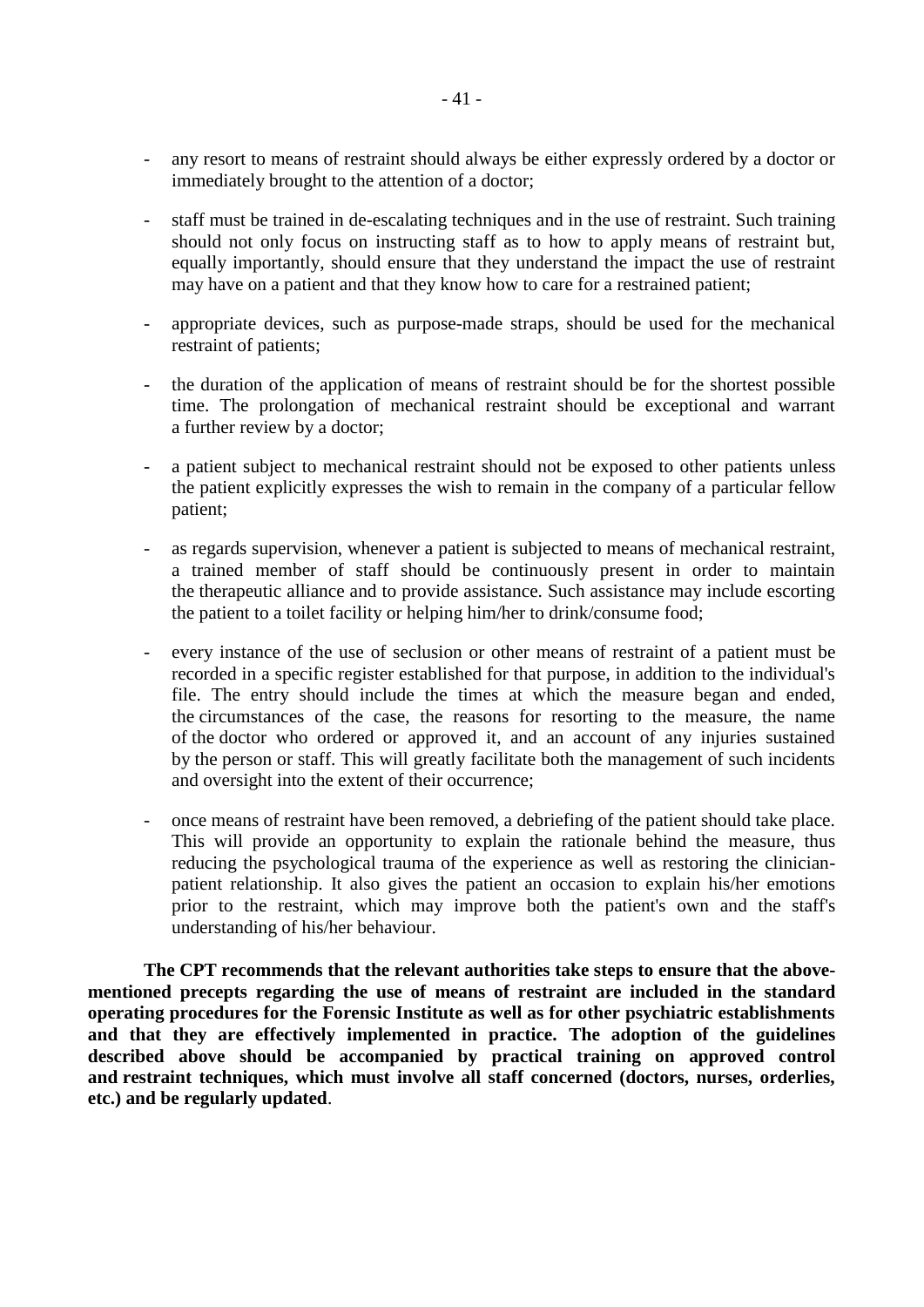98. The Forensic Institute had two seclusion rooms in Wards B and C which were well-lit and ventilated and were equipped with a thick rubber mattress, a floor-level toilet, a call system and video-surveillance (CCTV).

That said, it is matter of concern that the toilet area was in direct view of the CCTV camera. **The CPT recommends that appropriate steps be taken at the Forensic Institute to guarantee patients' intimacy when using the toilet in a seclusion room (e.g., by adjusting the CCTV camera in such a way that it does not cover the toilet area or that the toilet area is at least blurred out).**

#### <span id="page-41-0"></span>**5. Safeguards**

99. Involuntary placement in a psychiatric establishment should cease as soon as it is no longer required by the patient's mental state. Consequently, there should be a systematic review at regular intervals of the need to continue the imposition of court-ordered measures of mandatory psychiatric treatment in custody which are usually of an indefinite duration.

In this regard, the relevant legislation contains a number of important safeguards. Section 176 of the LEPS stipulates that at least once every six months every placement must be reviewed by the court on the basis of a report drawn up by the management of the health-care institution and the opinion of an independent expert who is not employed at the health-care institution. In considering whether to discontinue the measure, the court must hear the public prosecutor, the defence lawyer and the patient, if his/her condition permits. Further, according to Section 517 of the CPC, patients must have a lawyer (private or appointed *ex officio*).

100. From the consultation of relevant documentation and interviews with patients and staff, it transpired that review procedures were generally carried out in accordance with the abovementioned legal requirements. In practice, the Forensic Institute usually submitted evaluation reports to the court on a two-monthly basis.

That said, it is a matter of concern that, under the current law, court hearings are only required in the event that the court is considering a termination of the measure (i.e. for discharge or transformation of the measure into mandatory outpatient psychiatric treatment). In the CPT's view, every mandatory review of the measure (i.e. at least every six months) should involve not only a written report by the health-care institution and the opinion of an independent expert, but also a court hearing where the defence lawyer and the patient are heard. **The Committee recommends that the relevant legal provisions and practice be modified in the light of the above remarks.**

101. As regards consent to treatment, the information gathered suggests that patients were usually informed about the pharmacological therapy being provided to them, including possible side effects. However, in a number of cases, patients were apparently not given the possibility by health-care staff to refuse the proposed treatment. In addition, medical staff affirmed to the delegation that in the case of refusal of treatment by patients who were subject to a court-imposed treatment measure, recourse might be had to a forcible administration of the prescribed medication.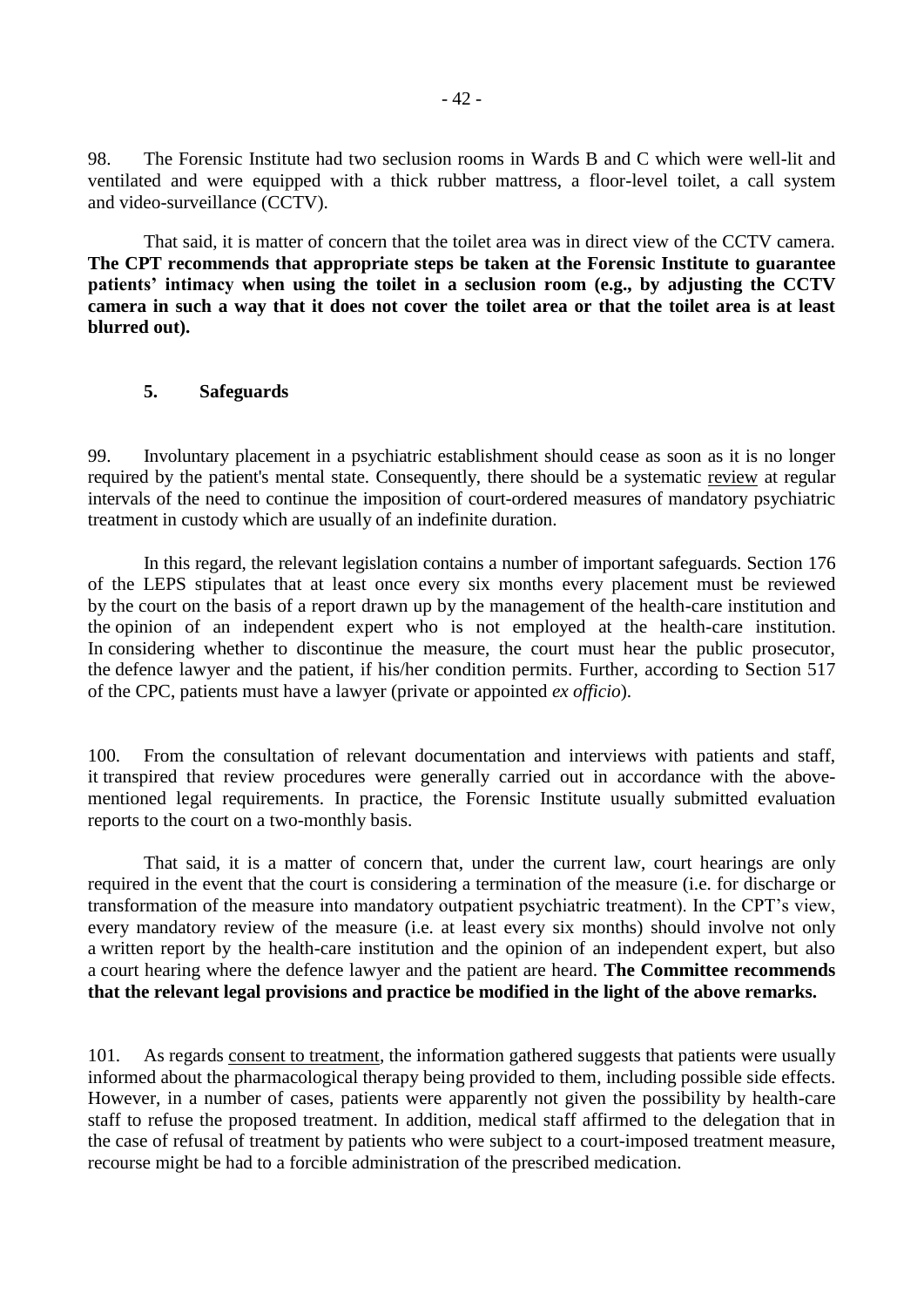The CPT wishes to stress that the admission of a person to a psychiatric establishment on an involuntary basis, including under a court-ordered "measure of mandatory psychiatric treatment in custody", should not preclude seeking informed consent to treatment. Every patient should be informed about the intended treatment and should be given the opportunity to refuse or withdraw his/her consent to treatment or any other medical intervention. Any derogation from this fundamental principle should be based upon law and only relate to clearly and strictly defined exceptional circumstances.

**The CPT recommends that steps be taken at the Forensic Institute and, where appropriate, in other psychiatric establishments to ensure that the above-mentioned precepts are effectively implemented in practice. If necessary, the relevant legal provisions should be amended accordingly.**

102. Information concerning patients' rights was contained in leaflets provided to patients and on posters which were visible on the walls of the patients' rooms and in the common areas of the Forensic Institute.

103. An effective complaints procedure is a basic safeguard against ill-treatment in psychiatric establishments. Specific arrangements should exist to enable patients to lodge formal complaints with a clearly designated body, and to communicate on a confidential basis with an appropriate authority outside the establishment.

In this regard, the delegation observed that there was no complaints box for internal complaints or other system for lodging complaints with the management, and the delegation was told that, so far, no complaints from patients had been registered. **The CPT recommends that a system for allowing patients to address complaints confidentially to the management of the Forensic Institute be put in place, for instance by installing locked letterboxes for this purpose on each of the three wards and ensuring that only designated personnel have access to them. Information on the system should also be included in the above-mentioned leaflets concerning patients' rights.**

104. On a positive note, the Committee welcomes the fact that, shortly before the visit, a locked letterbox for communications with the Ombudsperson had been installed on the wards of the Forensic Institute, which was opened on a regular basis by staff of the Ombudsperson Institution.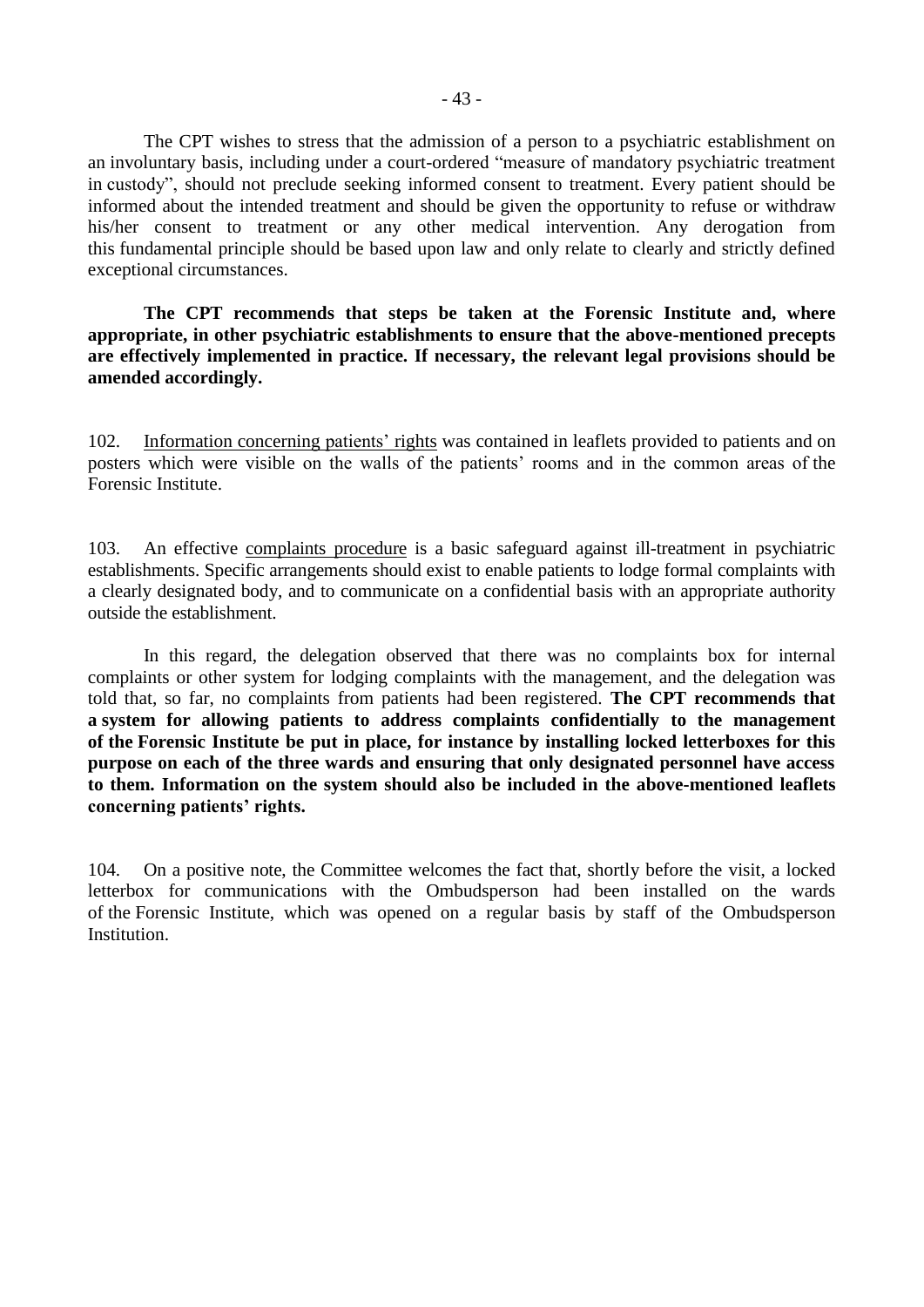#### <span id="page-43-0"></span>**6. Other issues**

105. The arrangements for allowing patients at the Forensic Institute to maintain contact with the outside world were generally satisfactory. Patients could make telephone calls by using a payphone every day. In Ward B, patients could receive visits on every work day for half an hour and, in Ward C, patients could in principle receive two 30-minute visits or one one-hour visit per week.

That said, patients in Ward C were only allowed to receive visits or make telephone calls with the authorisation of the competent (pre-trial) judge. In this regard, **the remarks and recommendation made in paragraph 78 equally apply to the Forensic Institute.**

106. As indicated in paragraph 87, the Ministries of Health and Justice have a shared responsibility for ensuring external and internal security at the Forensic Institute. The delegation was informed that a memorandum of understanding between the Forensic Institute and the KCS was in the process of being drafted in this regard. **The CPT would like to receive updated information on this matter.**

107. The CPT has misgivings about the fact that, in the absence of auxiliary/security staff, nursing staff on Ward B regularly performed security-related tasks such as body searches and cell searches, for which they had received no specific training.

With a view to safeguarding the development and maintaining of a therapeutic relationship between health-care staff and patients, **the CPT recommends that the necessary steps be taken by the relevant authorities to put an end to the aforementioned practices.**

108. Further, the delegation was told that private security staff (on Ward B) and KCS officers (on Ward C) were on occasion called upon by nursing staff to assist in dealing with patients, including when patients became violent. From discussions with both health-care staff and KCS officers, it transpired that neither KCS officers nor the private security staff had received any training in dealing with patients suffering from mental disorders.

**The CPT considers it to be of crucial importance that staff assigned to security-related tasks in a psychiatric establishment be carefully selected and that they receive appropriate training before taking up their duties, as well as in-service courses. Further, during the performance of their tasks, they should be closely supervised by – and subject to the authority of – qualified health-care staff. In addition, the Committee has misgivings concerning the involvement of security staff in health-care related tasks. If such involvement is necessary as a measure of last resort, it should be carefully supervised by a qualified member of the health-care staff.**

109. Finally, KCS staff present on Ward C wore uniforms and openly carried pepper spray canisters. In this regard, **the remarks and recommendation made in paragraph 82 apply equally to the Forensic Institute.**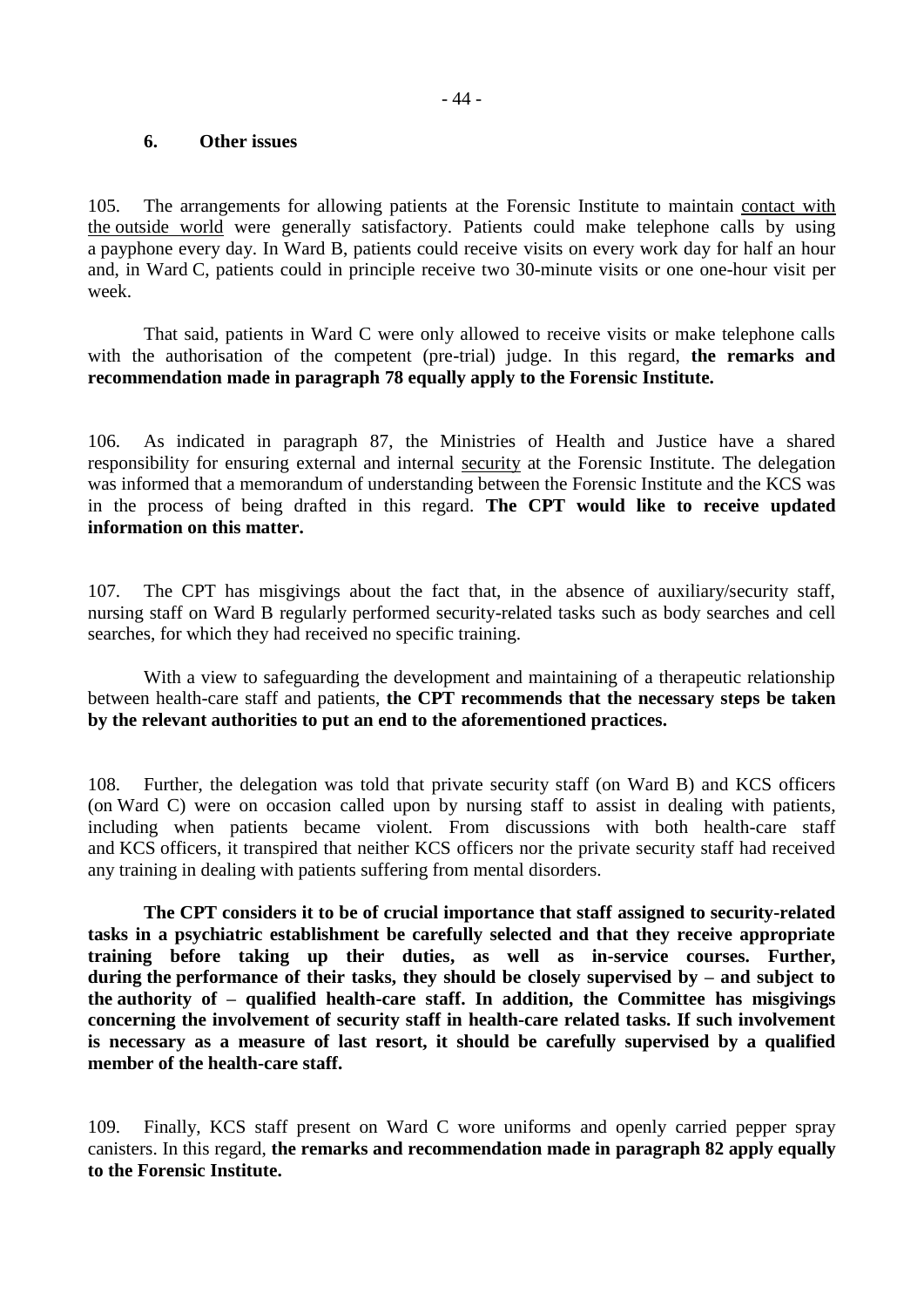# <span id="page-44-0"></span>**D. Psychiatric Clinic at Pristina University Hospital**

110. The delegation carried out a brief visit to the Admission Ward of the Psychiatric Clinic at Pristina University Hospital ("Psychiatric Clinic") in order to review the legal safeguards surrounding involuntary placement of a civil nature in a psychiatric establishment.

On the day of the visit, the Psychiatric Clinic was accommodating three patients (two male and one female) on an involuntary basis, all of them having been taken to the hospital by the police or family members.

111. The relevant legal framework set out in Sections 75 to 96 of the Law on Non-Contentious Procedures contains a number of important safeguards (in particular, obligation of the hospital to notify an involuntary admission within 24 hours to the competent court,<sup>71</sup> mandatory appointment of a lawyer; hearing of the patient before the court, involvement of an expert who is independent of the hospital, legal remedy against court decision, maximum time limit of one year,  $72$  possibility for patient to request judicial review of placement at any time, etc.).<sup>73</sup>

However, from the delegation's consultations with medical staff at the Psychiatric Clinic, it became apparent that the above-mentioned legal provisions regarding involuntary placement of a civil nature had never been implemented in practice. In particular, courts had never been informed of involuntary admissions. In other terms, since the first visit of the CPT in 2007, the applicable legislation remained a dead letter. Such a state of affairs is not acceptable.

**The CPT therefore calls upon the relevant authorities to take immediate measures to ensure that the relevant legal provisions which govern involuntary placement of a civil nature are effectively implemented in practice at the Psychiatric Clinic and, where appropriate, in other psychiatric establishments. To this end, the competent courts should henceforth be informed, within the prescribed deadline, of all involuntary admissions.** 

**In addition, the legal status of all patients at the Psychiatric Clinic should be reviewed, and all patients who are currently held there on an involuntary basis should be immediately notified to the competent court.**

 $71$  $^{71}$  The same legal obligation applies in the event that a voluntary patient withdraws his/her consent to placement.

Upon expiry of the time limit, the patient must be discharged or a new involuntary placement procedure must be initiated.

<sup>73</sup> Law No. 03/L-007 adopted on 20 November 2008.